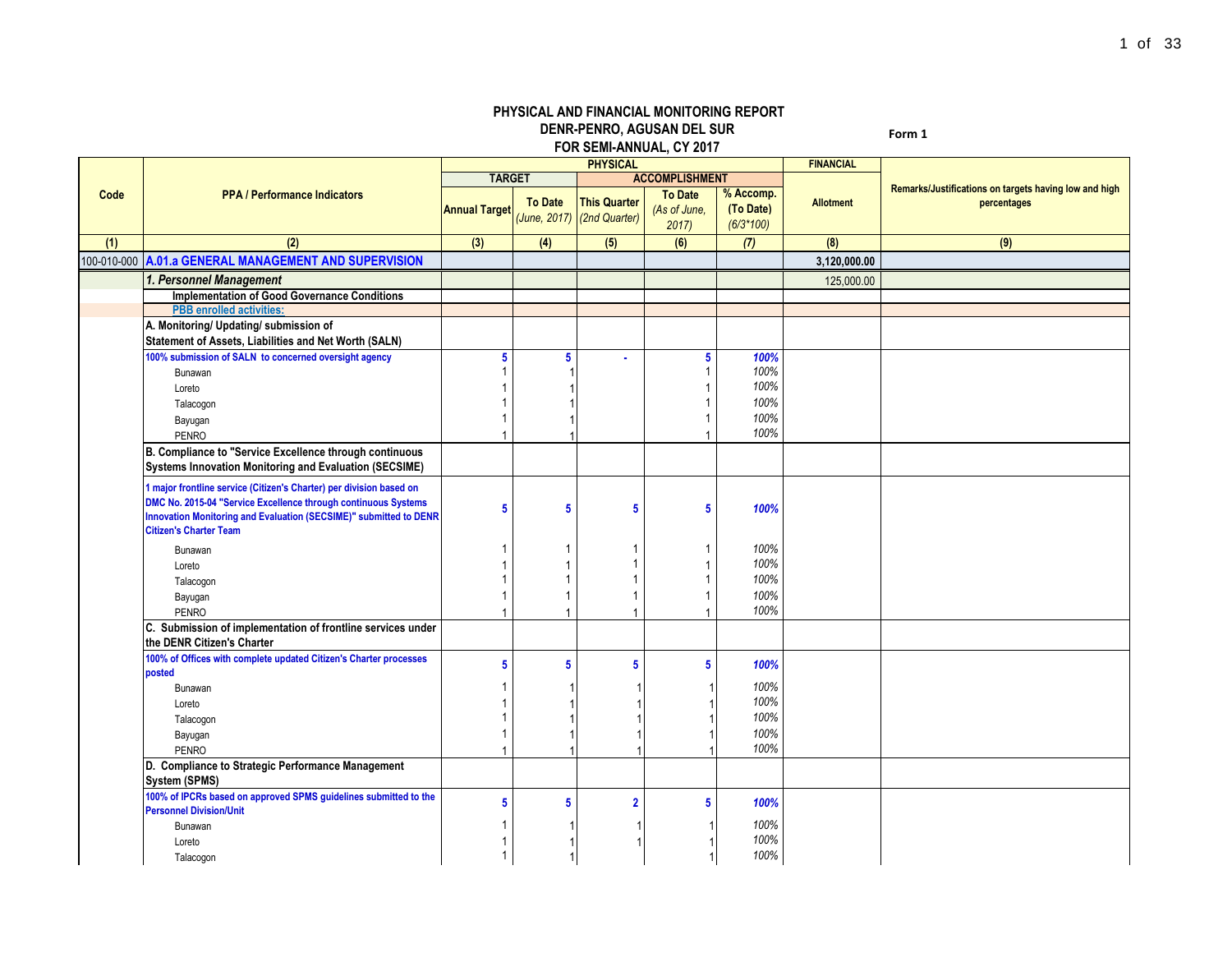|      |                                                                           | <b>PHYSICAL</b>      |                         |                                                   |                         | <b>FINANCIAL</b> |                  |                                                       |  |
|------|---------------------------------------------------------------------------|----------------------|-------------------------|---------------------------------------------------|-------------------------|------------------|------------------|-------------------------------------------------------|--|
|      |                                                                           | <b>TARGET</b>        |                         |                                                   | <b>ACCOMPLISHMENT</b>   |                  |                  |                                                       |  |
| Code | <b>PPA / Performance Indicators</b>                                       |                      |                         |                                                   | <b>To Date</b>          | % Accomp.        |                  | Remarks/Justifications on targets having low and high |  |
|      |                                                                           | <b>Annual Target</b> | <b>To Date</b>          | <b>This Quarter</b><br>(June, 2017) (2nd Quarter) | (As of June,            | (To Date)        | <b>Allotment</b> | percentages                                           |  |
|      |                                                                           |                      |                         |                                                   | 2017                    | $(6/3*100)$      |                  |                                                       |  |
| (1)  | (2)                                                                       | (3)                  | (4)                     | (5)                                               | (6)                     | (7)              | (8)              | (9)                                                   |  |
|      | Bayugan                                                                   | $\mathbf{1}$         |                         |                                                   |                         | 100%             |                  |                                                       |  |
|      | PENRO                                                                     | $\overline{1}$       |                         |                                                   |                         | 100%             |                  |                                                       |  |
|      | E. Attendance to Meetings/ Workshops/ Conferences                         |                      |                         |                                                   |                         |                  |                  |                                                       |  |
|      | 100% of meetings/ workshops/ conferences with reports submitted           | 5                    | ${\bf 5}$               | 5                                                 | $\overline{\mathbf{5}}$ | 100%             |                  |                                                       |  |
|      | (local inter-agency - 7 days after attendance)                            |                      |                         |                                                   |                         |                  |                  |                                                       |  |
|      | Bunawan                                                                   | $\mathbf{1}$         | $\mathbf 1$             | -1                                                | $\mathbf{1}$            | 100%             |                  |                                                       |  |
|      | Loreto                                                                    | $\mathbf{1}$         | $\mathbf{1}$            |                                                   | $\mathbf{1}$            | 100%             |                  |                                                       |  |
|      | Talacogon                                                                 | $\mathbf{1}$         | $\mathbf{1}$            |                                                   | $\mathbf{1}$            | 100%             |                  |                                                       |  |
|      | Bayugan                                                                   | $\mathbf{1}$         | $\mathbf{1}$            | $\mathbf{1}$                                      | $\mathbf{1}$            | 100%             |                  |                                                       |  |
|      | <b>PENRO</b>                                                              | 1                    | $\overline{1}$          | $\mathbf{1}$                                      | $\overline{1}$          | 100%             |                  |                                                       |  |
|      | <b>Non-PBB</b> enrolled activities:                                       |                      |                         |                                                   |                         |                  |                  |                                                       |  |
|      | Payroll prepared (no.)                                                    | 210                  | 107                     | 81                                                | 167                     | 80%              |                  |                                                       |  |
|      | Bunawan                                                                   | 25                   | 14                      | 10                                                | 15                      | 60%              |                  |                                                       |  |
|      | Loreto                                                                    | 25                   | 13                      | $\boldsymbol{6}$                                  | 14                      | 56%              |                  |                                                       |  |
|      | Talacogon                                                                 | 25                   | 13                      | $10$                                              | 13                      | 52%              |                  |                                                       |  |
|      | Bayugan                                                                   | 25                   | 12                      | $\overline{7}$                                    | 13                      | 52%              |                  |                                                       |  |
|      | PENRO                                                                     | 110                  | 55                      | 48                                                | 112                     | 102%             |                  | from December, 2016 payrolls until to date            |  |
|      | Personnel records 201 files maintained/updated (no.)                      | 242                  | 242                     | 242                                               | 242                     | 100%             |                  |                                                       |  |
|      | Bunawan                                                                   | 60                   | 60                      | 60                                                | 60                      | 100%             |                  |                                                       |  |
|      | Loreto                                                                    | 30                   | $30\,$                  | 30                                                | $30\,$                  | 100%             |                  |                                                       |  |
|      | Talacogon                                                                 | 50                   | 50                      | 50                                                | 50                      | 100%             |                  |                                                       |  |
|      | Bayugan                                                                   | 60                   | 60                      | 60                                                | 60                      | 100%             |                  |                                                       |  |
|      | PENRO                                                                     | 42                   | 42                      | 42                                                | 42                      | 100%             |                  |                                                       |  |
|      | <b>DPIS maintaind/ operationalized (no.)</b>                              | 5                    | $\overline{\mathbf{5}}$ | $5\phantom{.0}$                                   | $5\phantom{a}$          | 100%             |                  |                                                       |  |
|      | Bunawan                                                                   | $\mathbf{1}$         | $\mathbf{1}$            |                                                   | $\mathbf{1}$            | 100%             |                  |                                                       |  |
|      | Loreto                                                                    | $\mathbf{1}$         | $\overline{1}$          |                                                   | $\overline{1}$          | 100%             |                  |                                                       |  |
|      | Talacogon                                                                 | $\mathbf{1}$         | $\overline{1}$          |                                                   | $\mathbf{1}$            | 100%             |                  |                                                       |  |
|      | Bayugan                                                                   | $\overline{1}$       | $\mathbf 1$             | $\mathbf 1$                                       | $\mathbf{1}$            | 100%             |                  |                                                       |  |
|      | <b>PENRO</b>                                                              | $\overline{1}$       | $\overline{1}$          | $\overline{1}$                                    | $\overline{1}$          | 100%             |                  |                                                       |  |
|      | PDS updated, monitored & submitted                                        | 5 <sup>5</sup>       | ${\bf 5}$               | 5                                                 | $\sqrt{5}$              | 100%             |                  |                                                       |  |
|      | Bunawan                                                                   | $\mathbf{1}$         | $\mathbf{1}$            |                                                   | $\mathbf{1}$            | 100%             |                  |                                                       |  |
|      | Loreto                                                                    | $\mathbf{1}$         | $\overline{1}$          |                                                   | $\overline{1}$          | 100%             |                  |                                                       |  |
|      | Talacogon                                                                 | $\mathbf{1}$         | $\mathbf{1}$            | 1                                                 | $\mathbf{1}$            | 100%             |                  |                                                       |  |
|      | Bayugan                                                                   | $\mathbf{1}$         | $\mathbf{1}$            | $\mathbf{1}$                                      | $\mathbf{1}$            | 100%             |                  |                                                       |  |
|      | <b>PENRO</b>                                                              | $\overline{1}$       | $\mathbf 1$             |                                                   | 1                       | 100%             |                  |                                                       |  |
|      | 100% or application/ issuances processed a acted upon (no. or<br>$1 - 33$ | 5                    | $\overline{\mathbf{5}}$ | $5\phantom{.0}$                                   | $\overline{\mathbf{5}}$ | 100%             |                  |                                                       |  |
|      | Bunawan                                                                   | $\mathbf{1}$         | $\mathbf{1}$            |                                                   | $\mathbf{1}$            | 100%             |                  |                                                       |  |
|      | Loreto                                                                    | $\mathbf{1}$         | $\overline{1}$          |                                                   | $\mathbf{1}$            | 100%             |                  |                                                       |  |
|      | Talacogon                                                                 | $\mathbf{1}$         | $\overline{1}$          |                                                   | $\mathbf{1}$            | 100%             |                  |                                                       |  |
|      | Bayugan                                                                   | $\mathbf{1}$         | $\overline{1}$          | 1                                                 | $\mathbf{1}$            | 100%             |                  |                                                       |  |
|      | <b>PENRO</b>                                                              | $\overline{1}$       | $\overline{1}$          | $\mathbf{1}$                                      | $\mathbf{1}$            | 100%             |                  |                                                       |  |
|      | <b>IPCR performance review conducted with report submitted to</b>         | 1                    | 1                       | 1                                                 | 1                       | 100%             |                  |                                                       |  |
|      | Region/Central Office (no.)                                               |                      |                         |                                                   |                         |                  |                  |                                                       |  |
|      | <b>PENRO</b>                                                              | $\mathbf{1}$         | -1                      | -1                                                | $\overline{1}$          | 100%             |                  |                                                       |  |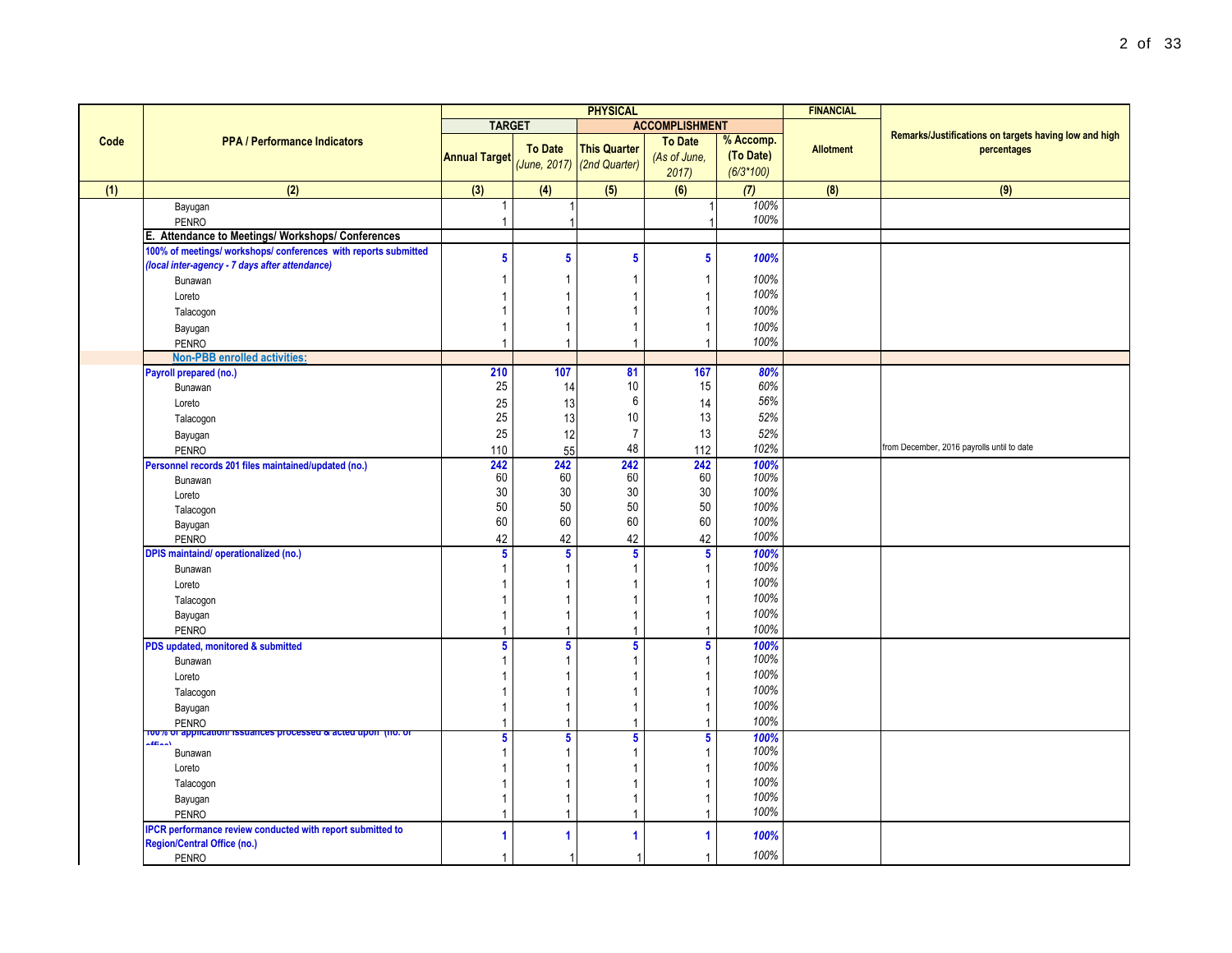|      |                                                                                                                      |                      |                | <b>PHYSICAL</b>                                   |                                        |                                          | <b>FINANCIAL</b> |                                                                      |
|------|----------------------------------------------------------------------------------------------------------------------|----------------------|----------------|---------------------------------------------------|----------------------------------------|------------------------------------------|------------------|----------------------------------------------------------------------|
|      |                                                                                                                      | <b>TARGET</b>        |                |                                                   | <b>ACCOMPLISHMENT</b>                  |                                          |                  |                                                                      |
| Code | <b>PPA / Performance Indicators</b>                                                                                  | <b>Annual Target</b> | <b>To Date</b> | <b>This Quarter</b><br>(June, 2017) (2nd Quarter) | <b>To Date</b><br>(As of June,<br>2017 | % Accomp.<br>(To Date)<br>$(6/3*100)$    | <b>Allotment</b> | Remarks/Justifications on targets having low and high<br>percentages |
| (1)  | (2)                                                                                                                  | (3)                  | (4)            | (5)                                               | (6)                                    | (7)                                      | (8)              | (9)                                                                  |
|      | 2. Procurement Services                                                                                              |                      |                |                                                   |                                        |                                          | 125,000.00       |                                                                      |
|      | <b>Implementation of Good Governance Conditions</b>                                                                  |                      |                |                                                   |                                        |                                          |                  |                                                                      |
|      | <b>PBB</b> enrolled activities:                                                                                      |                      |                |                                                   |                                        |                                          |                  |                                                                      |
|      | A. Preparation of Annual Procurement Plan (APP)<br>- 2017 Annual Procurement Plan based on DBM Circular Letter 2013- |                      |                |                                                   |                                        |                                          |                  |                                                                      |
|      | 14 dated November 29, 2013 submitted to Procurement Service-DBM                                                      | 1                    |                | ä                                                 |                                        |                                          |                  |                                                                      |
|      | DOO<br><b>PENRO</b>                                                                                                  | 1                    |                |                                                   |                                        |                                          |                  |                                                                      |
|      | B. Preparation of Project Procurement Management Plan<br>(PPMP)                                                      |                      |                |                                                   |                                        |                                          |                  |                                                                      |
|      | PPMP based on Revised Implementing Rules and Regulations of RA                                                       |                      |                |                                                   |                                        |                                          |                  |                                                                      |
|      | 9184 (Government Procurement Reform Act) submitted to the Head of                                                    | 5                    |                | ×                                                 |                                        |                                          |                  |                                                                      |
|      | <b>BAC Secretariat on deadline</b>                                                                                   |                      |                |                                                   |                                        |                                          |                  |                                                                      |
|      | Bunawan                                                                                                              |                      |                |                                                   |                                        |                                          |                  |                                                                      |
|      | Loreto                                                                                                               |                      |                |                                                   |                                        |                                          |                  |                                                                      |
|      | Talacogon                                                                                                            |                      |                |                                                   |                                        |                                          |                  |                                                                      |
|      | Bayugan<br><b>PENRO</b>                                                                                              |                      |                |                                                   |                                        |                                          |                  |                                                                      |
|      | C. Registration with PHIL-GEPS (Certificate of Compliance)                                                           |                      |                |                                                   |                                        |                                          |                  |                                                                      |
|      | 100% compliance to Phil-GEPs conditions (no. of RO & PENR Offices)<br><b>PENRO</b>                                   | 1<br>1               |                |                                                   |                                        | $\overline{\phantom{a}}$                 |                  |                                                                      |
|      | <b>Non-PBB enrolled activities:</b>                                                                                  |                      |                |                                                   |                                        |                                          |                  |                                                                      |
|      | 100% of ITBs, REIs acted upon (no. of RO & PENR Offices)                                                             | ۶                    |                | 1                                                 | 1                                      | 100%                                     |                  |                                                                      |
|      | <b>PENRO</b>                                                                                                         |                      |                | $\overline{1}$                                    | 1                                      | 100%                                     |                  |                                                                      |
|      | Public Bidding conducted with report submitted (no.)<br><b>PENRO</b>                                                 | 1<br>1               |                | ä                                                 |                                        | $\mathbf{r}$<br>$\overline{\phantom{a}}$ |                  |                                                                      |
|      | - BAC Meeting/ Conferences, organized and conducted with Minutes                                                     | Δ                    | $\overline{2}$ | $\overline{2}$                                    | 6                                      | 150%                                     |                  |                                                                      |
|      | of meeting and resolutions prepared (no.)                                                                            |                      |                |                                                   |                                        |                                          |                  |                                                                      |
|      | <b>PENRO</b>                                                                                                         | 4                    | $\mathfrak{p}$ | $\overline{2}$                                    | 6                                      | 150%                                     |                  |                                                                      |
|      | 3. Property Management                                                                                               |                      |                |                                                   |                                        |                                          | 125,000.00       |                                                                      |
|      | <b>Implementation of Good Governance Conditions</b><br><b>PBB</b> enrolled activities:                               |                      |                |                                                   |                                        |                                          |                  |                                                                      |
|      | A. Reconciliation of Property, Plant and Equipment Data                                                              |                      |                |                                                   |                                        |                                          |                  |                                                                      |
|      | <b>Based on Audit Findings</b>                                                                                       |                      |                |                                                   |                                        |                                          |                  |                                                                      |
|      | 80% of property, plant and equipment reconciled data annually                                                        | 1                    |                |                                                   |                                        |                                          |                  |                                                                      |
|      | based on audit findings and submitted to COA                                                                         | $\overline{1}$       |                |                                                   |                                        | $\overline{\phantom{a}}$                 |                  |                                                                      |
|      | <b>PENRO</b><br>Non-PBB enrolled activities:                                                                         |                      |                |                                                   |                                        |                                          |                  |                                                                      |
|      | Property Equipment inventory conducted (no.)                                                                         | 5                    | 5              | 5                                                 | 5                                      | 100%                                     |                  |                                                                      |
|      | Bunawan                                                                                                              |                      |                | -1                                                |                                        | 100%                                     |                  |                                                                      |
|      | Loreto                                                                                                               |                      | $\mathbf{1}$   | $\overline{1}$                                    |                                        | 100%                                     |                  |                                                                      |
|      | Talacogon                                                                                                            |                      |                |                                                   |                                        | 100%                                     |                  |                                                                      |
|      | Bayugan                                                                                                              |                      |                |                                                   |                                        | 100%                                     |                  |                                                                      |
|      | <b>PENRO</b>                                                                                                         |                      |                |                                                   |                                        | 100%                                     |                  |                                                                      |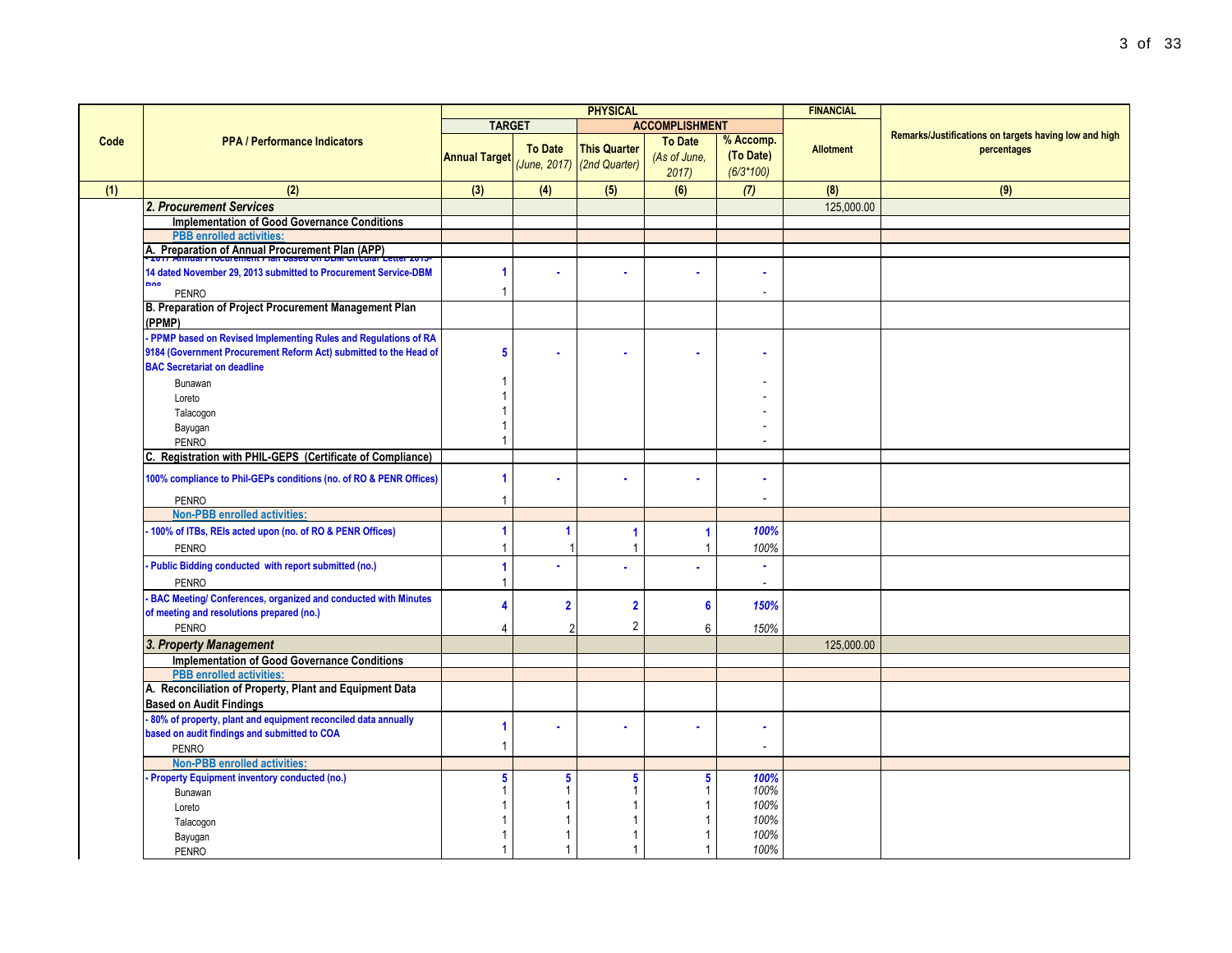|      |                                                                                                                                                                    | <b>PHYSICAL</b>                                                                  |                                                                                      |                                                   | <b>FINANCIAL</b>                                                     |                                              |                  |                                                                      |
|------|--------------------------------------------------------------------------------------------------------------------------------------------------------------------|----------------------------------------------------------------------------------|--------------------------------------------------------------------------------------|---------------------------------------------------|----------------------------------------------------------------------|----------------------------------------------|------------------|----------------------------------------------------------------------|
|      |                                                                                                                                                                    | <b>TARGET</b>                                                                    |                                                                                      |                                                   | <b>ACCOMPLISHMENT</b>                                                |                                              |                  |                                                                      |
| Code | <b>PPA / Performance Indicators</b>                                                                                                                                | <b>Annual Target</b>                                                             | <b>To Date</b>                                                                       | <b>This Quarter</b><br>(June, 2017) (2nd Quarter) | <b>To Date</b><br>(As of June,<br>2017                               | % Accomp.<br>(To Date)<br>$(6/3*100)$        | <b>Allotment</b> | Remarks/Justifications on targets having low and high<br>percentages |
| (1)  | (2)                                                                                                                                                                | (3)                                                                              | (4)                                                                                  | (5)                                               | (6)                                                                  | (7)                                          | (8)              | (9)                                                                  |
|      | inventory report on unserviceable equipment prepared & submitted<br>(no.)<br><b>PENRO</b>                                                                          | 1                                                                                |                                                                                      |                                                   |                                                                      |                                              |                  |                                                                      |
|      | bidding of unserviceable properties for disposal conducted (no.)<br><b>PENRO</b>                                                                                   | 1<br>$\mathbf{1}$                                                                | ä,                                                                                   | ä                                                 |                                                                      | $\bullet$                                    |                  |                                                                      |
|      | Radio Equipment Registered (no.)<br>Loreto<br>Talacogon<br><b>PENRO</b>                                                                                            | $\overline{\mathbf{3}}$<br>1<br>1<br>$\mathbf{1}$                                | $\overline{2}$<br>-1                                                                 | $\blacktriangleleft$<br>-1                        | $\overline{\mathbf{2}}$<br>-1<br>$\mathbf{1}$                        | 67%<br>100%<br>100%                          |                  |                                                                      |
|      | RP vehicles insured and registered (no.)<br>Bunawan<br>Loreto<br>Talacogon<br>Bayugan<br>PENRO                                                                     | 10 <sup>1</sup><br>3<br>$\sqrt{2}$<br>$\sqrt{2}$<br>$\sqrt{2}$<br>$\overline{1}$ | 8<br>3<br>$\overline{2}$<br>$\overline{2}$                                           | ä                                                 | 8<br>3<br>$\sqrt{2}$<br>$\sqrt{2}$<br>$\overline{1}$                 | 80%<br>100%<br>100%<br>100%<br>100%          |                  |                                                                      |
|      | Building insured (no.)<br>Bunawan<br>Loreto<br>Talacogon<br>Bayugan<br><b>PENRO</b>                                                                                | 10<br>3<br>$\overline{1}$<br>$\overline{2}$<br>$\mathbf{1}$<br>$\overline{3}$    | 10<br>$\mathbf{3}$<br>$\mathbf{1}$<br>$\overline{2}$<br>$\mathbf{1}$<br>$\mathbf{3}$ | ä,                                                | 10<br>3<br>1<br>$\overline{2}$<br>$\mathbf{1}$<br>$\mathbf{3}$       | 100%<br>100%<br>100%<br>100%<br>100%<br>100% |                  |                                                                      |
|      | Offices provided with Insurance for CCTV and VOIP Equipments<br>(no.)<br>Bunawan<br>Loreto<br>Talacogon<br>Bayugan<br><b>PENRO</b>                                 | 20<br>4<br>4<br>$\overline{4}$<br>4<br>$\overline{4}$                            | 20<br>$\overline{4}$<br>$\overline{4}$<br>$\Delta$<br>$\Delta$                       | 22<br>4<br>4<br>6<br>4<br>$\overline{4}$          | 22<br>$\overline{4}$<br>4<br>6<br>4<br>$\overline{4}$                | 110%<br>100%<br>100%<br>150%<br>100%<br>100% |                  |                                                                      |
|      | Building maintained with quarterly report submitted (no.)<br>Bunawan<br>Loreto<br>Talacogon<br>Bayugan<br>PENRO                                                    | $\overline{9}$<br>$\sqrt{2}$<br>$\mathbf{1}$<br>$\sqrt{2}$<br>$\mathbf{1}$<br>3  | $\boldsymbol{9}$<br>$\sqrt{2}$<br>$\mathbf{1}$<br>$\sqrt{2}$<br>$\overline{1}$<br>3  | $\overline{9}$<br>2<br>2<br>$\mathbf{3}$          | 9<br>$\sqrt{2}$<br>$\overline{1}$<br>$\sqrt{2}$<br>$\mathbf{1}$<br>3 | 100%<br>100%<br>100%<br>100%<br>100%<br>100% |                  |                                                                      |
|      | 4. Radio Communications                                                                                                                                            |                                                                                  |                                                                                      |                                                   |                                                                      |                                              | 25,000.00        |                                                                      |
|      | Radio Facilities maintained/ operationalized with monthly report<br>submitted (no.)<br>radio messages transmitted/received (no.)<br>Bunawan<br>Loreto<br>Talacogon | 5<br>1<br>$\overline{1}$<br>$\overline{1}$                                       | $\overline{\mathbf{5}}$<br>1<br>$\mathbf 1$<br>$\mathbf{1}$                          | $\overline{\mathbf{5}}$                           | 5<br>1<br>$\overline{1}$<br>$\overline{1}$                           | 100%<br>100%<br>100%<br>100%                 |                  |                                                                      |
|      | Bayugan<br><b>PENRO</b><br>5. Records Management                                                                                                                   | $\mathbf{1}$<br>$\mathbf{1}$                                                     | $\mathbf{1}$<br>$\mathbf{1}$                                                         | $\overline{1}$                                    | $\mathbf{1}$<br>1                                                    | 100%<br>100%                                 | 65,000.00        |                                                                      |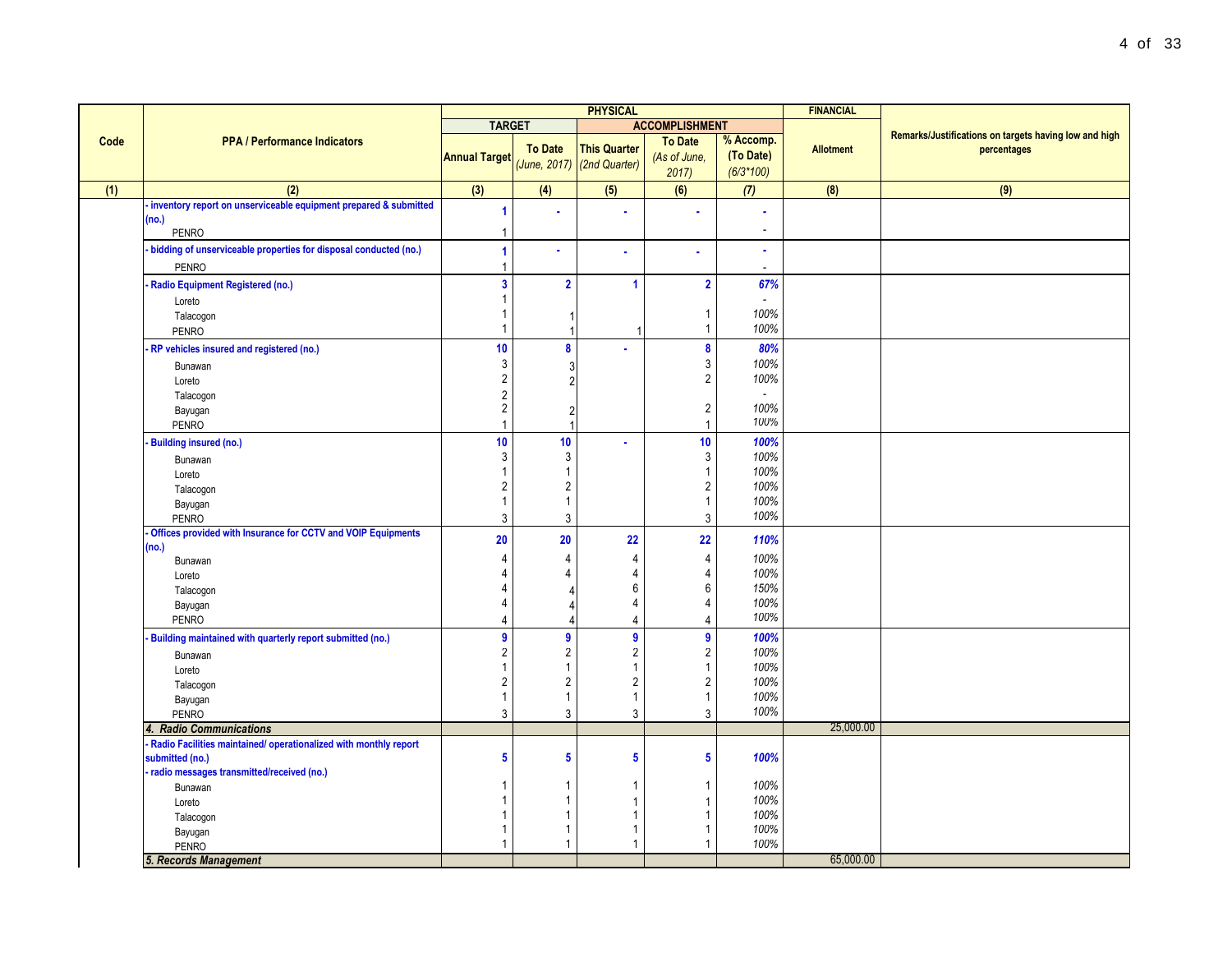|      |                                                                             |                         |                              | <b>PHYSICAL</b>     |                              |                          | <b>FINANCIAL</b> |                                                                      |
|------|-----------------------------------------------------------------------------|-------------------------|------------------------------|---------------------|------------------------------|--------------------------|------------------|----------------------------------------------------------------------|
|      |                                                                             | <b>TARGET</b>           |                              |                     | <b>ACCOMPLISHMENT</b>        |                          |                  |                                                                      |
| Code | <b>PPA / Performance Indicators</b>                                         |                         | <b>To Date</b>               | <b>This Quarter</b> | <b>To Date</b>               | % Accomp.                | <b>Allotment</b> | Remarks/Justifications on targets having low and high<br>percentages |
|      |                                                                             | <b>Annual Target</b>    | (June, 2017)                 | (2nd Quarter)       | (As of June,                 | (To Date)                |                  |                                                                      |
|      |                                                                             |                         |                              |                     | 2017                         | $(6/3*100)$              |                  |                                                                      |
| (1)  | (2)                                                                         | (3)                     | (4)                          | (5)                 | (6)                          | (7)                      | (8)              | (9)                                                                  |
|      | <b>PBB</b> enrolled activities:                                             |                         |                              |                     |                              |                          |                  |                                                                      |
|      | A. Actions on Documents/ Requests                                           |                         |                              |                     |                              |                          |                  |                                                                      |
|      | 100% of documents acted upon (no. of office)                                | 5                       | 5                            | 5                   | 5                            | 100%                     |                  |                                                                      |
|      | - receiving and releasing<br>Bunawan                                        |                         | $\mathbf{1}$                 |                     | $\mathbf{1}$                 | 100%                     |                  |                                                                      |
|      | Loreto                                                                      |                         | 1                            |                     | 1                            | 100%                     |                  |                                                                      |
|      | Talacogon                                                                   |                         | $\mathbf{1}$                 |                     | 1                            | 100%                     |                  |                                                                      |
|      | Bayugan                                                                     |                         | $\mathbf{1}$                 |                     | $\mathbf{1}$                 | 100%                     |                  |                                                                      |
|      | <b>PENRO</b>                                                                | $\overline{1}$          | 1                            | -1                  | $\mathbf{1}$                 | 100%                     |                  |                                                                      |
|      | <b>Non-PBB enrolled activities:</b>                                         |                         |                              |                     |                              |                          |                  |                                                                      |
|      | <b>Records inventoried (no.)</b>                                            | 3.000                   | 1,500                        | 1,454               | 2,705                        | 90%                      |                  |                                                                      |
|      | Bunawan                                                                     | 600                     | 300                          | 175                 | 364                          | 61%                      |                  |                                                                      |
|      | Loreto                                                                      | 600                     | 300                          | 220                 | 520                          | 87%                      |                  |                                                                      |
|      | Talacogon                                                                   | 600                     | 300                          | 151                 | 307                          | 51%                      |                  |                                                                      |
|      | Bayugan                                                                     | 600                     | 300                          | 414                 | 820                          | 137%                     |                  |                                                                      |
|      | <b>PENRO</b>                                                                | 600                     | 300                          | 494                 | 694                          | 116%                     |                  |                                                                      |
|      | records room maintained with quarterly report submitted (no.)               | 5                       | 5                            | 5                   | 5                            | 100%                     |                  |                                                                      |
|      | Bunawan                                                                     |                         | $\mathbf{1}$                 |                     | $\mathbf{1}$                 | 100%                     |                  |                                                                      |
|      | Loreto                                                                      |                         | $\mathbf{1}$<br>$\mathbf{1}$ |                     | $\mathbf{1}$<br>$\mathbf{1}$ | 100%<br>100%             |                  |                                                                      |
|      | Talacogon                                                                   |                         | 1                            |                     | $\mathbf{1}$                 | 100%                     |                  |                                                                      |
|      | Bayugan<br><b>PENRO</b>                                                     |                         | $\mathbf{1}$                 | 1                   | 1                            | 100%                     |                  |                                                                      |
|      | 6. Cashiering                                                               |                         |                              |                     |                              |                          | 25.000.00        |                                                                      |
|      | Official Receipts issued (no.)                                              | 2,400                   | 1,200                        | 1,159               | 2,357                        | 98%                      |                  |                                                                      |
|      | Bunawan                                                                     | 150                     | 225                          | 140                 | 234                          | 156%                     |                  |                                                                      |
|      | Loreto                                                                      | 150                     | 90                           | 100                 | 339                          | 226%                     |                  |                                                                      |
|      | Talacogon                                                                   | 750                     | 225                          | 265                 | 546                          | 73%                      |                  |                                                                      |
|      | Bayugan                                                                     | 750                     | 360                          | 425                 | 701                          | 93%                      |                  |                                                                      |
|      | <b>PENRO</b>                                                                | 600                     | 300                          | 229                 | 537                          | 90%                      |                  |                                                                      |
|      | vouchers prepared with ADA/PACSVAL/check issued (no.)                       | 600                     | 300                          | 666                 | 1,021                        | 170%                     |                  |                                                                      |
|      | <b>PENRO</b>                                                                | 600                     | 300                          | 666                 | 1,021                        | 170%                     |                  |                                                                      |
|      | monthly reports prepared and submitted on deadline (no.)                    | 12                      | $6\phantom{a}$               | 3<br>3              | 6                            | 50%<br>50%               |                  |                                                                      |
|      | <b>PENRO</b>                                                                | 12                      | 6                            |                     | 6                            |                          | 50.000.00        |                                                                      |
|      | 7. Budget Management<br><b>Implementation of Good Governance Conditions</b> |                         |                              |                     |                              |                          |                  |                                                                      |
|      | <b>PBB</b> enrolled activities:                                             |                         |                              |                     |                              |                          |                  |                                                                      |
|      | A. Budget Utilization Rate (Ratio of Total Obligations to total releases)   |                         |                              |                     |                              |                          |                  |                                                                      |
|      | 90% budget utilization rate by end of November 2016                         |                         |                              | $\bullet$           |                              | ٠                        |                  |                                                                      |
|      | <b>PENRO</b>                                                                |                         |                              |                     |                              | $\overline{\phantom{a}}$ |                  |                                                                      |
|      | B. Submission of Budget and Financial Accountability Reports (BFARs)        |                         |                              |                     |                              |                          |                  |                                                                      |
|      | <b>Budget and Financial Accountability Reports (BFARs) based on</b>         |                         |                              |                     |                              |                          |                  |                                                                      |
|      | DBM-COA Joint Circular No. 2014-01 Guidelines Prescribing the Use           | $\overline{\mathbf{3}}$ | 3                            |                     | $\overline{\mathbf{3}}$      | 100%                     |                  |                                                                      |
|      | of Modified Formats of the Budget and Financial Accountability              |                         |                              |                     |                              |                          |                  |                                                                      |
|      | Reports (BFARs)" submitted to COA and DBM                                   | 3                       |                              |                     | 3                            | 100%                     |                  | no target of FAR No. 2 and FAR No. 2-A                               |
|      | <b>PENRO</b>                                                                |                         | 3                            |                     |                              |                          |                  |                                                                      |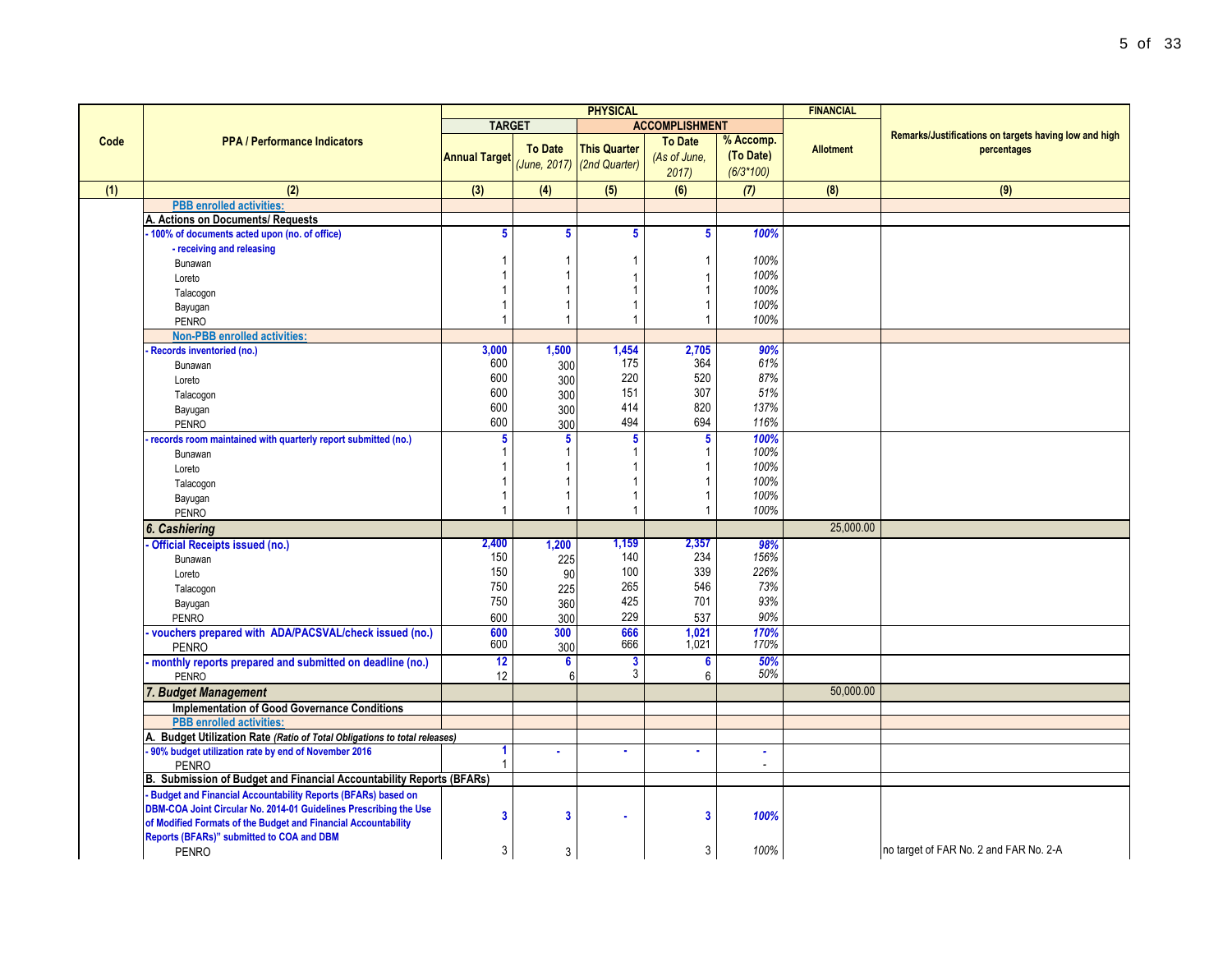|                                                                                                                  | <b>PHYSICAL</b>         |                | <b>FINANCIAL</b>                                  |                         |                          |                  |                                                       |
|------------------------------------------------------------------------------------------------------------------|-------------------------|----------------|---------------------------------------------------|-------------------------|--------------------------|------------------|-------------------------------------------------------|
|                                                                                                                  | <b>TARGET</b>           |                |                                                   | <b>ACCOMPLISHMENT</b>   |                          |                  |                                                       |
| <b>PPA / Performance Indicators</b>                                                                              |                         |                |                                                   | <b>To Date</b>          | % Accomp.                |                  | Remarks/Justifications on targets having low and high |
|                                                                                                                  | <b>Annual Target</b>    | <b>To Date</b> | <b>This Quarter</b><br>(June, 2017) (2nd Quarter) | (As of June,<br>2017    | (To Date)<br>$(6/3*100)$ | <b>Allotment</b> | percentages                                           |
| (2)                                                                                                              | (3)                     | (4)            | (5)                                               | (6)                     | (7)                      | (8)              | (9)                                                   |
| - FAR No. 1 (SAAODB); FAR No. 1-A (SAAODBOE); FAR No. 1-B (LASA); FAR No. 2<br>(SABUDB): FAR No. 2-A (SABUDBOE)  |                         |                |                                                   |                         |                          |                  | from December, 2016 to date                           |
| <b>Non-PBB enrolled activities:</b>                                                                              |                         |                |                                                   |                         |                          |                  |                                                       |
| <b>Budget Proposal prepared compliant to DBM requirements and</b>                                                |                         |                |                                                   |                         |                          |                  |                                                       |
| submitted to OSPB within 2 months from the issuance of guidelines                                                | 1                       |                |                                                   |                         |                          |                  |                                                       |
| (no.)                                                                                                            |                         |                |                                                   |                         |                          |                  |                                                       |
| <b>PENRO</b>                                                                                                     | 1                       |                |                                                   |                         | $\overline{\phantom{a}}$ |                  |                                                       |
| - Financial Plan prepared compliant to DBM requirements submitted                                                | $\overline{1}$          |                |                                                   |                         |                          |                  |                                                       |
| to OSEC-FMS within 2 months from the issuance of planning<br>quidelines                                          |                         |                |                                                   |                         |                          |                  |                                                       |
| <b>PENRO</b>                                                                                                     | -1                      |                |                                                   |                         |                          |                  |                                                       |
| 100% of obligation requests/ claims acted upon                                                                   | 1,200                   | 600            | 704                                               | 1,882                   | 157%                     |                  |                                                       |
| <b>PENRO</b>                                                                                                     | 1,200                   | 600            | 704                                               | 1,882                   | 157%                     |                  | from December, 2016 to date                           |
| financial reports prepared and submitted to CO (no.)                                                             | 16                      | 8              | 10                                                | 16                      | 100%                     |                  |                                                       |
| <b>PENRO</b>                                                                                                     | 16                      | 8              | 10                                                | 16                      | 100%                     |                  |                                                       |
| Registries of allotment & obligation of PS, MOOE & CO                                                            | $\overline{\mathbf{3}}$ | $\overline{3}$ | $\overline{9}$                                    | $\overline{\mathbf{3}}$ | 100%                     |                  |                                                       |
| miantaine/updated (no.)                                                                                          | 3                       |                | 9                                                 | 3                       |                          |                  |                                                       |
| <b>PENRO</b>                                                                                                     |                         | $\mathbf{R}$   |                                                   |                         | 100%                     | 60,000.00        |                                                       |
| 8. Accounting                                                                                                    |                         |                |                                                   |                         |                          |                  |                                                       |
| <b>Implementation of Good Governance Conditions</b>                                                              |                         |                |                                                   |                         |                          |                  |                                                       |
| <b>PBB</b> enrolled activities:<br>A. Budget Utilization Rate (Ratio of Total Disbursement to Total Obligations) |                         |                |                                                   |                         |                          |                  |                                                       |
| 90% budget utilization rate by end of November 2016                                                              | 1                       |                |                                                   |                         | 0%                       |                  |                                                       |
| <b>PENRO</b>                                                                                                     | $\mathbf{1}$            |                |                                                   |                         | 0%                       |                  |                                                       |
| B. Submission of Budget and Financial Accountability Reports(BFARs)                                              |                         |                |                                                   |                         |                          |                  |                                                       |
| <b>Budget and Financial Accountability Reports (BFARs) based on</b>                                              |                         |                |                                                   |                         |                          |                  |                                                       |
| DBM-COA Joint Circular No. 2014-01 Guidelines Prescribing the Use                                                |                         |                |                                                   |                         |                          |                  |                                                       |
| of Modified Formats of the Budget and Financial Accountability                                                   | 3                       | 3              | 3                                                 | 3                       | 100%                     |                  |                                                       |
| Reports (BFARs)" submitted to COA and DBM                                                                        |                         |                |                                                   |                         |                          |                  |                                                       |
| <b>PENRO</b>                                                                                                     | 3                       | $\mathbf{R}$   | 3                                                 | 3                       | 100%                     |                  | from December, 2016 to date                           |
| - FAR No. 3 (ADDO); FAR No. 4 (MRD); FAR No. 5 (QRROR)                                                           |                         |                |                                                   |                         |                          |                  |                                                       |
| <b>Non-PBB enrolled activities:</b>                                                                              |                         |                |                                                   |                         |                          |                  |                                                       |
| monthly remittances prepared and submitted (no.)<br>GSIS, HDMF, PHIC, GOCC, DECAEMU, DCCOMPO, FOSLA & MOWEL)     | 96                      | 48             | 33                                                | 64                      | 67%                      |                  | QUEDANCOR & PHILIFE                                   |
| <b>PENRO</b>                                                                                                     | 96                      | 48             | 33                                                | 64                      | 67%                      |                  | from December, 2016 to date                           |
| TRA prepared monthly and submitted to BIR (no.)                                                                  | 36                      | 18             | 9                                                 | 18                      | 50%                      |                  |                                                       |
| Forms 1600, 1601-E, 1601-C)                                                                                      |                         |                |                                                   |                         |                          |                  |                                                       |
| <b>PENRO</b>                                                                                                     | 36                      | 18             | 9                                                 | 18                      | 50%                      |                  | from December, 2016 to date                           |
| <b>Bank Accounts reconciliation conducted (no.)</b>                                                              | 12                      | 6              | $\overline{\mathbf{2}}$                           | $\overline{3}$          | 25%                      |                  | Bank Statement not yet returned for March, 2017       |
| <b>PENRO</b>                                                                                                     | 12                      | 6              | $\overline{2}$                                    | 3                       | 25%                      |                  | Letter was already sent yet there's no response.      |
| 100% of disbursement vouchers/ claims acted upon                                                                 | 1,200<br>1.200          | 600            | 992<br>992                                        | 1,801<br>1.801          | 150%<br>150%             |                  | from December, 2016 to date                           |
| <b>PENRO</b>                                                                                                     |                         | 600            |                                                   |                         |                          |                  |                                                       |
| monthly, quarterly and annual financial reports prepared and<br>submitted (no.)                                  | 16                      | 8              | 4                                                 | 8                       | 50%                      |                  |                                                       |
| <b>PENRO</b>                                                                                                     | 16                      | 8              | 4                                                 | 8                       | 50%                      |                  |                                                       |
| Witholding Tax Certificates prepared (no.)                                                                       | 36                      | 18             | 9                                                 | 18                      | 50%                      |                  |                                                       |
| <b>PENRO</b>                                                                                                     | 36                      | 18             | 9                                                 | 18                      | 50%                      |                  | from December, 2016 to date                           |
| - Journal Entry Voucher (JEV) maintained/updated (no.)                                                           | 1.200                   | 600            | 1.073                                             | 1.636                   | 136%                     |                  |                                                       |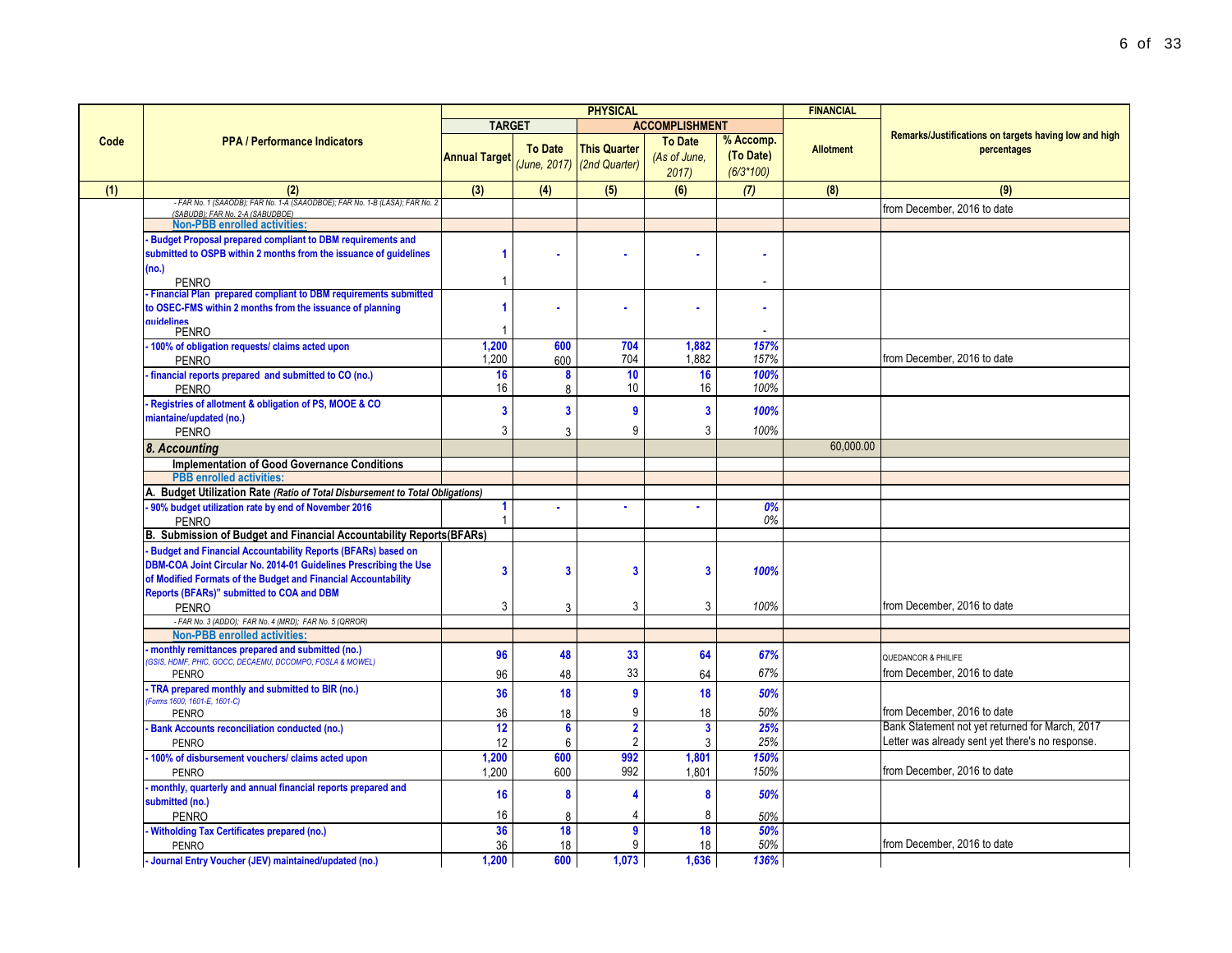|             |                                                                                                          |                      |                | <b>PHYSICAL</b>                                   |                                        |                                       | <b>FINANCIAL</b> |                                                                       |
|-------------|----------------------------------------------------------------------------------------------------------|----------------------|----------------|---------------------------------------------------|----------------------------------------|---------------------------------------|------------------|-----------------------------------------------------------------------|
|             |                                                                                                          | <b>TARGET</b>        |                |                                                   | <b>ACCOMPLISHMENT</b>                  |                                       |                  |                                                                       |
| Code        | <b>PPA / Performance Indicators</b>                                                                      | <b>Annual Target</b> | <b>To Date</b> | <b>This Quarter</b><br>(June, 2017) (2nd Quarter) | <b>To Date</b><br>(As of June,<br>2017 | % Accomp.<br>(To Date)<br>$(6/3*100)$ | <b>Allotment</b> | Remarks/Justifications on targets having low and high<br>percentages  |
| (1)         | (2)                                                                                                      | (3)                  | (4)            | (5)                                               | (6)                                    | (7)                                   | (8)              | (9)                                                                   |
|             | <b>PENRO</b>                                                                                             | 1,200                | 600            | 1,073                                             | 1,636                                  | 136%                                  |                  | from December. 2016 to date                                           |
|             | LDDAP/ADAs prepared and submitted to LBP (no.)                                                           | 1,200                | 600            | 531                                               | 1,399                                  | 117%                                  |                  |                                                                       |
|             | <b>PENRO</b>                                                                                             | 1,200                | 600            | 531                                               | 1,399                                  | 117%                                  |                  | from December, 2016 to date                                           |
|             | PPE Ledger Cards maintained/ updated (no.)                                                               | 1                    |                | -1                                                | $\blacktriangleleft$                   | 100%                                  |                  |                                                                       |
|             | <b>PENRO</b>                                                                                             | 1                    |                | -1                                                |                                        | 100%                                  |                  |                                                                       |
|             | 11. Hiring of Security Guards (Blue Guards)                                                              |                      |                |                                                   |                                        |                                       | 720,000.00       |                                                                       |
|             | <b>Security Guards (Blue Guards) hired (no.)</b>                                                         | 5 <sup>5</sup>       | 5              | ${\bf 5}$                                         | $5\phantom{.0}$                        | 100%                                  |                  |                                                                       |
|             | Bunawan                                                                                                  |                      | 1              |                                                   |                                        | 100%                                  |                  |                                                                       |
|             | Loreto                                                                                                   |                      |                |                                                   | 1                                      | 100%                                  |                  |                                                                       |
|             | Talacogon                                                                                                |                      | 1              | 1                                                 | 1                                      | 100%                                  |                  |                                                                       |
|             | Bayugan                                                                                                  |                      | 1              | 1                                                 |                                        | 100%<br>100%                          |                  |                                                                       |
|             | <b>PENRO</b>                                                                                             | 1                    | 1              | 1                                                 |                                        |                                       |                  |                                                                       |
|             | <b>CAPITAL OUTLAY</b>                                                                                    |                      |                |                                                   |                                        |                                       | 1,800,000.00     |                                                                       |
|             | A. Construction of 2nd Storey/Extension Phase II<br>Office buidling repaired/extension constructed (no.) | 1                    |                |                                                   |                                        | ٠                                     |                  |                                                                       |
|             | CENRO Bunawan                                                                                            |                      |                |                                                   |                                        |                                       |                  |                                                                       |
| 200-010-000 | A.02.a DATA MANAGEMENT INCLUDING SYSTEMS DEVELOPMENT & MAINTENANCE                                       |                      |                |                                                   |                                        |                                       |                  |                                                                       |
|             |                                                                                                          |                      |                |                                                   |                                        |                                       | 525,000.00       |                                                                       |
|             | <b>Implementation of Good Governance Conditions</b>                                                      |                      |                |                                                   |                                        |                                       |                  |                                                                       |
|             | <b>PBB</b> enrolled activities:                                                                          |                      |                |                                                   |                                        |                                       |                  |                                                                       |
|             | A. Compliance to Transparency Seal Requirements                                                          |                      |                |                                                   |                                        |                                       |                  |                                                                       |
|             | 100% Transparency Seal requirements updated and posted 3 days<br>upon receipt                            | 1                    | 1              | 1                                                 | -1                                     | 100%                                  |                  |                                                                       |
|             | <b>PENRO</b>                                                                                             | 1                    | 1              | 1                                                 |                                        | 100%                                  |                  |                                                                       |
|             | <b>Non-PBB enrolled activities:</b>                                                                      |                      |                |                                                   |                                        |                                       |                  |                                                                       |
|             | A. INTENSIFIED MAINTENANCE OF ICT EQUIPMENT & INFORMATION SYSTEMS                                        |                      |                |                                                   |                                        |                                       | 330,000.00       |                                                                       |
|             | 1. Updating and Maintenance of Data Information System                                                   |                      |                |                                                   |                                        |                                       |                  |                                                                       |
|             | data information system updated/maintained (no.)                                                         |                      |                |                                                   |                                        |                                       |                  |                                                                       |
|             | hardware and software                                                                                    | 5                    | 5              | 5                                                 | 5                                      | 100%                                  |                  |                                                                       |
|             | Bunawan                                                                                                  |                      | 1              | 1                                                 |                                        | 100%                                  |                  |                                                                       |
|             | Loreto                                                                                                   |                      | 1              | 1                                                 | $\mathbf{1}$                           | 100%                                  |                  |                                                                       |
|             | Talacogon                                                                                                |                      | 1              | 1                                                 | 1                                      | 100%                                  |                  |                                                                       |
|             | Bayugan                                                                                                  |                      | 1              | 1                                                 | $\mathbf{1}$                           | 100%                                  |                  |                                                                       |
|             | <b>PENRO</b>                                                                                             | -1                   | $\mathbf 1$    | $\mathbf{1}$                                      | $\mathbf{1}$                           | 100%                                  |                  |                                                                       |
|             |                                                                                                          | 4/40                 |                | 4/40                                              | 4/40                                   | 100%                                  |                  |                                                                       |
|             | Forest tenure record assessed, validated & integrated (no.)                                              |                      | 4/40           |                                                   |                                        |                                       |                  |                                                                       |
|             | Bunawan                                                                                                  | 1/5                  | 1/5            | 1/5                                               | 1/5                                    | 100%                                  |                  |                                                                       |
|             | Loreto                                                                                                   | 2/5                  | 2/5            | 2/5                                               | 2/5                                    | 100%                                  |                  |                                                                       |
|             | Talacogon                                                                                                | 3/6                  | 3/6            | 3/6                                               | 3/6                                    | 100%                                  |                  |                                                                       |
|             | Bayugan                                                                                                  | 3/24                 | 3/24           | 3/24                                              | 3/24                                   | 100%                                  |                  |                                                                       |
|             | 1.1 Forestry information System (FIS)<br>1.2 Electronic Budget (eBudget) and Enhanced National General   | 1                    | -1             | $\mathbf{1}$                                      | $\mathbf{1}$                           | 100%                                  |                  |                                                                       |
|             | <b>Accounting System (eNGAS)</b>                                                                         | -1                   | 1              | 1                                                 |                                        | 100%                                  |                  | The database has already rolled-out waiting for the guidelines of the |
|             | 1.3 Plans and Programs Information System (PAPIS)                                                        | 1                    | 1              | $\mathbf{1}$                                      |                                        | 100%                                  |                  | implementation                                                        |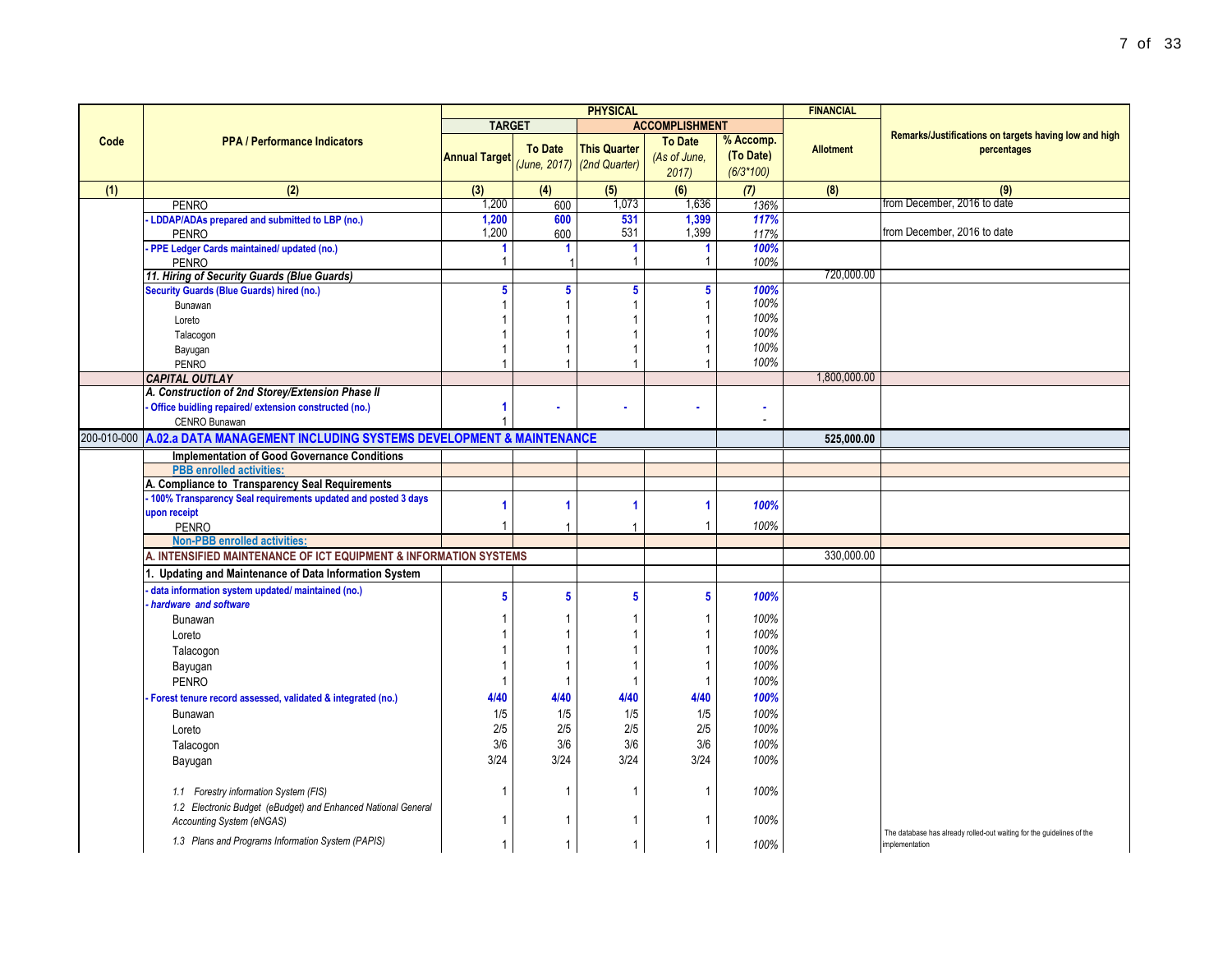|      |                                                                                                              | <b>PHYSICAL</b>         |                |                                                     | <b>FINANCIAL</b>                       |                                       |                  |                                                                                         |
|------|--------------------------------------------------------------------------------------------------------------|-------------------------|----------------|-----------------------------------------------------|----------------------------------------|---------------------------------------|------------------|-----------------------------------------------------------------------------------------|
|      |                                                                                                              | <b>TARGET</b>           |                |                                                     | <b>ACCOMPLISHMENT</b>                  |                                       |                  |                                                                                         |
| Code | <b>PPA / Performance Indicators</b>                                                                          | <b>Annual Target</b>    | <b>To Date</b> | <b>This Quarter</b><br>$(June, 2017)$ (2nd Quarter) | <b>To Date</b><br>(As of June,<br>2017 | % Accomp.<br>(To Date)<br>$(6/3*100)$ | <b>Allotment</b> | Remarks/Justifications on targets having low and high<br>percentages                    |
| (1)  | (2)                                                                                                          | (3)                     | (4)            | (5)                                                 | (6)                                    | (7)                                   | (8)              | (9)                                                                                     |
|      | 1.4 Frontline Service and Transaction System (FSTS)                                                          | $\overline{1}$          | $\mathbf{1}$   | 1                                                   | $\overline{1}$                         | 100%                                  |                  | The database has already rolled-out waiting for the guidelines of the<br>implementation |
|      | 1.5 Statistical Service Information System (SSIS)                                                            | 1                       | $\mathbf{1}$   | $\mathbf{1}$                                        | $\overline{1}$                         | 100%                                  |                  | The database has already rolled-out waiting for the guidelines of th<br>implementation  |
|      | 1.6 Environmental Law Enforcement Management Information<br>System (ELEMIS)                                  |                         |                |                                                     | $\overline{1}$                         | 100%                                  |                  | The database is not yet introducted to the Office                                       |
|      | 2. Management & Maintenance of VOIP, Safety & Security System, Connectivity & other ICT Resources/Facilities |                         |                |                                                     |                                        |                                       | 25,000.00        |                                                                                         |
|      | - internet connectivity maintained, operationalized & monitored (no. of<br>Offices)                          | $5\phantom{.0}$         | $\sqrt{5}$     | 5                                                   | $\overline{\mathbf{5}}$                | 100%                                  |                  |                                                                                         |
|      | Bunawan                                                                                                      | 1                       |                |                                                     | $\overline{1}$                         | 100%                                  |                  |                                                                                         |
|      | Loreto                                                                                                       | 1                       | $\overline{1}$ |                                                     | 1                                      | 100%                                  |                  |                                                                                         |
|      | Talacogon                                                                                                    | 1                       |                |                                                     | 1                                      | 100%                                  |                  |                                                                                         |
|      | Bayugan                                                                                                      | $\mathbf{1}$            | $\mathbf 1$    |                                                     | $\overline{1}$                         | 100%                                  |                  |                                                                                         |
|      | <b>PENRO</b>                                                                                                 | $\overline{1}$          | $\mathbf{1}$   |                                                     | $\overline{1}$                         | 100%                                  |                  |                                                                                         |
|      | 2.2. Maintenance & operationalization of VOIP equipment & systems                                            |                         |                |                                                     |                                        |                                       | 30.000.00        |                                                                                         |
|      | VOIP equipment & system maintained with quarterly report<br>submitted (no. of Office)                        | $5\phantom{a}$          | $5\phantom{a}$ | $5\phantom{.0}$                                     | 5                                      | 100%                                  |                  |                                                                                         |
|      | Bunawan                                                                                                      | 1                       | $\mathbf 1$    |                                                     | $\overline{1}$                         | 100%                                  |                  |                                                                                         |
|      | Loreto                                                                                                       | 1                       | $\overline{1}$ |                                                     | $\overline{1}$                         | 100%                                  |                  |                                                                                         |
|      | Talacogon                                                                                                    | 1                       | $\overline{1}$ |                                                     | 1                                      | 100%                                  |                  |                                                                                         |
|      | Bayugan                                                                                                      | -1                      | $\mathbf{1}$   |                                                     | $\overline{1}$                         | 100%                                  |                  |                                                                                         |
|      | <b>PENRO</b>                                                                                                 | $\overline{1}$          | $\mathbf{1}$   | $\mathbf{1}$                                        | $\mathbf{1}$                           | 100%                                  |                  |                                                                                         |
|      | safety & security (CCTV) equipment & system maintained with<br>monthly report submitted (no.)                | 24                      | 24             | 24                                                  | 24                                     | 100%                                  |                  |                                                                                         |
|      | Bunawan                                                                                                      | $\overline{4}$          | 4              | 4                                                   | 4                                      | 100%                                  |                  |                                                                                         |
|      | Loreto                                                                                                       | 4                       | 4              | 4                                                   | 4                                      | 100%                                  |                  |                                                                                         |
|      | Talacogon                                                                                                    | 4                       | $\overline{4}$ |                                                     | 4                                      | 100%                                  |                  |                                                                                         |
|      | Bayugan                                                                                                      | 4                       | 4              |                                                     | 4                                      | 100%                                  |                  |                                                                                         |
|      | <b>PENRO</b>                                                                                                 | 8                       | 8              | 8                                                   | 8                                      | 100%                                  |                  |                                                                                         |
|      | website updated & maintained with quarterly report submitted (no.)                                           | 1                       | 1              |                                                     | $\mathbf{1}$                           | 100%                                  | 20,000.00        |                                                                                         |
|      | <b>PENRO</b>                                                                                                 |                         | $\overline{1}$ |                                                     | $\overline{1}$                         | 100%                                  |                  |                                                                                         |
|      | B. Start-up the Operationalization of GIS Database and Integration with ENR Statistics                       |                         |                |                                                     |                                        |                                       |                  |                                                                                         |
|      | GIS Unit installed and operationalized (no.)                                                                 | 5                       | ${\bf 5}$      | $5\phantom{.0}$                                     | $\overline{\mathbf{5}}$                | 100%                                  |                  |                                                                                         |
|      | <b>Bunawan</b>                                                                                               | $\mathbf{1}$            | $\mathbf 1$    | 1                                                   | $\mathbf{1}$                           | 100%                                  |                  |                                                                                         |
|      | Loreto                                                                                                       | 1                       | $\mathbf 1$    |                                                     | -1                                     | 100%                                  |                  |                                                                                         |
|      | Talacogon                                                                                                    | 1                       | $\mathbf 1$    |                                                     | $\overline{1}$                         | 100%                                  |                  |                                                                                         |
|      | Bayugan                                                                                                      | $\mathbf{1}$            | $\mathbf{1}$   |                                                     | $\overline{1}$                         | 100%                                  |                  |                                                                                         |
|      | <b>PENRO</b>                                                                                                 | $\overline{1}$          | $\mathbf{1}$   | $\mathbf{1}$                                        | $\overline{1}$                         | 100%                                  |                  |                                                                                         |
|      | - GIS-generated composite maps prepared by Priority & Critical<br><b>Watershed (no.)</b>                     | $\overline{7}$          |                |                                                     |                                        |                                       | 100,000.00       |                                                                                         |
|      | Bunawan                                                                                                      | $\overline{\mathbf{c}}$ |                |                                                     |                                        |                                       |                  |                                                                                         |
|      | Loreto                                                                                                       | $\mathbf{1}$            |                |                                                     |                                        |                                       |                  |                                                                                         |
|      | Talacogon                                                                                                    | 3                       |                |                                                     |                                        |                                       |                  |                                                                                         |
|      | Bayugan                                                                                                      | $\mathbf{1}$            |                |                                                     |                                        |                                       |                  |                                                                                         |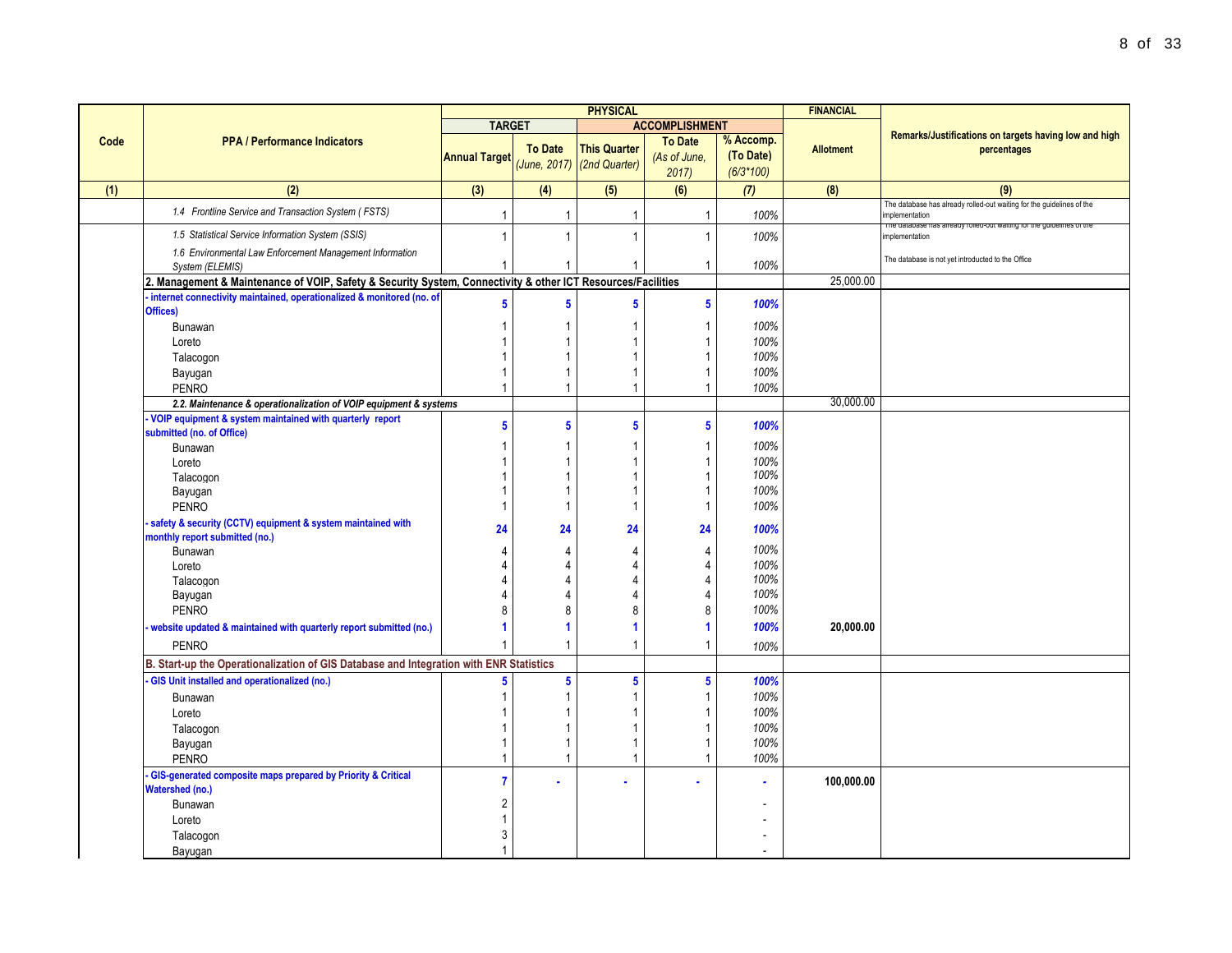|             |                                                                                         | <b>PHYSICAL</b>         |                         |                            |                         | <b>FINANCIAL</b> |                  |                                                                   |
|-------------|-----------------------------------------------------------------------------------------|-------------------------|-------------------------|----------------------------|-------------------------|------------------|------------------|-------------------------------------------------------------------|
|             |                                                                                         | <b>TARGET</b>           |                         |                            | <b>ACCOMPLISHMENT</b>   |                  |                  |                                                                   |
| Code        | <b>PPA / Performance Indicators</b>                                                     |                         |                         |                            | <b>To Date</b>          | % Accomp.        |                  | Remarks/Justifications on targets having low and high             |
|             |                                                                                         | <b>Annual Target</b>    | <b>To Date</b>          | <b>This Quarter</b>        | (As of June,            | (To Date)        | <b>Allotment</b> | percentages                                                       |
|             |                                                                                         |                         |                         | (June, 2017) (2nd Quarter) | 2017                    | $(6/3*100)$      |                  |                                                                   |
| (1)         | (2)                                                                                     | (3)                     | (4)                     | (5)                        | (6)                     | (7)              | (8)              | (9)                                                               |
|             | statistical reports prepared & submitted (no.)                                          | $\overline{\mathbf{5}}$ | 5 <sup>5</sup>          | $\overline{\mathbf{5}}$    | $5\phantom{a}$          | 100%             | 25,000.00        |                                                                   |
|             | Bunawan                                                                                 |                         | 1                       | $\overline{1}$             | $\mathbf{1}$            | 100%             |                  |                                                                   |
|             | Loreto                                                                                  |                         |                         | 1                          | 1                       | 100%             |                  |                                                                   |
|             | Talacogon                                                                               |                         |                         | $\mathbf{1}$               | 1                       | 100%             |                  |                                                                   |
|             | Bayugan                                                                                 |                         | 1                       | $\overline{1}$             | 1                       | 100%             |                  |                                                                   |
|             | <b>PENRO</b>                                                                            |                         | 1                       | $\overline{1}$             | $\mathbf{1}$            | 100%             |                  |                                                                   |
|             | <b>ENR Profile updated/published (no.)</b>                                              | 5                       | $\overline{\mathbf{5}}$ | $\overline{\mathbf{5}}$    | $\overline{\mathbf{5}}$ | 100%             | 50,000.00        |                                                                   |
|             | Bunawan                                                                                 |                         | 1                       | $\overline{1}$             | 1                       | 100%             |                  |                                                                   |
|             | Loreto                                                                                  |                         |                         | 1                          |                         | 100%             |                  |                                                                   |
|             | Talacogon                                                                               |                         |                         | 1                          |                         | 100%             |                  |                                                                   |
|             | Bayugan                                                                                 |                         |                         | 1                          |                         | 100%             |                  |                                                                   |
|             | <b>PENRO</b>                                                                            |                         |                         | $\mathbf{1}$               | 1                       | 100%             |                  |                                                                   |
|             | <b>MAJOR FINAL OUTPUT 1 - ECOSYSTEMS POLICY SERVICES</b>                                |                         |                         |                            |                         |                  |                  |                                                                   |
| 301-010-000 | A.03.a FORMULATION & MONITORING OF ENR SECTOR PLANS AND POLICIES, PROGRAMS AND PROJECTS |                         |                         |                            |                         |                  |                  |                                                                   |
|             | <b>FOREST MANAGEMENT</b>                                                                |                         |                         |                            |                         |                  | 2,110,000.00     |                                                                   |
|             | 1. Preparation of Climate Resilient Plans                                               |                         |                         |                            |                         |                  | 1,600,000.00     |                                                                   |
|             | <b>Forest Land Use Planning</b>                                                         |                         |                         |                            |                         |                  |                  |                                                                   |
|             | - FLUP prepared/drafted (no.)                                                           | Δ                       |                         |                            |                         | ä,               |                  |                                                                   |
|             | CENRO Bunawan                                                                           |                         |                         |                            |                         |                  |                  |                                                                   |
|             | CENRO Talacogon                                                                         |                         |                         |                            |                         |                  |                  |                                                                   |
|             | CENRO Bayugan                                                                           | $\overline{2}$          |                         |                            |                         |                  |                  |                                                                   |
|             | <b>Milestone Activities:</b>                                                            |                         |                         |                            |                         |                  |                  |                                                                   |
|             | - Data Gathering, Community Mapping and Validation                                      | 4                       | 4                       | $\boldsymbol{2}$           | $\boldsymbol{2}$        | 50%              |                  |                                                                   |
|             | CENRO Bunawan                                                                           |                         | $\mathbf{1}$            |                            |                         |                  |                  | On-going activity and to be conducted by FLUP-TWG within fourteen |
|             |                                                                                         |                         |                         |                            |                         |                  |                  | (14) barangays of San Francisco, Agusan del Sur                   |
|             | CENRO Talacogon                                                                         |                         | $\mathbf{1}$            |                            | $\overline{1}$          | 100%             |                  |                                                                   |
|             | CENRO Bayugan                                                                           |                         | $\overline{2}$          |                            |                         | 50%              |                  | Consultation conducted                                            |
|             | - Conduct of Situational Analysis                                                       |                         |                         |                            |                         |                  |                  |                                                                   |
|             | CENRO Bunawan                                                                           |                         |                         |                            |                         |                  |                  |                                                                   |
|             | CENRO Talacogon                                                                         |                         |                         |                            |                         |                  |                  |                                                                   |
|             | CENRO Bayugan<br>• דווטוווובמנוטוו טו שטבי שמופי שומות של היוונוגמנוטוו טו דיטופאנ      |                         |                         |                            |                         |                  |                  |                                                                   |
|             | Enventionale                                                                            |                         |                         |                            |                         |                  |                  |                                                                   |
|             | CENRO Bunawan<br>CENRO Talacogon                                                        |                         |                         |                            |                         |                  |                  |                                                                   |
|             | CENRO Bayugan                                                                           |                         |                         |                            |                         |                  |                  |                                                                   |
|             | - Plan Formulation                                                                      |                         |                         |                            |                         |                  |                  |                                                                   |
|             | CENRO Bunawan                                                                           |                         |                         |                            |                         |                  |                  |                                                                   |
|             | CENRO Talacogon                                                                         |                         |                         |                            |                         |                  |                  |                                                                   |
|             | CENRO Bayugan                                                                           |                         |                         |                            |                         |                  |                  |                                                                   |
|             | Finalization & Adoption of Plan (Yr2)                                                   |                         |                         |                            |                         |                  | 50,000.00        |                                                                   |
|             | FLUP finalized & adopted by the Sangguniang Bayan (no.)                                 | 1                       | ×.                      | $\mathbf{r}$               |                         | $\mathbf{r}$     |                  |                                                                   |
|             | CENRO Loreto (Veruela)                                                                  |                         |                         |                            |                         | $\sim$           |                  |                                                                   |
|             | Preparation of CRMF with map and FYWP                                                   |                         |                         |                            |                         |                  | 400.000.00       |                                                                   |
|             | <b>CRMF &amp; FYWP evaluated &amp; affirmed (no.)</b>                                   | 10                      | 4                       | 3                          | $\overline{\mathbf{3}}$ | 30%              |                  |                                                                   |
|             | <b>CENRO Bunawan</b>                                                                    | $\overline{2}$          | $\mathbf{1}$            |                            |                         |                  |                  |                                                                   |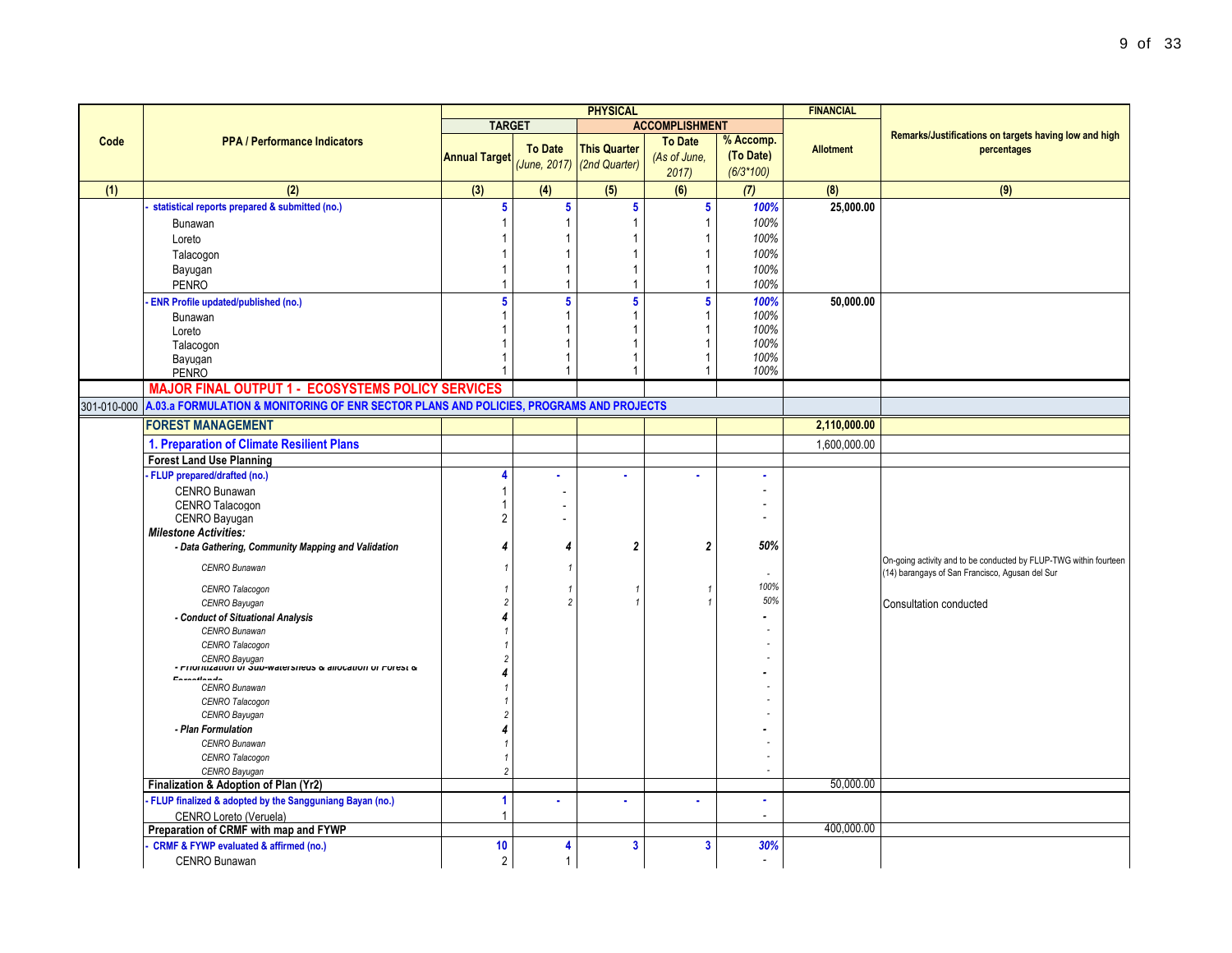|      |                                                                                                                | <b>PHYSICAL</b>      |                 |                                                     |                                        | <b>FINANCIAL</b>                      |                  |                                                                      |
|------|----------------------------------------------------------------------------------------------------------------|----------------------|-----------------|-----------------------------------------------------|----------------------------------------|---------------------------------------|------------------|----------------------------------------------------------------------|
|      |                                                                                                                | <b>TARGET</b>        |                 |                                                     | <b>ACCOMPLISHMENT</b>                  |                                       |                  |                                                                      |
| Code | <b>PPA / Performance Indicators</b>                                                                            | <b>Annual Target</b> | <b>To Date</b>  | <b>This Quarter</b><br>$(June, 2017)$ (2nd Quarter) | <b>To Date</b><br>(As of June.<br>2017 | % Accomp.<br>(To Date)<br>$(6/3*100)$ | <b>Allotment</b> | Remarks/Justifications on targets having low and high<br>percentages |
| (1)  | (2)                                                                                                            | (3)                  | (4)             | (5)                                                 | (6)                                    | (7)                                   | (8)              | (9)                                                                  |
|      | <b>CENRO Loreto</b><br>CENRO Talacogon<br>CENRO Bayugan                                                        | 2<br>5               | $\overline{2}$  | $\overline{2}$                                      | 2                                      | 100%<br>40%                           |                  | PO-TAMPO and PO-BAFMUPCO                                             |
|      | Re-survey and Mapping of Existing Tenurial Instrument                                                          |                      |                 |                                                     |                                        |                                       | 990,000.00       |                                                                      |
|      | area surveyed and GIS-generated maps prepared tenurial instrument<br>re-surveyed & mapped (no/ha)<br>PENRO-ADS | 2,200<br>2,200       |                 | 678.04<br>678.04                                    | 678.04<br>678.04                       | 31%<br>31%                            |                  | MICC vs ITPDC under CENRO TADS                                       |
|      | <b>Forest Products Utilization and Price Monitoring</b>                                                        |                      |                 |                                                     |                                        |                                       | 60.000.00        |                                                                      |
|      | consolidated and analyzed monthly price data report by PENRO<br>submitted to FMB (no.)                         | 5                    | $5\phantom{.0}$ | 5                                                   | 5                                      | 100%<br>100%                          |                  |                                                                      |
|      | Bunawan<br>Loreto<br>Talacogon                                                                                 |                      |                 |                                                     |                                        | 100%<br>100%                          |                  |                                                                      |
|      | Bayugan<br><b>PENRO</b>                                                                                        |                      |                 |                                                     |                                        | 100%<br>100%                          |                  |                                                                      |
|      | PROTECTED AREAS, WILDLIFE & COASTAL ZONE MANAGEMENT                                                            |                      |                 |                                                     |                                        |                                       | 3,800,000.00     |                                                                      |
|      | <b>Conduct Payment of Ecosystems Study</b>                                                                     |                      |                 |                                                     |                                        |                                       | 300,000.00       |                                                                      |
|      | - results of PES study submitted (no.)<br>PASu-AMWS                                                            | 1<br>1               |                 |                                                     |                                        | ٠<br>$\overline{\phantom{a}}$         |                  |                                                                      |
|      | <b>Conduct Resource Valuation Study</b>                                                                        |                      |                 |                                                     |                                        |                                       | 300,000.00       |                                                                      |
|      | - results of Resource Valuation Study submitted (no.)<br>PASu-AMWS                                             | 1                    |                 |                                                     |                                        | ×<br>$\overline{\phantom{a}}$         |                  |                                                                      |
|      | Survey and Registration of PA Occupants and Socio-Economic Assessment                                          |                      |                 |                                                     |                                        |                                       | 2,700,000.00     |                                                                      |
|      | - PA Surveyed w/ consolidated SRPAO results & maps submitted to<br>BMB (no.)<br>CENRO Bayugan (PASu-ANP)       | 5<br>5               |                 |                                                     |                                        | ×<br>$\overline{\phantom{a}}$         |                  |                                                                      |
|      | - Socio-Economic Assessment only<br>PASu-AMWS                                                                  | 38<br>38             |                 | ×                                                   |                                        | ٠<br>$\overline{\phantom{a}}$         |                  |                                                                      |
|      | <b>Preparation of Initial PA Plan</b>                                                                          |                      |                 |                                                     |                                        |                                       | 500,000.00       |                                                                      |
|      | - IPAP endorsed to BMB (no.)<br>CENRO Bayugan (PASu-ANP)                                                       | 1                    |                 | ä                                                   |                                        | ×                                     |                  |                                                                      |
|      | <b>PLANNING &amp; MANAGEMENT</b>                                                                               |                      |                 |                                                     |                                        |                                       | 621,000.00       |                                                                      |
|      | Implementation of Good Governance Conditions                                                                   |                      |                 |                                                     |                                        |                                       |                  |                                                                      |
|      | <b>PBB</b> enrolled activities:                                                                                |                      |                 |                                                     |                                        |                                       |                  |                                                                      |
|      | A. Preparation and submission of Regional PENRO/CENRO Work & Financial Plan                                    |                      |                 |                                                     |                                        |                                       | 120,000.00       |                                                                      |
|      | Regional/PENRO/ CENRO Work & Financial Plan prepared and<br>submitted (no.)                                    | 5                    |                 |                                                     |                                        |                                       |                  |                                                                      |
|      | Bunawan<br>Loreto                                                                                              |                      |                 |                                                     |                                        |                                       |                  |                                                                      |
|      | Talacogon<br>Bayugan                                                                                           |                      |                 |                                                     |                                        |                                       |                  |                                                                      |
|      | PENRO<br>B. Submission of Budget and Financial Accountability Reports (BFARs)                                  |                      |                 |                                                     |                                        |                                       |                  |                                                                      |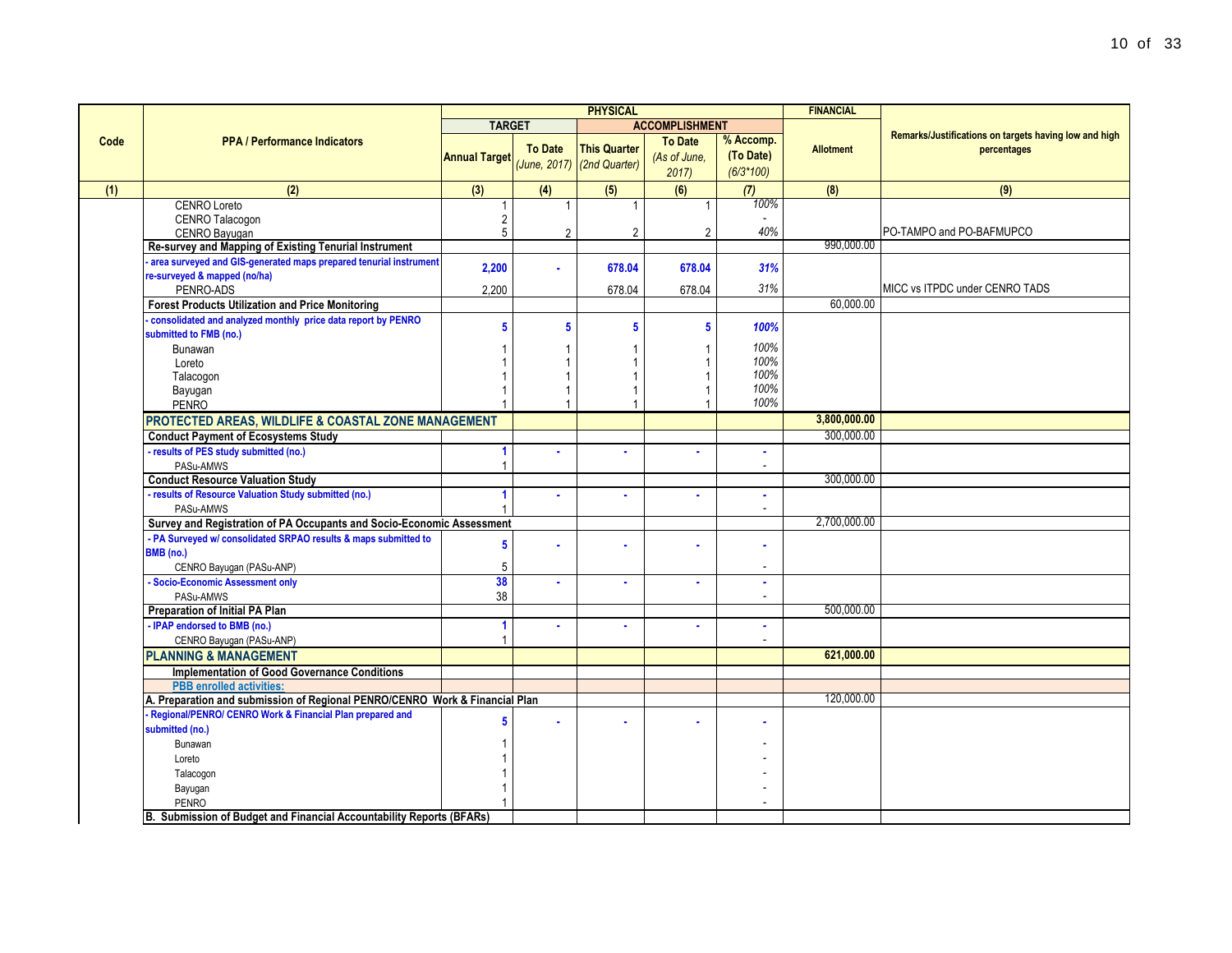|             |                                                                                                                    |                      |                | <b>PHYSICAL</b>            |                       |             | <b>FINANCIAL</b> |                                                       |
|-------------|--------------------------------------------------------------------------------------------------------------------|----------------------|----------------|----------------------------|-----------------------|-------------|------------------|-------------------------------------------------------|
|             |                                                                                                                    | <b>TARGET</b>        |                |                            | <b>ACCOMPLISHMENT</b> |             |                  |                                                       |
| Code        | <b>PPA / Performance Indicators</b>                                                                                |                      | <b>To Date</b> | <b>This Quarter</b>        | <b>To Date</b>        | % Accomp.   |                  | Remarks/Justifications on targets having low and high |
|             |                                                                                                                    | <b>Annual Target</b> |                | (June, 2017) (2nd Quarter) | (As of June,          | (To Date)   | <b>Allotment</b> | percentages                                           |
|             |                                                                                                                    |                      |                |                            | 2017                  | $(6/3*100)$ |                  |                                                       |
| (1)         | (2)                                                                                                                | (3)                  | (4)            | (5)                        | (6)                   | (7)         | (8)              | (9)                                                   |
|             | <b>Budget and Financial Accountability Reports (BFARs) based on</b>                                                |                      |                |                            |                       |             |                  |                                                       |
|             | DBM-COA Joint Circular No. 2014-01 Guidelines Prescribing the Use                                                  |                      |                |                            |                       |             |                  |                                                       |
|             | of Modified Formats of the Budget and Financial Accountability                                                     | 3                    | $\overline{2}$ | $\overline{\mathbf{2}}$    | $\overline{2}$        | 67%         |                  |                                                       |
|             | Reports (BFARs)" submitted to COA and DBM                                                                          |                      |                |                            |                       |             |                  |                                                       |
|             | PENRO-ADS                                                                                                          | 3                    | $\overline{2}$ | $\overline{2}$             | $\overline{2}$        | 67%         |                  |                                                       |
|             | C. Preparation and submission of monthly, quarterly and semi-annual reports                                        |                      |                |                            |                       |             | 175,000.00       |                                                       |
|             | monthly, quarterly, semi-annual & annual report prepared/submitted                                                 | 80                   | 40             | 20                         | 40                    | 50%         |                  |                                                       |
|             | (no.)                                                                                                              |                      |                |                            |                       |             |                  |                                                       |
|             | Bunawan                                                                                                            | 16                   | 8              | 4                          | 8                     | 50%         |                  |                                                       |
|             | Loreto                                                                                                             | 16                   | 8              |                            | 8                     | 50%         |                  |                                                       |
|             | Talacogon                                                                                                          | 16                   | 8              |                            | 8                     | 50%         |                  |                                                       |
|             | Bayugan                                                                                                            | 16                   | 8              | 4                          | 8                     | 50%         |                  |                                                       |
|             | <b>PENRO</b>                                                                                                       | 16                   | $\mathsf{R}$   | 4                          | $\mathbf{8}$          | 50%         |                  |                                                       |
|             | <b>Non-PBB enrolled activities:</b><br>1. Preparation and submission of Regional PENRO/CENRO Work & Financial Plan |                      |                |                            |                       |             | 91,000.00        |                                                       |
|             | Regional/Provincial Reprogramming Workshop conducted (no.)                                                         |                      |                |                            |                       | ä,          |                  |                                                       |
|             | <b>PENRO</b>                                                                                                       | 1                    |                |                            |                       |             |                  |                                                       |
|             | 2. Consultation/ Preparation and submission of Regiona/Provincial Budget Proposal                                  |                      |                |                            |                       |             | 50,000.00        |                                                       |
|             | Provincial Budget Proposal prepared and submitted (no.)                                                            | 1                    | 1              | 1                          | $\blacktriangleleft$  | 100%        |                  |                                                       |
|             | <b>PENRO</b>                                                                                                       | $\mathbf{1}$         |                | 1                          | -1                    | 100%        |                  |                                                       |
|             | 4. Periodic validation of service/PENROs/CENROs accomplishment                                                     |                      |                |                            |                       |             | 125,000.00       |                                                       |
|             | projects monitored (no.)                                                                                           | 20                   | 10             | 14                         | 22                    | 110%        |                  |                                                       |
|             | Bunawan                                                                                                            | 4                    | 2              | 4                          | 6                     | 150%        |                  |                                                       |
|             | Loreto                                                                                                             |                      | $\overline{2}$ | 1                          | $\overline{2}$        | 50%         |                  |                                                       |
|             | Talacogon                                                                                                          |                      | $\overline{2}$ | $\overline{2}$             | $\overline{4}$        | 100%        |                  |                                                       |
|             | Bayugan                                                                                                            |                      | $\overline{2}$ | 5                          | 6                     | 150%        |                  |                                                       |
|             | <b>PENRO</b>                                                                                                       |                      | $\overline{2}$ | $\overline{2}$             | $\overline{4}$        | 100%        |                  |                                                       |
|             | 5. Conduct/attend planning year-end assessment/ cross visit/ exposure tour                                         |                      |                |                            |                       |             | 60,000.00        |                                                       |
|             | - year-end assessment/cross visit attended (no.)                                                                   |                      |                |                            |                       |             |                  |                                                       |
|             | Bunawan                                                                                                            |                      |                |                            |                       |             |                  |                                                       |
|             | Loreto                                                                                                             |                      |                |                            |                       |             |                  |                                                       |
|             | Talacogon                                                                                                          |                      |                |                            |                       |             |                  |                                                       |
|             | Bayugan                                                                                                            |                      |                |                            |                       |             |                  |                                                       |
|             | <b>PENRO</b>                                                                                                       |                      |                |                            |                       |             |                  |                                                       |
|             | <b>MAJOR FINAL OUTPUT 2 - ECOSYSTEMS MANAGEMENT SERVICES</b>                                                       |                      |                |                            |                       |             |                  |                                                       |
| 302-010-000 | A.03.b FOREST DEVELOPMENT, REHABILITATION AND PROTECTION                                                           |                      |                |                            |                       |             | 199,572,000.00   |                                                       |
|             | <b>TOTAL PLANTATION MAINTENANCE &amp; PROTECTION (Y1: 2015 - Y3: 2013)</b>                                         |                      |                |                            |                       |             |                  | 60,805,000.00 2nd quarter (2nd pass) CY 2017          |
|             | area maintained and protected (ha.) with corresponding GIS-                                                        |                      |                |                            |                       |             |                  |                                                       |
|             | generated map by site by municipality                                                                              | 29,604.0             | 22,996.0       | 22,996.0                   | 22,996.0              | 78%         |                  |                                                       |
|             | <b>District I</b>                                                                                                  | 12,627.0             | 10,541.0       | 10,541.0                   | 10,541.0              | 83%         |                  |                                                       |
|             | <b>CENRO Bayugan</b>                                                                                               | 11,958.0             | 9,922.0        | 9,922.0                    | 9,922.0               | 83%         |                  |                                                       |
|             | Bayugan                                                                                                            | 2,356.0              | 1,756.0        | 1,756.0                    | 1,756.0               | 75%         |                  |                                                       |
|             | Esperanza                                                                                                          | 4,708.0              | 4,058.0        | 4,058.0                    | 4,058.0               | 86%         |                  |                                                       |
|             | Sibagat                                                                                                            | 2,484.0              | 2,048.0        | 2,048.0                    | 2,048.0               | 82%         |                  |                                                       |
|             | Prosperidad                                                                                                        | 2,410.0              | 2,060.0        | 2,060.0                    | 2,060.0               | 85%         |                  |                                                       |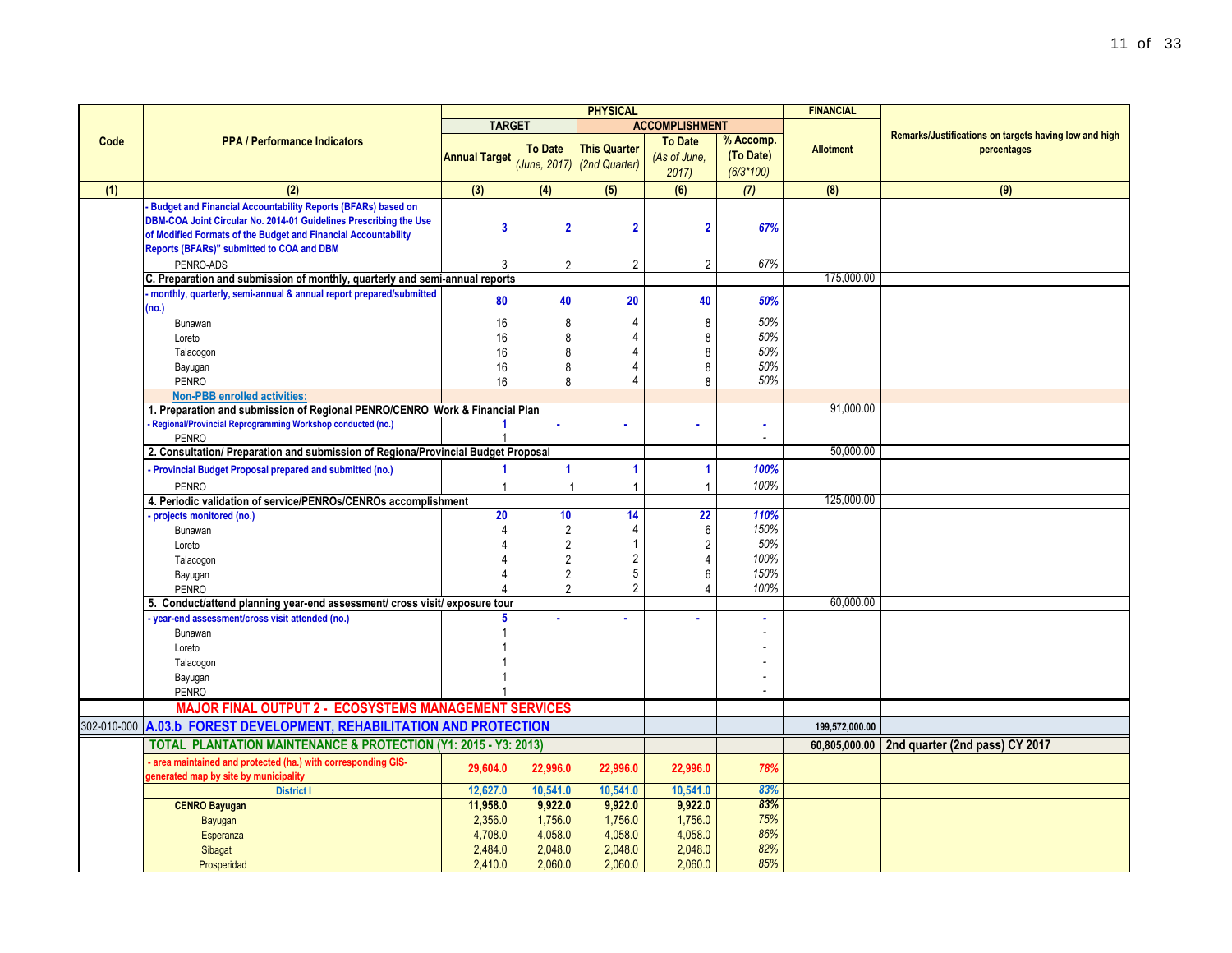|      |                                                                        | <b>PHYSICAL</b>      |                | <b>FINANCIAL</b>                                  |                       |                          |                  |                                                       |
|------|------------------------------------------------------------------------|----------------------|----------------|---------------------------------------------------|-----------------------|--------------------------|------------------|-------------------------------------------------------|
|      |                                                                        | <b>TARGET</b>        |                |                                                   | <b>ACCOMPLISHMENT</b> |                          |                  |                                                       |
| Code | <b>PPA / Performance Indicators</b>                                    |                      |                |                                                   | <b>To Date</b>        | % Accomp.                |                  | Remarks/Justifications on targets having low and high |
|      |                                                                        | <b>Annual Target</b> | <b>To Date</b> | <b>This Quarter</b><br>(June, 2017) (2nd Quarter) | (As of June,          | (To Date)                | <b>Allotment</b> | percentages                                           |
|      |                                                                        |                      |                |                                                   | 2017                  | $(6/3*100)$              |                  |                                                       |
| (1)  | (2)                                                                    | (3)                  | (4)            | (5)                                               | (6)                   | (7)                      | (8)              | (9)                                                   |
|      | <b>CENRO Talacogon</b>                                                 | 669.0                | 619.0          | 619.0                                             | 619.0                 | 93%                      |                  |                                                       |
|      | Talacogon                                                              | 355.0                | 330.0          | 330.0                                             | 330.0                 | 93%                      |                  |                                                       |
|      | San Luis                                                               | 314.0                | 289.0          | 289.0                                             | 289.0                 | 92%                      |                  |                                                       |
|      | <b>District II</b>                                                     | 16,977.0             | 12,455.0       | 12,455.0                                          | 12,455.0              | 73%                      |                  |                                                       |
|      | <b>CENRO Talacogon</b>                                                 | 3,681.0              | 2,436.0        | 2,436.0                                           | 2,436.0               | 66%                      |                  |                                                       |
|      | La Paz                                                                 | 3,681.0              | 2,436.0        | 2,436.0                                           | 2,436.0               | 66%                      |                  |                                                       |
|      | <b>CENRO Bunawan</b>                                                   | 6,169.0              | 4,549.0        | 4,549.0                                           | 4,549.0               | 74%                      |                  |                                                       |
|      | <b>Bunawan</b>                                                         | 1,217.0              | 734.0          | 734.0                                             | 734.0                 | 60%                      |                  |                                                       |
|      | Sta. Josefa                                                            | 113.0                | 113.0          | 113.0                                             | 113.0                 | 100%                     |                  |                                                       |
|      | Trento                                                                 | 2,394.0              | 2,157.0        | 2,157.0                                           | 2,157.0               | 90%                      |                  |                                                       |
|      | Rosario                                                                | 1,632.0              | 1,177.0        | 1,177.0                                           | 1,177.0               | 72%                      |                  |                                                       |
|      | San Francisco                                                          | 813.0                | 368.0          | 368.0                                             | 368.0                 | 45%                      |                  |                                                       |
|      | <b>CENRO Loreto</b>                                                    | 7,127.0              | 5,470.0        | 5,470.0                                           | 5,470.0               | 77%                      |                  |                                                       |
|      | Loreto                                                                 | 3,483.0              | 2,531.0        | 2,531.0                                           | 2,531.0               | 73%                      |                  |                                                       |
|      | Veruela                                                                | 3,644.0              | 2,939.0        | 2,939.0                                           | 2,939.0               | 81%                      |                  |                                                       |
|      | 1. Plantation Maintenance and Protection - NGP (Year 1 - 2016) - TOTAL |                      |                |                                                   |                       |                          | 6,608,000.00     | 2nd quarter (2nd pass) CY 2017                        |
|      | - area maintained and protected (ha.) with corresponding GIS-          | 6,608                | ä,             |                                                   | ä,                    | ä,                       |                  |                                                       |
|      | generated map by site by municipality                                  |                      |                | ٠                                                 |                       |                          |                  |                                                       |
|      | <b>District I</b>                                                      | 2,086                | a.             | ×.                                                | ÷.                    | ä,                       |                  |                                                       |
|      | <b>CENRO Bayugan</b>                                                   | 2,036                | $\blacksquare$ | $\blacksquare$                                    | $\mathbf{r}$          | $\overline{\phantom{a}}$ |                  |                                                       |
|      | Bayugan                                                                | 600                  |                |                                                   |                       |                          |                  |                                                       |
|      | Esperanza                                                              | 650                  |                |                                                   |                       |                          |                  |                                                       |
|      | Sibagat                                                                | 436                  |                |                                                   |                       |                          |                  |                                                       |
|      | Prosperidad                                                            | 350                  |                |                                                   |                       |                          |                  |                                                       |
|      | <b>CENRO Talacogon</b>                                                 | 50                   |                |                                                   |                       |                          |                  |                                                       |
|      | Talacogon                                                              | 25                   |                |                                                   |                       | $\overline{a}$           |                  |                                                       |
|      | San Luis                                                               | 25                   |                |                                                   |                       | $\overline{a}$           |                  |                                                       |
|      | <b>District II</b>                                                     | 4,522                | ×.             |                                                   | ×.                    | ÷                        |                  |                                                       |
|      | <b>CENRO Talacogon</b>                                                 | 1,245                | $\blacksquare$ | $\blacksquare$                                    | $\blacksquare$        | $\blacksquare$           |                  |                                                       |
|      | La Paz                                                                 | 1,245                |                |                                                   |                       |                          |                  |                                                       |
|      | <b>CENRO Bunawan</b>                                                   | 1,620                |                | $\blacksquare$                                    | ä,                    |                          |                  |                                                       |
|      | Bunawan<br>Sta. Josefa                                                 | 483                  |                |                                                   |                       |                          |                  |                                                       |
|      | Trento                                                                 | 237                  |                |                                                   |                       |                          |                  |                                                       |
|      | Rosario                                                                | 455                  |                |                                                   |                       |                          |                  |                                                       |
|      | San Francisco                                                          | 445                  |                |                                                   |                       |                          |                  |                                                       |
|      | <b>CENRO Loreto</b>                                                    | 1,657                | $\blacksquare$ | $\blacksquare$                                    |                       |                          |                  |                                                       |
|      | Loreto                                                                 | 952                  |                |                                                   |                       |                          |                  |                                                       |
|      | Veruela                                                                | 705                  |                |                                                   |                       | $\tilde{\phantom{a}}$    |                  |                                                       |
|      | 2. Plantation Maintenance and Protection - NGP (Year 2 - 2016) - TOTAL |                      |                |                                                   |                       |                          | 24,615,000.00    |                                                       |
|      | area maintained and protected (ha.) with corresponding GIS-            |                      |                |                                                   |                       |                          |                  |                                                       |
|      | generated map by site by municipality                                  | 8,205                | 8,205          | 8,205                                             | 8,205                 | 100%                     |                  | 2nd quarter (2nd pass) CY 2017                        |
|      | <b>District I</b>                                                      | 3,160                | 3,160          | 3,160                                             | 3,160                 | 100%                     |                  |                                                       |
|      | <b>CENRO Bayugan</b>                                                   | 2,774                | 2,774          | 2,774                                             | 2,774                 | 100%                     |                  |                                                       |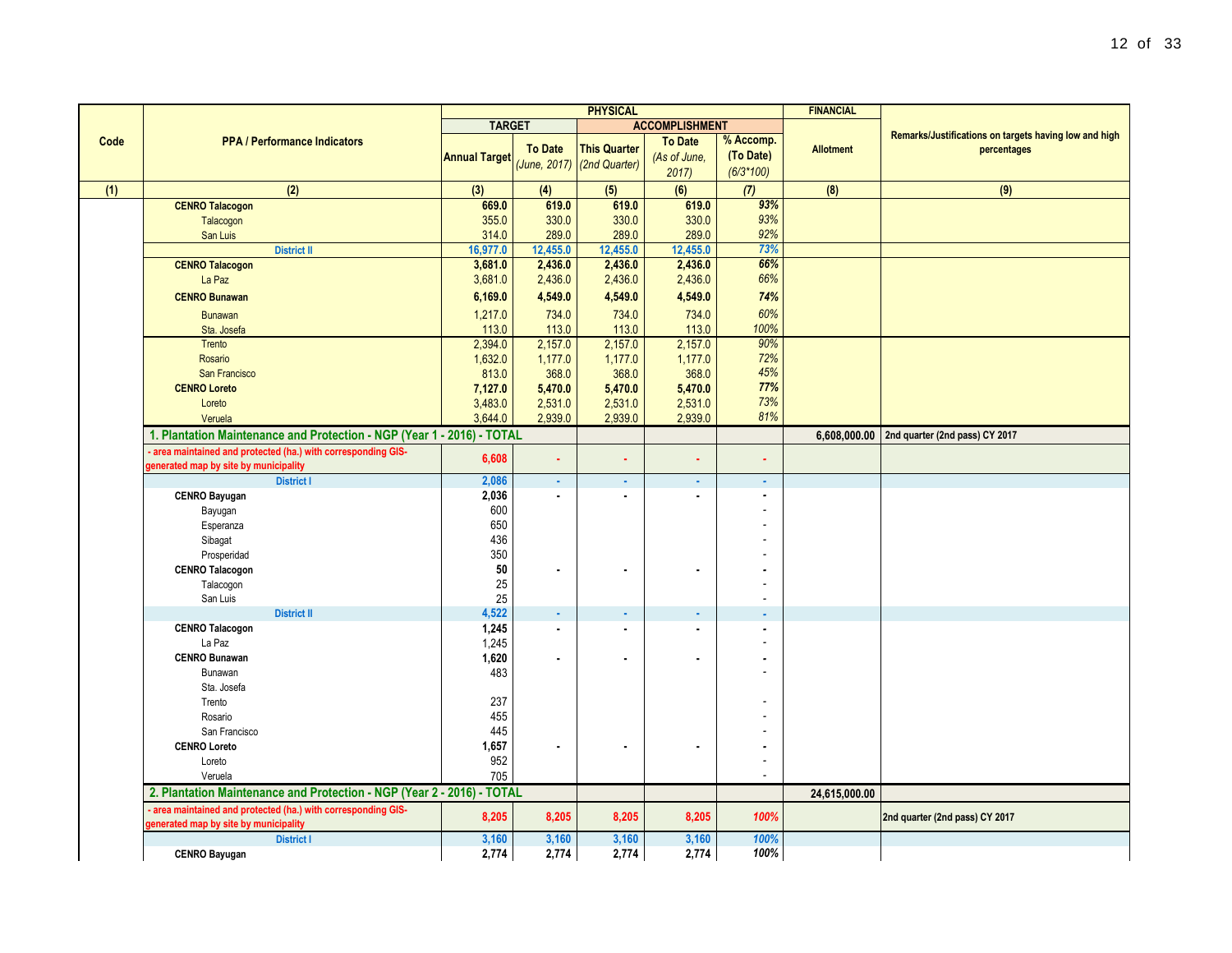| <b>PHYSICAL</b> |                                                                                                        |                      |                |                                                   |                                        |                                       | <b>FINANCIAL</b> |                                                                      |
|-----------------|--------------------------------------------------------------------------------------------------------|----------------------|----------------|---------------------------------------------------|----------------------------------------|---------------------------------------|------------------|----------------------------------------------------------------------|
|                 |                                                                                                        | <b>TARGET</b>        |                |                                                   | <b>ACCOMPLISHMENT</b>                  |                                       |                  |                                                                      |
| Code            | <b>PPA / Performance Indicators</b>                                                                    | <b>Annual Target</b> | <b>To Date</b> | <b>This Quarter</b><br>(June, 2017) (2nd Quarter) | <b>To Date</b><br>(As of June,<br>2017 | % Accomp.<br>(To Date)<br>$(6/3*100)$ | <b>Allotment</b> | Remarks/Justifications on targets having low and high<br>percentages |
| (1)             | (2)                                                                                                    | (3)                  | (4)            | (5)                                               | (6)                                    | (7)                                   | (8)              | (9)                                                                  |
|                 | Bayugan                                                                                                | 477                  | 477            | 477                                               | 477                                    | 100%                                  |                  |                                                                      |
|                 | Esperanza                                                                                              | 950                  | 950            | 950                                               | 950                                    | 100%                                  |                  |                                                                      |
|                 | Sibagat                                                                                                | 670                  | 670            | 670                                               | 670                                    | 100%                                  |                  |                                                                      |
|                 | Prosperidad                                                                                            | 677                  | 677            | 677                                               | 677                                    | 100%                                  |                  |                                                                      |
|                 | <b>CENRO Talacogon</b>                                                                                 | 386                  | 386            | 386                                               | 386                                    | 100%                                  |                  |                                                                      |
|                 | Talacogon                                                                                              | 97                   | 97             | 97                                                | 97                                     | 100%                                  |                  |                                                                      |
|                 | San Luis                                                                                               | 289                  | 289            | 289                                               | 289                                    | 100%                                  |                  |                                                                      |
|                 | <b>District II</b>                                                                                     | 5,045                | 5,045          | 5,045                                             | 5,045                                  | 100%                                  |                  |                                                                      |
|                 | <b>CENRO Talacogon</b>                                                                                 | 1,200                | 1,200          | 1,200                                             | 1,200                                  | 100%                                  |                  |                                                                      |
|                 | La Paz                                                                                                 | 1,200                | 1,200          | 1,200                                             | 1,200                                  | 100%                                  |                  |                                                                      |
|                 | <b>CENRO Bunawan</b>                                                                                   | 1,463                | 1,463          | 1,463                                             | 1,463                                  | 100%                                  |                  |                                                                      |
|                 | Bunawan                                                                                                | 609                  | 609            | 609                                               | 609                                    | 100%                                  |                  |                                                                      |
|                 | Trento                                                                                                 | 476                  | 476            | 476                                               | 476                                    | 100%                                  |                  |                                                                      |
|                 | Rosario                                                                                                | 297                  | 297            | 297                                               | 297                                    | 100%                                  |                  |                                                                      |
|                 | San Francisco                                                                                          | 81                   | 81             | 81                                                | 81                                     | 100%                                  |                  |                                                                      |
|                 | <b>CENRO Loreto</b>                                                                                    | 2,382                | 2,382          | 2,382                                             | 2,382                                  | 100%                                  |                  |                                                                      |
|                 | Loreto                                                                                                 | 990                  | 990            | 990                                               | 990                                    | 100%                                  |                  |                                                                      |
|                 | Veruela                                                                                                | 1,392                | 1,392          | 1,392                                             | 1,392                                  | 100%                                  |                  |                                                                      |
|                 | 3. Plantation Maintenance and Protection - NGP (Year 3 - 2015) - TOTAL                                 |                      |                |                                                   |                                        |                                       | 29,582,000.00    |                                                                      |
|                 | - area maintained and protected (ha.) with corresponding GIS-<br>generated map by site by municipality | 14,791               | 14,791         | 14,791.0                                          | 14,791.0                               | 100%                                  |                  | 2nd quarter (2nd pass) CY 2017                                       |
|                 | <b>District I</b>                                                                                      | 7,381                | 7,381          | 7,381                                             | 7,381                                  | 100%                                  |                  |                                                                      |
|                 | <b>CENRO Bayugan</b>                                                                                   | 7,148                | 7,148          | 7,148                                             | 7,148                                  | 100%                                  |                  |                                                                      |
|                 | Bayugan                                                                                                | 1,279                | 1,279          | 1,279                                             | 1,279                                  | 100%                                  |                  |                                                                      |
|                 | Esperanza                                                                                              | 3,108                | 3,108          | 3,108                                             | 3,108                                  | 100%                                  |                  |                                                                      |
|                 | Sibagat                                                                                                | 1,378                | 1,378          | 1,378                                             | 1,378                                  | 100%                                  |                  |                                                                      |
|                 | Prosperidad                                                                                            | 1,383                | 1,383          | 1,383                                             | 1,383                                  | 100%                                  |                  |                                                                      |
|                 | <b>CENRO Talacogon</b>                                                                                 | 233                  | 233            | 233                                               | 233                                    | 100%                                  |                  |                                                                      |
|                 | Talacogon                                                                                              | 233                  | 233            | 233                                               | 233                                    | 100%                                  |                  |                                                                      |
|                 | <b>District II</b>                                                                                     | 7,410                | 7,410          | 7,410                                             | 7,410                                  | 100%                                  |                  |                                                                      |
|                 | <b>CENRO Talacogon</b>                                                                                 | 1,236                | 1,236          | 1,236.0                                           | 1,236.0                                | 100%                                  |                  |                                                                      |
|                 | La Paz                                                                                                 | 1,236                | 1,236          | 1,236                                             | 1,236                                  | 100%                                  |                  |                                                                      |
|                 | <b>CENRO Bunawan</b>                                                                                   | 3,086                | 3,086          | 3,086                                             | 3,086                                  | 100%                                  |                  |                                                                      |
|                 | Bunawan                                                                                                | 125                  | 125            | 125                                               | 125                                    | 100%                                  |                  |                                                                      |
|                 | Sta. Josefa                                                                                            | 113                  | 113            | 113                                               | 113                                    | 100%                                  |                  |                                                                      |
|                 | Trento                                                                                                 | 1,681                | 1,681          | 1,681                                             | 1,681                                  | 100%                                  |                  |                                                                      |
|                 | Rosario                                                                                                | 880                  | 880            | 880                                               | 880                                    | 100%                                  |                  |                                                                      |
|                 | San Francisco                                                                                          | 287                  | 287            | 287                                               | 287                                    | 100%                                  |                  |                                                                      |

**CENRO Loreto 100%**<br> **1.541 1.541 1.541 1.541 1.541 1.541 1.541 1.541 1.541 1.00%**  Loreto 1,541 1,541 1,541 1,541 *100%* Veruela 1,547 1,547 1,547 1,547 *100%* **3.1 Year 3 - Regular Target** 15,410,000.00

 **District I 3,286 3,286 3,286 3,286** *100%*

**generated map by site by municipality 7,705 7,705 7,705 7,705** *100%*

 **- area maintained and protected (ha.) with corresponding GIS-**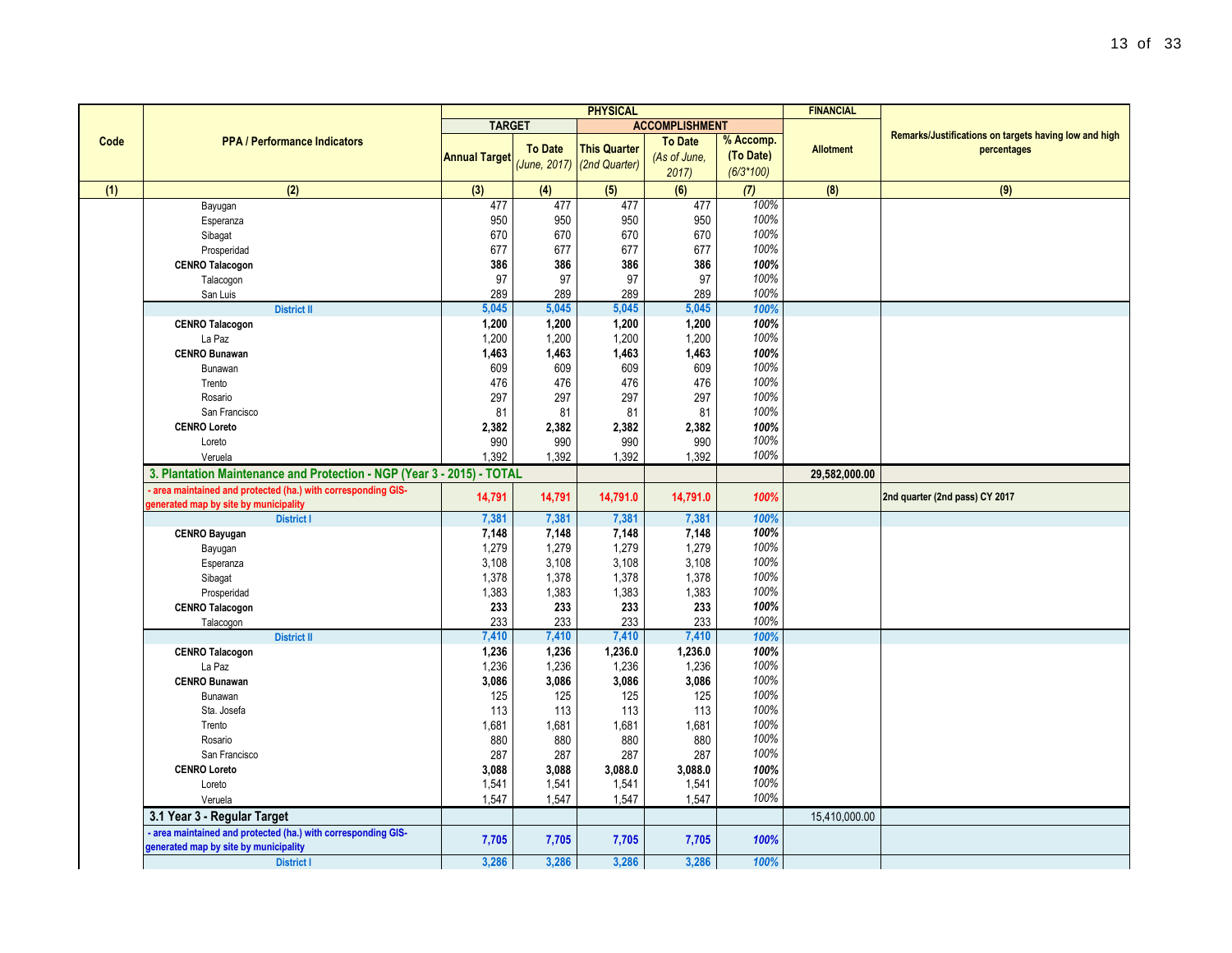|                                                               |                      |                | <b>PHYSICAL</b>            |                       |             | <b>FINANCIAL</b>    |                                                       |
|---------------------------------------------------------------|----------------------|----------------|----------------------------|-----------------------|-------------|---------------------|-------------------------------------------------------|
|                                                               | <b>TARGET</b>        |                |                            | <b>ACCOMPLISHMENT</b> |             |                     | Remarks/Justifications on targets having low and high |
| <b>PPA / Performance Indicators</b>                           |                      | <b>To Date</b> | <b>This Quarter</b>        | <b>To Date</b>        | % Accomp.   | <b>Allotment</b>    | percentages                                           |
|                                                               | <b>Annual Target</b> |                | (June, 2017) (2nd Quarter) | (As of June,          | (To Date)   |                     |                                                       |
|                                                               |                      |                |                            | 2017                  | $(6/3*100)$ |                     |                                                       |
| (2)                                                           | (3)                  | (4)            | (5)                        | (6)                   | (7)         | (8)                 | (9)                                                   |
| <b>CENRO Bayugan</b>                                          | 3,236                | 3,236          | 3,236                      | 3,236                 | 100%        |                     |                                                       |
| Bayugan                                                       | 581                  | 581            | 581                        | 581                   | 100%        |                     |                                                       |
| Esperanza                                                     | 1,578                | 1,578          | 1,578                      | 1,578                 | 100%        |                     |                                                       |
| Sibagat                                                       | 868                  | 868            | 868                        | 868                   | 100%        |                     |                                                       |
| Prosperidad                                                   | 209                  | 209            | 209                        | 209                   | 100%        |                     |                                                       |
| <b>CENRO Talacogon</b>                                        | 50                   | 50             | 50                         | 50                    | 100%        |                     |                                                       |
| Talacogon                                                     | 50                   | 50             | 50                         | 50                    | 100%        |                     |                                                       |
| <b>District II</b>                                            | 4,419                | 4,419          | 4,419                      | 4,419                 | 100%        |                     |                                                       |
| <b>CENRO Talacogon</b>                                        | 478                  | 478            | 478                        | 478                   | 100%        |                     |                                                       |
| La Paz                                                        | 478                  | 478            | 478                        | 478                   | 100%        |                     |                                                       |
| <b>CENRO Bunawan</b>                                          | 2,353                | 2,353          | 2,353                      | 2,353                 | 100%        |                     |                                                       |
| Bunawan                                                       | 125                  | 125            | 125                        | 125                   | 100%        |                     |                                                       |
| Trento                                                        | 998                  | 998            | 998                        | 998                   | 100%        |                     |                                                       |
| Sta. Josefa                                                   | 113                  | 113            | 113                        | 113                   | 100%        |                     |                                                       |
| Rosario                                                       | 830                  | 830            | 830                        | 830                   | 100%        |                     |                                                       |
| San Francisco                                                 | 287                  | 287            | 287                        | 287                   | 100%        |                     |                                                       |
| <b>CENRO Loreto</b>                                           | 1,588                | 1,588          | 1,588                      | 1,588                 | 100%        |                     |                                                       |
| Loreto                                                        | 741                  | 741            | 741                        | 741                   | 100%        |                     |                                                       |
| Veruela                                                       | 847                  | 847            | 847                        | 847                   | 100%        |                     |                                                       |
| 3.2 Year 3 - MMFN Target                                      |                      |                |                            |                       |             | 14,172,000.00       |                                                       |
| - area maintained and protected (ha.) with corresponding GIS- |                      |                |                            |                       |             |                     |                                                       |
| generated map by site by municipality                         | 7,086                | 7,086          | 7,086                      | 7,086                 | 100%        |                     |                                                       |
| <b>District I</b>                                             | 4,095                | 4,095          | 4,095                      | 4,095                 | 100%        |                     |                                                       |
| <b>CENRO Bayugan</b>                                          | 3,912                | 3,912          | 3,912                      | 3,912                 | 100%        |                     |                                                       |
| Bayugan                                                       | 698                  | 698            | 698                        | 698                   | 100%        |                     |                                                       |
| Esperanza                                                     | 1,530                | 1,530          | 1,530                      | 1,530                 | 100%        |                     |                                                       |
| Sibagat                                                       | 510                  | 510            | 510                        | 510                   | 100%        |                     |                                                       |
| Prosperidad                                                   | 1,174                | 1,174          | 1,174                      | 1,174                 | 100%        |                     |                                                       |
| <b>CENRO Talacogon</b>                                        | 183                  | 183            | 183                        | 183                   | 100%        |                     |                                                       |
| Talacogon                                                     | 183                  | 183            | 183                        | 183                   | 100%        |                     |                                                       |
| <b>District II</b>                                            | 2,991                | 2,991          | 2,991                      | 2,991                 | 100%        |                     |                                                       |
| <b>CENRO Talacogon</b>                                        | 758                  | 758            | 758                        | 758                   | 100%        |                     |                                                       |
| La Paz                                                        | 758                  | 758            | 758                        | 758                   | 100%        |                     |                                                       |
| <b>CENRO Bunawan</b>                                          | 733                  | 733            | 733                        | 733                   | 100%        |                     |                                                       |
| Trento                                                        | 683                  | 683            | 683                        | 683                   | 100%        |                     |                                                       |
| Rosario                                                       | 50                   | 50             | 50                         | 50                    | 100%        |                     |                                                       |
| <b>CENRO Loreto</b>                                           | 1,500                | 1,500          | 1,500                      | 1,500                 | 100%        |                     |                                                       |
| Loreto                                                        | 800                  | 800            | 800                        | 800                   | 100%        |                     |                                                       |
| Veruela                                                       | 700                  | 700            | 700                        | 700                   | 100%        |                     |                                                       |
| <b>2 CITE ACCECCMENT</b>                                      |                      |                |                            |                       |             | <b>E 400,000.00</b> |                                                       |

 **District II 7,000 7,000 7,000 7,000** *100%*

CENRO Talacogon **2,500 2,500 2,500 2,500 2,500 2,500** 

**Code**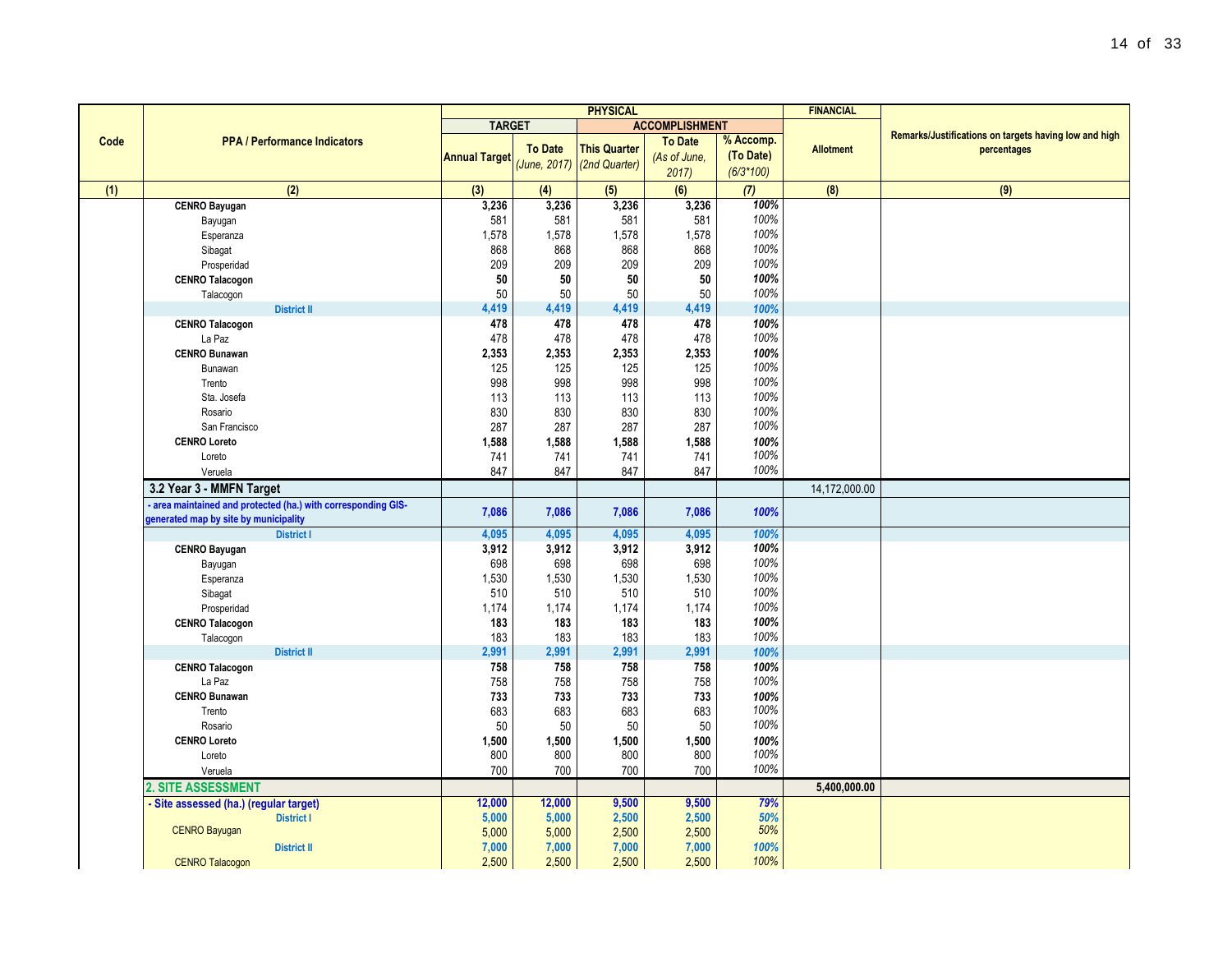|      |                                                     | <b>PHYSICAL</b>      |                |                            | <b>FINANCIAL</b>      |             |                  |                                                       |
|------|-----------------------------------------------------|----------------------|----------------|----------------------------|-----------------------|-------------|------------------|-------------------------------------------------------|
|      |                                                     | <b>TARGET</b>        |                |                            | <b>ACCOMPLISHMENT</b> |             |                  |                                                       |
| Code | <b>PPA / Performance Indicators</b>                 |                      |                |                            | <b>To Date</b>        | % Accomp.   |                  | Remarks/Justifications on targets having low and high |
|      |                                                     | <b>Annual Target</b> | <b>To Date</b> | <b>This Quarter</b>        | (As of June,          | (To Date)   | <b>Allotment</b> | percentages                                           |
|      |                                                     |                      |                | (June, 2017) (2nd Quarter) | 2017                  | $(6/3*100)$ |                  |                                                       |
| (1)  | (2)                                                 | (3)                  | (4)            | (5)                        | (6)                   | (7)         | (8)              | (9)                                                   |
|      | <b>CENRO Bunawan</b>                                | 2,000                | 2,000          | 2,000                      | 2,000                 | 100%        |                  |                                                       |
|      | <b>CENRO Loreto</b>                                 | 2,500                | 2,500          | 2,500                      | 2,500                 | 100%        |                  |                                                       |
|      | <b>3. SEEDLING PRODUCTION</b>                       |                      |                |                            |                       |             | 75,889,000.00    |                                                       |
|      | Total no. of seedling produced/delivered (no.)      | 6,886,430            | 3,144,766      | 2,553,377                  | 3,982,727             | 58%         |                  |                                                       |
|      | <b>District I</b>                                   | 2,132,079            | 1,184,224      | 512,067                    | 1,316,720             | 62%         |                  |                                                       |
|      | <b>CENRO Bayugan</b>                                | 1,898,649            | 1,034,724      | 478,431                    | 1,283,084             | 68%         |                  |                                                       |
|      | Bayugan                                             | 466,871              | 256,021        | 124,130                    | 322,964               | 69%         |                  |                                                       |
|      | Esperanza                                           | 620,939              | 336,620        | 135,196                    | 416,830               | 67%         |                  |                                                       |
|      | Sibagat                                             | 413,368              | 216,651        | 124,129                    | 328,636               | 80%         |                  |                                                       |
|      | Prosperidad                                         | 397,471              | 225,432        | 94,976                     | 214,654               | 54%         |                  |                                                       |
|      | <b>CENRO Talacogon</b>                              | 233,430              | 149,500        | 33,636                     | 33,636                | 14%         |                  |                                                       |
|      | Talacogon                                           | 190,700              | 132,500        | 650                        | 650                   | 0%          |                  |                                                       |
|      | San Luis                                            | 42,730               | 17,000         | 32,986                     | 32,986                | 77%         |                  |                                                       |
|      | <b>District II</b>                                  | 4,754,351            | 1,960,542      | 2,041,310                  | 2,666,007             | 56%         |                  |                                                       |
|      | <b>CENRO Talacogon</b>                              | 1,497,738            | 332,983        | 503,507                    | 777,014               | 52%         |                  |                                                       |
|      | La Paz                                              | 1,497,738            | 332,983        | 503,507                    | 777,014               | 52%         |                  |                                                       |
|      | <b>CENRO Bunawan</b>                                | 1,704,141            | 898,361        | 913,980                    | 913,980               | 54%         |                  |                                                       |
|      | <b>Bunawan</b>                                      | 580,229              | 273,361        | 239,380                    | 239,380               | 41%         |                  |                                                       |
|      | Trento                                              | 294,381              | 190,000        | 166,636                    | 166,636               | 57%         |                  |                                                       |
|      | Rosario                                             | 518,175              | 250,000        | 230,200                    | 230,200               | 44%         |                  |                                                       |
|      | <b>San Francisco</b>                                | 311,356              | 185,000        | 277,764                    | 277,764               | 89%         |                  |                                                       |
|      | <b>CENRO Loreto</b>                                 | 1,552,472            | 729,198        | 623,823                    | 975,013               | 63%         |                  |                                                       |
|      | Loreto                                              | 875,792              | 417,598        | 350,495                    | 565,857               | 65%         |                  |                                                       |
|      | Veruela                                             | 676,680              | 311,600        | 273,328                    | 409,156               | 60%         |                  |                                                       |
|      | a.1. PO Contracted-Timber (P8/sdlng@1,667 sdlgs/ha) | 2,687,258            | 1,612,355      | 1,619,882                  | 2,546,875             | 95%         |                  |                                                       |
|      | <b>District I</b>                                   | 749,136              | 498,913        | 392,834                    | 752,698               | 100%        |                  |                                                       |
|      | <b>CENRO Bayugan</b>                                | 719,915              | 481,913        | 359,848                    | 719,712               | 100%        |                  |                                                       |
|      | Bayugan                                             | 169,520              | 115,000        | 86,630                     | 173,264               | 102%        |                  |                                                       |
|      | Esperanza                                           | 258,202              | 168,320        | 129,113                    | 258,230               | 100%        |                  |                                                       |
|      | Sibagat                                             | 122,673              | 73,161         | 86,629                     | 173,264               | 141%        |                  |                                                       |
|      | Prosperidad                                         | 169,520              | 125,432        | 57,476                     | 114,954               | 68%         |                  |                                                       |
|      | <b>CENRO Talacogon</b>                              | 29,221               | 17,000         | 32,986                     | 32,986                | 113%        |                  |                                                       |
|      | San Luis                                            | 29,221               | 17,000         | 32,986                     | 32,986                | 113%        |                  |                                                       |
|      | <b>District II</b>                                  | 1,938,122            | 1,113,442      | 1,227,048                  | 1,794,177             | 93%         |                  |                                                       |
|      | <b>CENRO Talacogon</b>                              | 689,758              | 332,983        | 503,507                    | 777,014               | 113%        |                  |                                                       |
|      | La Paz                                              | 689,758              | 332,983        | 503,507                    | 777,014               | 113%        |                  |                                                       |
|      | <b>CENRO Bunawan</b>                                | 661,121              | 408,361        | 429,920                    | 429,920               | 65%         |                  |                                                       |
|      | Bunawan                                             | 245,347              | 143,361        | 120,000                    | 120,000               | 49%         |                  |                                                       |
|      | Trento                                              | 117,110              | 80,000         | 76,636                     | 76,636                | 65%         |                  |                                                       |
|      | Rosario                                             | 202,748              | 120,000        | 110,000                    | 110,000               | 54%         |                  |                                                       |
|      | San Francisco                                       | 95,916               | 65,000         | 123,284                    | 123,284               | 129%        |                  |                                                       |
|      | <b>CENRO Loreto</b>                                 | 587,243              | 372,098        | 293,621                    | 587,243               | 100%        |                  |                                                       |
|      | Loreto                                              | 356,387              | 227,098        | 178,193                    | 356,387               | 100%        |                  |                                                       |
|      | Veruela                                             | 230,856              | 145,000        | 115,428                    | 230,856               | 100%        |                  |                                                       |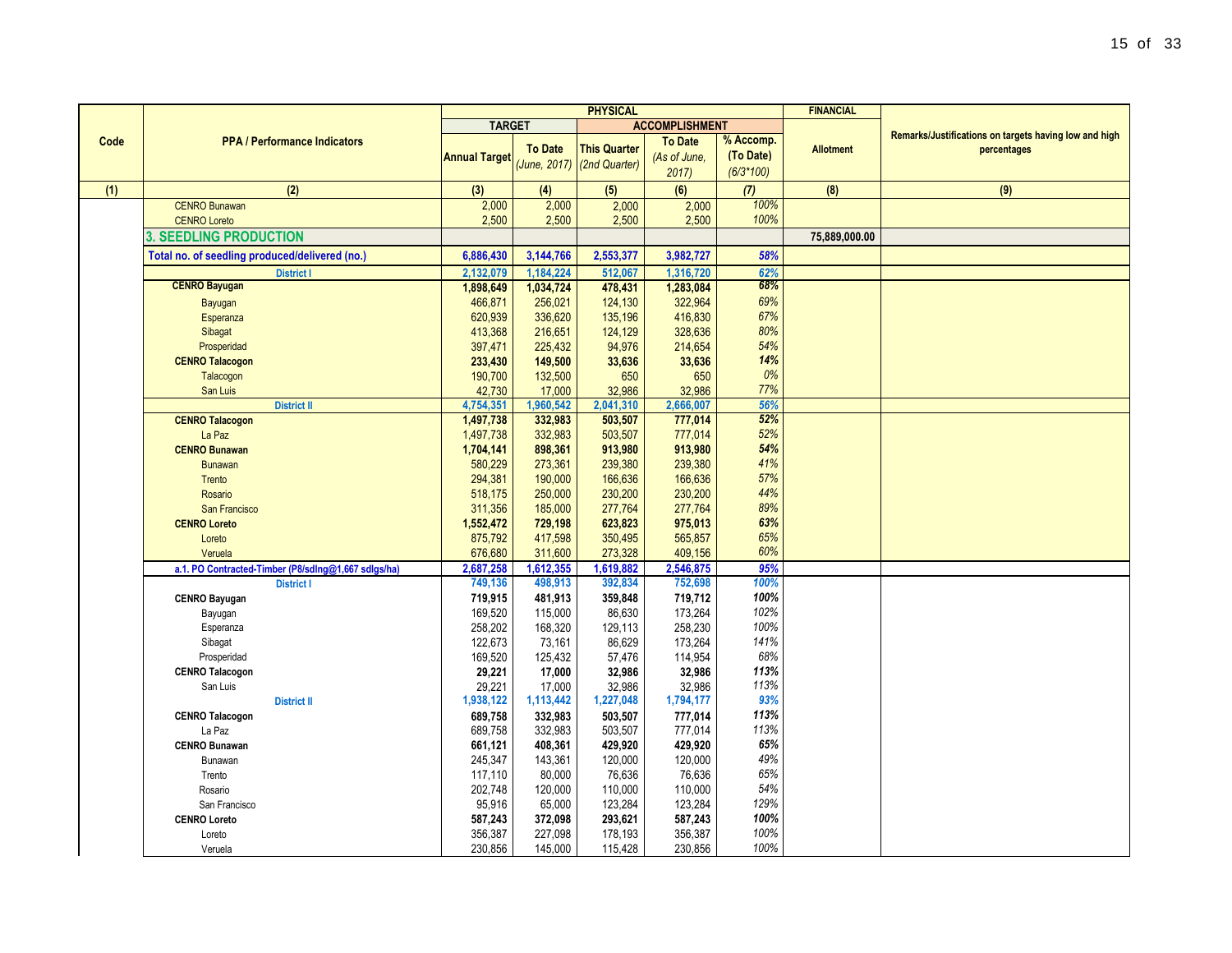|      |                                                                                  |                      |                  | <b>PHYSICAL</b>                                   |                                        |                                       | <b>FINANCIAL</b> |                                                                      |
|------|----------------------------------------------------------------------------------|----------------------|------------------|---------------------------------------------------|----------------------------------------|---------------------------------------|------------------|----------------------------------------------------------------------|
|      |                                                                                  | <b>TARGET</b>        |                  |                                                   | <b>ACCOMPLISHMENT</b>                  |                                       |                  |                                                                      |
| Code | <b>PPA / Performance Indicators</b>                                              | <b>Annual Target</b> | <b>To Date</b>   | <b>This Quarter</b><br>(June, 2017) (2nd Quarter) | <b>To Date</b><br>(As of June,<br>2017 | % Accomp.<br>(To Date)<br>$(6/3*100)$ | <b>Allotment</b> | Remarks/Justifications on targets having low and high<br>percentages |
| (1)  | (2)                                                                              | (3)                  | (4)              | (5)                                               | (6)                                    | (7)                                   | (8)              | (9)                                                                  |
|      | a.2. MMFN (Timber) (P5/sdlng@1,667 sdlgs/ha) - TO BE<br><b>DELIVERED BY MMFN</b> | 1,186,192            |                  | ä,                                                |                                        |                                       |                  | no delivery as of this month from MMFN Bislig                        |
|      | <b>District I</b>                                                                | 330,999              |                  |                                                   |                                        |                                       |                  |                                                                      |
|      | <b>CENRO Bayugan</b>                                                             | 317,490              |                  |                                                   |                                        |                                       |                  |                                                                      |
|      | Bayugan                                                                          | 67,551               |                  |                                                   |                                        |                                       |                  |                                                                      |
|      | Esperanza                                                                        | 114,837              |                  |                                                   |                                        |                                       |                  |                                                                      |
|      | Sibagat                                                                          | 67,551               |                  |                                                   |                                        |                                       |                  |                                                                      |
|      | Prosperidad                                                                      | 67,551               |                  |                                                   |                                        |                                       |                  |                                                                      |
|      | <b>CENRO Talacogon</b>                                                           | 13,509               |                  |                                                   |                                        |                                       |                  |                                                                      |
|      | San Luis                                                                         | 13,509               |                  |                                                   |                                        |                                       |                  |                                                                      |
|      | <b>District II</b>                                                               | 855,193              |                  |                                                   |                                        |                                       |                  |                                                                      |
|      | <b>CENRO Talacogon</b>                                                           | 303,980              | $\blacksquare$   |                                                   |                                        |                                       |                  |                                                                      |
|      | La Paz                                                                           | 303,980              |                  |                                                   |                                        |                                       |                  |                                                                      |
|      | <b>CENRO Bunawan</b>                                                             | 291,820              | ٠                |                                                   |                                        |                                       |                  |                                                                      |
|      | Bunawan                                                                          | 135,102              |                  |                                                   |                                        |                                       |                  |                                                                      |
|      | Trento                                                                           | 28,371               |                  |                                                   |                                        |                                       |                  |                                                                      |
|      | Rosario                                                                          | 101,327              |                  |                                                   |                                        |                                       |                  |                                                                      |
|      | San Francisco                                                                    | 27,020               |                  |                                                   |                                        |                                       |                  |                                                                      |
|      | <b>CENRO Loreto</b>                                                              | 259,393              |                  | ٠                                                 |                                        |                                       |                  |                                                                      |
|      | Loreto                                                                           | 158,069              |                  |                                                   |                                        |                                       |                  |                                                                      |
|      | Veruela                                                                          | 101,324              |                  |                                                   |                                        |                                       |                  |                                                                      |
|      | a.3. Agro-forestry (P25/sdlng@500 sdlgs/ha)                                      | 1,281,500            | 705,500          | 691.083                                           | 872.500                                | 68%                                   |                  |                                                                      |
|      | <b>District I</b>                                                                | 351,000              | 229,000          | 119,233                                           | 302,650                                | 86%<br>89%                            |                  |                                                                      |
|      | <b>CENRO Bayugan</b>                                                             | 338,500              | 216,500          | 118,583                                           | 302,000<br>75,000                      | 100%                                  |                  |                                                                      |
|      | Bayugan                                                                          | 75,000<br>113,500    | 45,000<br>81,500 | 37,500<br>6,083                                   | 77,000                                 | 68%                                   |                  |                                                                      |
|      | Esperanza<br>Sibagat                                                             | 100,000              | 60,000           | 37,500                                            | 87,500                                 | 88%                                   |                  |                                                                      |
|      | Prosperidad                                                                      | 50,000               | 30,000           | 37,500                                            | 62,500                                 | 125%                                  |                  |                                                                      |
|      | <b>CENRO Talacogon</b>                                                           | 12,500               | 12,500           | 650                                               | 650                                    | 5%                                    |                  |                                                                      |
|      | Talacogon                                                                        | 12,500               | 12,500           | 650                                               | 650                                    | 5%                                    |                  |                                                                      |
|      | <b>District II</b>                                                               | 930,500              | 476,500          | 571,850                                           | 569,850                                | 61%                                   |                  |                                                                      |
|      | <b>CENRO Talacogon</b>                                                           | 324,000              | 81,500           | 112,350                                           | 112,350                                | 35%                                   |                  |                                                                      |
|      | La Paz                                                                           | 324,000              | 81,500           | 112,350                                           | 112,350                                | 35%                                   |                  |                                                                      |
|      | <b>CENRO Bunawan</b>                                                             | 324,000              | 220,000          | 175,000                                           | 175,000                                | 54%                                   |                  |                                                                      |
|      | Bunawan                                                                          | 94,000               | 65,000           | 45,000                                            | 45,000                                 | 48%                                   |                  |                                                                      |
|      | Trento                                                                           | 62,500               | 55,000           | 35,000                                            | 35,000                                 | 56%                                   |                  |                                                                      |
|      | Rosario                                                                          | 117,500              | 70,000           | 55,000                                            | 55,000                                 | 47%                                   |                  |                                                                      |
|      | San Francisco                                                                    | 50,000               | 30,000           | 40,000                                            | 40,000                                 | 80%                                   |                  |                                                                      |
|      | <b>CENRO Loreto</b>                                                              | 282,500              | 175,000          | 284,500                                           | 282,500                                | 100%                                  |                  |                                                                      |
|      | Loreto                                                                           | 130,000              | 84,000           | 132,000                                           | 130,000                                | 100%                                  |                  |                                                                      |
|      | Veruela                                                                          | 152,500              | 91,000           | 152,500                                           | 152,500                                | 100%                                  |                  |                                                                      |
|      | a.3. Bamboo (P35/sdlng@204 sdlgs/ha)                                             | 350,880              | 140,790          | 111,362                                           | 246,002                                | 70%                                   |                  |                                                                      |
|      | <b>District I</b>                                                                | 150,144              | 90,790           |                                                   | 75,072                                 | 50%                                   |                  |                                                                      |
|      | <b>CENRO Bayugan</b>                                                             | 150,144              | 90,790           | $\blacksquare$                                    | 75,072                                 | 50%                                   |                  |                                                                      |
|      | Bayugan                                                                          | 61,200               | 35,000           | $\overline{a}$                                    | 30,600                                 | 50%                                   |                  |                                                                      |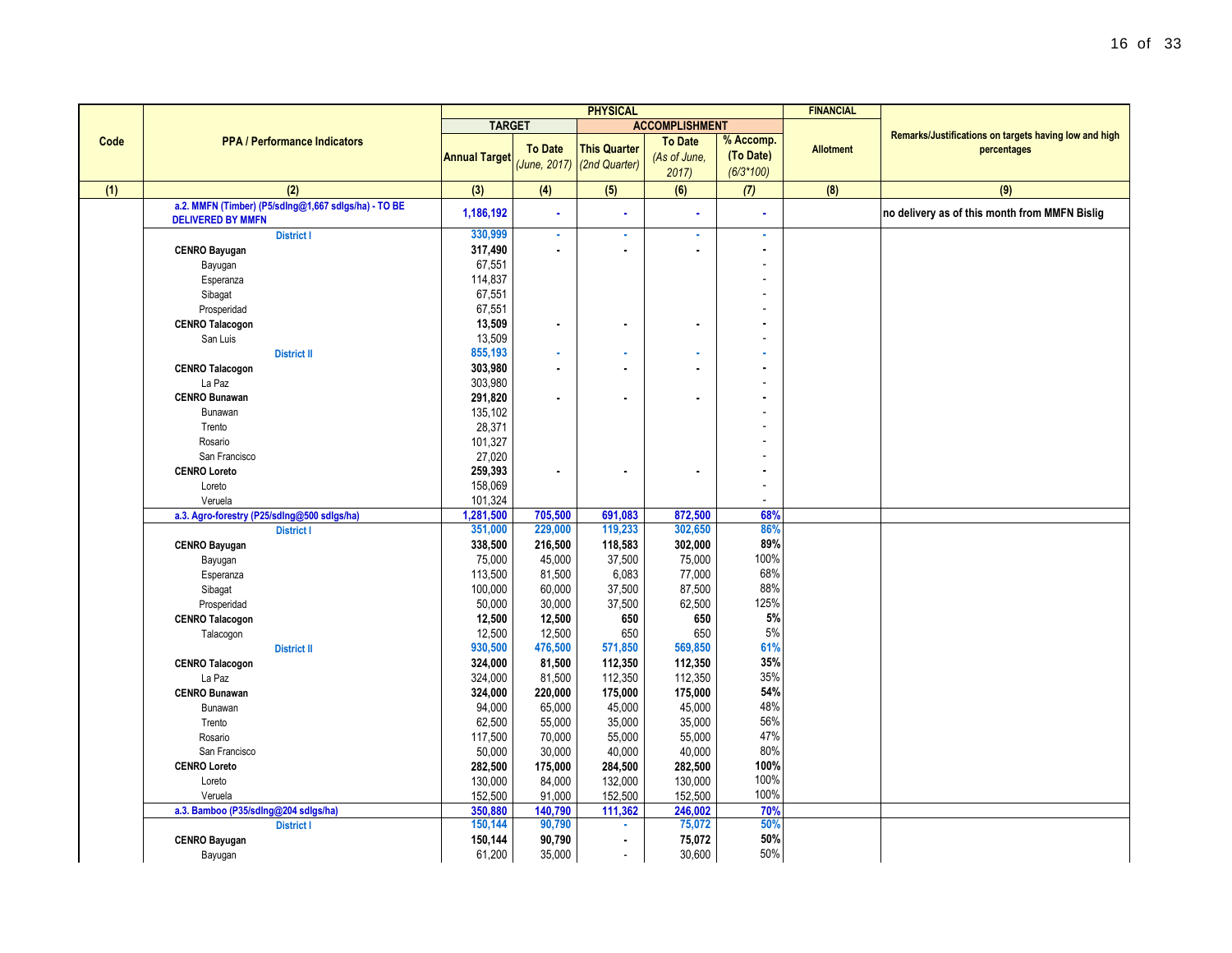|      |                                                               | <b>PHYSICAL</b>      |                |                              | <b>FINANCIAL</b>      |                |                  |                                                       |
|------|---------------------------------------------------------------|----------------------|----------------|------------------------------|-----------------------|----------------|------------------|-------------------------------------------------------|
|      |                                                               | <b>TARGET</b>        |                |                              | <b>ACCOMPLISHMENT</b> |                |                  |                                                       |
| Code | <b>PPA / Performance Indicators</b>                           |                      |                |                              | <b>To Date</b>        | % Accomp.      |                  | Remarks/Justifications on targets having low and high |
|      |                                                               | <b>Annual Target</b> | <b>To Date</b> | <b>This Quarter</b>          | (As of June,          | (To Date)      | <b>Allotment</b> | percentages                                           |
|      |                                                               |                      |                | $(June, 2017)$ (2nd Quarter) | 2017                  | $(6/3*100)$    |                  |                                                       |
| (1)  | (2)                                                           | (3)                  | (4)            | (5)                          | (6)                   | (7)            | (8)              | (9)                                                   |
|      | Esperanza                                                     | 40,800               | 25,000         | $\overline{\phantom{a}}$     | 20,400                | 50%            |                  |                                                       |
|      | Sibagat                                                       | 27,744               | 20,790         | ÷,                           | 13,872                | 50%            |                  |                                                       |
|      | Prosperidad                                                   | 20,400               | 10,000         |                              | 10,200                | 50%            |                  |                                                       |
|      | <b>District II</b>                                            | 200,736              | 50,000         | 111,362                      | 170,930               | 85%            |                  |                                                       |
|      | <b>CENRO Bunawan</b>                                          | 81,600               | 50,000         | 89.060                       | 89,060                | 109%           |                  | not ready for planting                                |
|      | Bunawan                                                       | 19,380               | 10,000         | 19,380                       | 19,380                | 100%           |                  |                                                       |
|      | Rosario                                                       | 10,200               | 5,000          | 10,200                       | 10,200                | 100%           |                  |                                                       |
|      | San Francisco                                                 | 52,020               | 35,000         | 59,480                       | 59,480                | 114%           |                  |                                                       |
|      | <b>CENRO Loreto</b>                                           | 119,136              | $\blacksquare$ | 22,302                       | 81,870                | 69%            |                  |                                                       |
|      | Loreto                                                        | 78,336               |                | 22,302                       | 61,470                | 78%            |                  |                                                       |
|      | Veruela                                                       | 40,800               |                |                              | 20,400                | 50%            |                  |                                                       |
|      |                                                               | 1,380,600            | 887,621        | 243,400                      | 519,900               | 38%            |                  |                                                       |
|      | a.4. Hedgerows (P3/sdlng@1,800 sdlgs/ha)<br><b>District I</b> | 550,800              | 365,521        | ×.                           | 186,300               | 34%            |                  |                                                       |
|      |                                                               | 372,600              | 245,521        |                              | 186,300               | 50%            |                  |                                                       |
|      | <b>CENRO Bayugan</b>                                          |                      |                | $\blacksquare$               | 44,100                | 47%            |                  |                                                       |
|      | Bayugan                                                       | 93,600               | 61,021         | $\frac{1}{2}$                |                       | 65%            |                  |                                                       |
|      | Esperanza                                                     | 93,600               | 61,800         | $\overline{a}$               | 61,200                | 57%            |                  |                                                       |
|      | Sibagat                                                       | 95,400               | 62,700         | $\overline{\phantom{a}}$     | 54,000                | 30%            |                  |                                                       |
|      | Prosperidad                                                   | 90,000               | 60,000         | $\overline{a}$               | 27,000                |                |                  |                                                       |
|      | <b>CENRO Talacogon</b>                                        | 178,200              | 120,000        | $\blacksquare$               | ٠                     | $\blacksquare$ |                  |                                                       |
|      | Talacogon                                                     | 178.200              | 120.000        |                              |                       | $\blacksquare$ |                  |                                                       |
|      | <b>District II</b>                                            | 829,800              | 522,100        | 243,400                      | 333,600               | 40%            |                  |                                                       |
|      | <b>CENRO Talacogon</b>                                        | 180,000              | 120,000        | $\blacksquare$               | 90,200                | 50%            |                  |                                                       |
|      | La Paz                                                        | 180,000              | 120,000        |                              | 90,200                | 50%            |                  |                                                       |
|      | <b>CENRO Bunawan</b>                                          | 345,600              | 220,000        | 220,000                      | 220,000               | 64%            |                  |                                                       |
|      | Bunawan                                                       | 86,400               | 55,000         | 55,000                       | 55,000                | 64%            |                  |                                                       |
|      | Trento                                                        | 86,400               | 55,000         | 55,000                       | 55,000                | 64%            |                  |                                                       |
|      | Rosario                                                       | 86,400               | 55,000         | 55,000                       | 55,000                | 64%            |                  |                                                       |
|      | San Francisco                                                 | 86,400               | 55,000         | 55,000                       | 55,000                | 64%            |                  |                                                       |
|      | <b>CENRO Loreto</b>                                           | 304,200              | 182,100        | 23,400                       | 23,400                | 8%             |                  |                                                       |
|      | Loreto                                                        | 153,000              | 106,500        | 18,000                       | 18,000                | 12%            |                  |                                                       |
|      | Veruela                                                       | 151,200              | 75,600         | 5,400                        | 5,400                 | 4%             |                  |                                                       |
|      | <b>4. SITE PREPERATION AND AREA DEVELOPMENT</b>               |                      |                |                              |                       |                | 47,938,000.00    |                                                       |
|      | Total no. of site preapred/planted (no.)                      | 6,608                | $\mathbf{r}$   | 940                          | 935                   | 14%            |                  |                                                       |
|      | <b>District I</b>                                             | 2,086                | $\mathbf{r}$   | 308                          | 303                   | 15%            |                  |                                                       |
|      | <b>CENRO Bayugan</b>                                          | 2,036                | $\blacksquare$ | 308                          | 303                   | 15%            |                  |                                                       |
|      | Bayugan                                                       | 600                  | ÷,             | 80                           | 80                    | 13%            |                  |                                                       |
|      | Esperanza                                                     | 650                  |                | 110                          | 110                   | 17%            |                  |                                                       |
|      | Sibagat                                                       | 436                  |                | 77                           | 72                    | 17%            |                  |                                                       |
|      | Prosperidad                                                   | 350                  |                | 41                           | 41                    | 12%            |                  |                                                       |
|      | <b>CENRO Talacogon</b>                                        | $50\,$               |                | $\blacksquare$               |                       | $\blacksquare$ |                  |                                                       |
|      | Talacogon                                                     | 25                   |                | ÷,                           |                       | $\blacksquare$ |                  |                                                       |
|      | San Luis                                                      | 25                   |                |                              |                       |                |                  |                                                       |
|      | <b>District II</b>                                            | 4,522                | $\alpha$       | 632                          | 632                   | 14%            |                  |                                                       |
|      | <b>CENRO Talacogon</b>                                        | 1,245                | $\blacksquare$ | 138                          | 138                   | 0.11           |                  |                                                       |
|      | La Paz                                                        | 1,245                |                | 138                          | 138                   | 0.11           |                  |                                                       |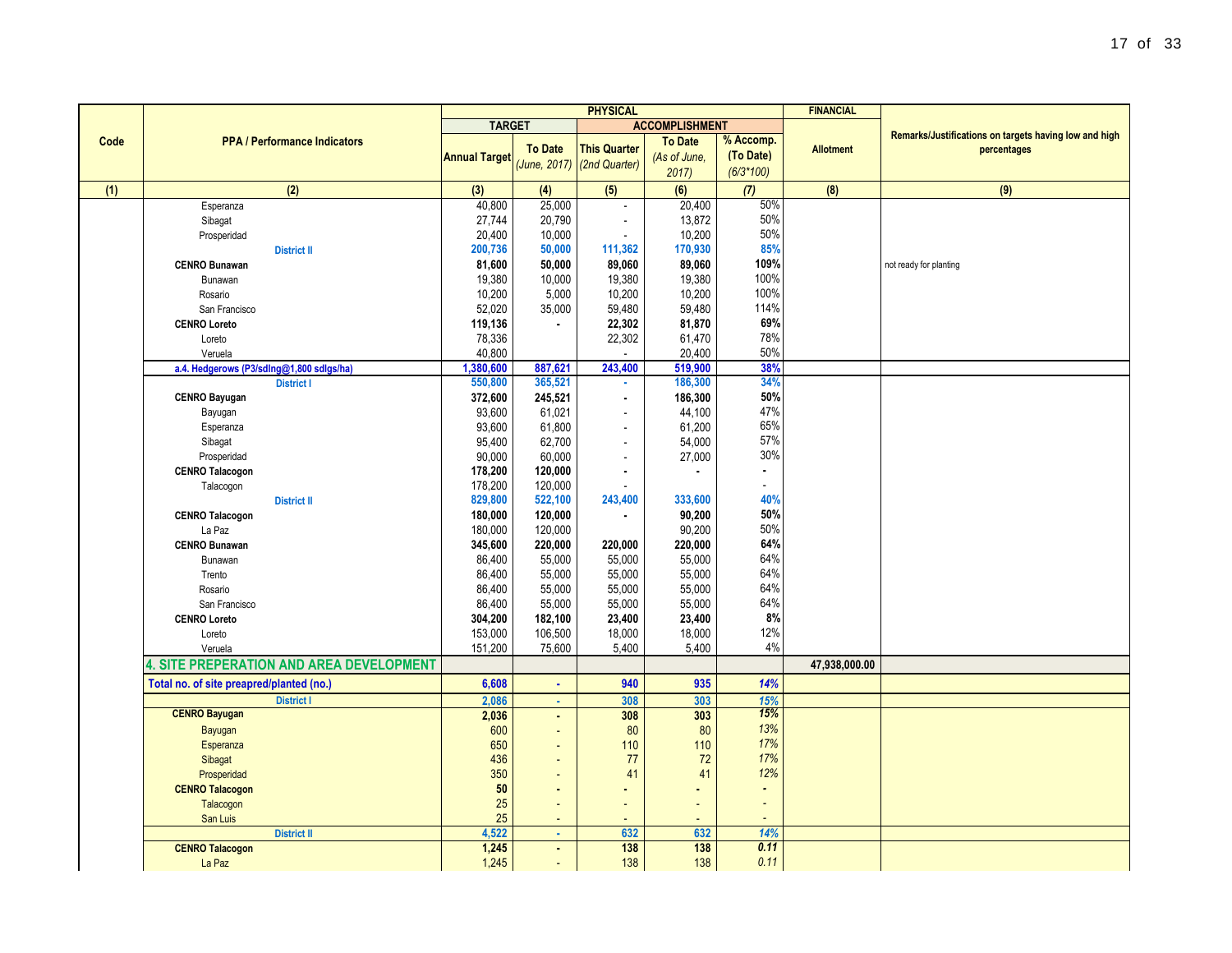|      |                                       | <b>PHYSICAL</b>      |                          |                              |                       |                          | <b>FINANCIAL</b> |                                                       |
|------|---------------------------------------|----------------------|--------------------------|------------------------------|-----------------------|--------------------------|------------------|-------------------------------------------------------|
|      |                                       | <b>TARGET</b>        |                          |                              | <b>ACCOMPLISHMENT</b> |                          |                  |                                                       |
| Code | <b>PPA / Performance Indicators</b>   |                      |                          |                              | <b>To Date</b>        | % Accomp.                |                  | Remarks/Justifications on targets having low and high |
|      |                                       | <b>Annual Target</b> | <b>To Date</b>           | <b>This Quarter</b>          | (As of June,          | (To Date)                | <b>Allotment</b> | percentages                                           |
|      |                                       |                      |                          | $(June, 2017)$ (2nd Quarter) | 2017                  | $(6/3*100)$              |                  |                                                       |
| (1)  | (2)                                   | $(3)$                | (4)                      | (5)                          | (6)                   | (7)                      | (8)              | (9)                                                   |
|      | <b>CENRO Bunawan</b>                  | 1,620                | $\blacksquare$           | 128                          | 128                   | 8%                       |                  |                                                       |
|      | <b>Bunawan</b>                        | 483                  | $\overline{\phantom{a}}$ | 50                           | 50                    | 10%                      |                  |                                                       |
|      | Trento                                | 237                  | $\blacksquare$           | 10                           | 10                    | 4%                       |                  |                                                       |
|      | Rosario                               | 455                  | $\overline{\phantom{a}}$ | 28                           | 28                    | 6%                       |                  |                                                       |
|      | San Francisco                         | 445                  | $\blacksquare$           | 40                           | 40                    | 9%                       |                  |                                                       |
|      | <b>CENRO Loreto</b>                   | 1,657                | $\blacksquare$           | 366                          | 366                   | 22%                      |                  |                                                       |
|      | Loreto                                | 952                  | $\blacksquare$           | 205                          | 205                   | 22%                      |                  |                                                       |
|      | Veruela                               | 705                  | $\blacksquare$           | 161                          | 161                   | 23%                      |                  |                                                       |
|      | a.1. PO Contracted-Timber (6,500/ha.) | 1,613                | $\mathbf{r}$             | 717                          | 712                   | 44%                      |                  |                                                       |
|      | <b>District I</b>                     | 447                  | à,                       | 293                          | 288                   | 64%                      |                  |                                                       |
|      | <b>CENRO Bayugan</b>                  | 431                  | $\blacksquare$           | 293                          | 288                   | 67%                      |                  |                                                       |
|      | Bayugan                               | 109                  |                          | 80                           | 80                    | 73%                      |                  |                                                       |
|      | Esperanza                             | 154                  |                          | 95                           | 95                    | 62%                      |                  |                                                       |
|      | Sibagat                               | 60                   |                          | 77                           | 72                    | 120%                     |                  |                                                       |
|      | Prosperidad                           | 108                  |                          | 41                           | 41                    | 38%                      |                  |                                                       |
|      | <b>CENRO Talacogon</b>                | 16                   | $\blacksquare$           | $\blacksquare$               | ٠                     | $\tilde{\phantom{a}}$    |                  |                                                       |
|      | San Luis                              | 16                   |                          |                              |                       | $\overline{\phantom{a}}$ |                  |                                                       |
|      | <b>District II</b>                    | 1,166                | ×                        | 424                          | 424                   | 36%                      |                  |                                                       |
|      | <b>CENRO Talacogon</b>                | 415                  | $\blacksquare$           | 138                          | 138                   | 33%                      |                  |                                                       |
|      | La Paz                                | 415                  |                          | 138                          | 138                   | 33%                      |                  |                                                       |
|      | <b>CENRO Bunawan</b>                  | 398                  | $\mathbf{r}$             | 74                           | 74                    | 19%                      |                  |                                                       |
|      | Bunawan                               | 121                  |                          | $\overline{\phantom{a}}$     |                       | $\mathbb{Z}^2$           |                  |                                                       |
|      | Trento                                | 93                   |                          | 10                           | $10$                  | 11%                      |                  |                                                       |
|      | Rosario                               | 111                  |                          | 24                           | 24                    | 22%                      |                  |                                                       |
|      | San Francisco                         | 73                   |                          | 40                           | 40                    | 55%                      |                  |                                                       |
|      | <b>CENRO Loreto</b>                   | 353                  | $\blacksquare$           | 212                          | 212                   | 60%                      |                  |                                                       |
|      | Loreto                                | 213                  |                          | 141                          | 141                   | 66%                      |                  |                                                       |
|      | Veruela                               | 140                  |                          | 71                           | 71                    | 51%                      |                  |                                                       |
|      | a.2. MMFN (Timber) (6,500/ha.)        | 712                  | $\sim$                   | $\sim$                       | $\sim$                | $\mathbf{r}$             |                  | no delivery of seedlings from MMFN as of this date    |
|      | <b>District I</b>                     | 201                  | à,                       | ×,                           | ä,                    | ×,                       |                  |                                                       |
|      | <b>CENRO Bayugan</b>                  | 192                  | $\blacksquare$           | $\blacksquare$               | ٠                     | $\blacksquare$           |                  |                                                       |
|      | Bayugan                               | 41                   |                          |                              |                       |                          |                  |                                                       |
|      | Esperanza                             | 69                   |                          |                              |                       |                          |                  |                                                       |
|      | Sibagat                               | 40                   |                          |                              |                       |                          |                  |                                                       |
|      | Prosperidad                           | 42                   |                          |                              |                       |                          |                  |                                                       |
|      | <b>CENRO Talacogon</b>                | 9                    | $\blacksquare$           | $\blacksquare$               | ٠                     |                          |                  |                                                       |
|      | San Luis                              | $\boldsymbol{9}$     |                          |                              |                       |                          |                  |                                                       |
|      | <b>District II</b>                    | 511                  | ä                        | ä,                           |                       |                          |                  |                                                       |
|      | <b>CENRO Talacogon</b>                | 182                  | $\blacksquare$           | $\blacksquare$               | ä,                    |                          |                  |                                                       |
|      | La Paz                                | 182                  |                          |                              |                       |                          |                  |                                                       |
|      | <b>CENRO Bunawan</b>                  | 174                  | ä.                       | $\blacksquare$               |                       |                          |                  |                                                       |
|      | Bunawan                               | 79                   |                          |                              |                       |                          |                  |                                                       |
|      | Trento                                | $19$                 |                          |                              |                       |                          |                  |                                                       |
|      | Rosario                               | 59                   |                          |                              |                       |                          |                  |                                                       |
|      | San Francisco                         | 17                   |                          |                              |                       | ٠                        |                  |                                                       |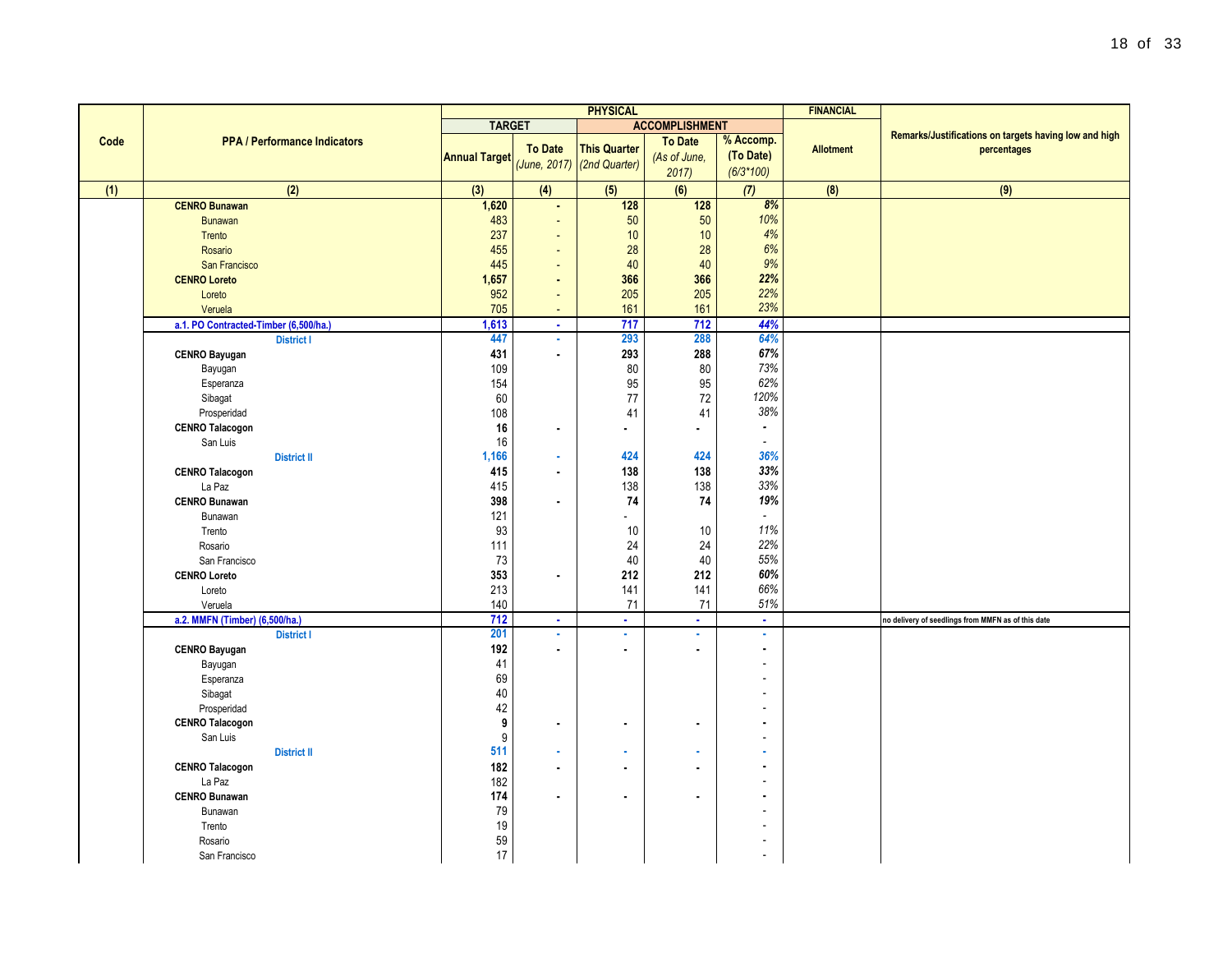|      |                                     | <b>PHYSICAL</b>      |                |                     | <b>FINANCIAL</b>      |                |                  |                                                                      |
|------|-------------------------------------|----------------------|----------------|---------------------|-----------------------|----------------|------------------|----------------------------------------------------------------------|
|      |                                     | <b>TARGET</b>        |                |                     | <b>ACCOMPLISHMENT</b> |                |                  |                                                                      |
| Code | <b>PPA / Performance Indicators</b> |                      | <b>To Date</b> | <b>This Quarter</b> | <b>To Date</b>        | % Accomp.      | <b>Allotment</b> | Remarks/Justifications on targets having low and high<br>percentages |
|      |                                     | <b>Annual Target</b> | (June, 2017)   | (2nd Quarter)       | (As of June,          | (To Date)      |                  |                                                                      |
|      |                                     |                      |                |                     | 2017)                 | $(6/3*100)$    |                  |                                                                      |
| (1)  | (2)                                 | (3)                  | (4)            | (5)                 | (6)                   | (7)            | (8)              | (9)                                                                  |
|      | <b>CENRO Loreto</b>                 | 155                  | $\blacksquare$ | ٠                   | $\blacksquare$        | ×.             |                  |                                                                      |
|      | Loreto                              | 95                   |                |                     |                       | $\sim$         |                  |                                                                      |
|      | Veruela                             | 60                   |                |                     |                       | $\sim$         |                  |                                                                      |
|      | a.3. Agro-forestry (6,500/ha.)      | 2,563                | $\sim$         | 169                 | 169                   | 7%             |                  |                                                                      |
|      | <b>District I</b>                   | 702                  | ä,             | 15                  | 15                    | 2%             |                  |                                                                      |
|      | <b>CENRO Bayugan</b>                | 677                  | $\blacksquare$ | 15                  | 15                    | 2%             |                  |                                                                      |
|      | Bayugan                             | 150                  |                |                     |                       | L.             |                  |                                                                      |
|      | Esperanza                           | 227                  |                | 15                  | 15                    | 7%             |                  |                                                                      |
|      | Sibagat                             | 200                  |                |                     |                       | $\overline{a}$ |                  |                                                                      |
|      | Prosperidad                         | 100                  |                |                     |                       | $\overline{a}$ |                  |                                                                      |
|      | <b>CENRO Talacogon</b>              | 25                   | $\blacksquare$ | $\blacksquare$      | ٠                     | $\blacksquare$ |                  |                                                                      |
|      | Talacogon                           | 25                   |                |                     |                       | ÷.             |                  |                                                                      |
|      | <b>District II</b>                  | 1,861                | $\alpha$       | 154                 | 154                   | 8%             |                  |                                                                      |
|      | <b>CENRO Talacogon</b>              | 648                  | $\blacksquare$ | ×.                  | a.                    | ä,             |                  |                                                                      |
|      | La Paz                              | 648                  |                |                     |                       | ÷.             |                  |                                                                      |
|      | <b>CENRO Bunawan</b>                | 648                  | $\blacksquare$ | 54                  | 54                    | 8%             |                  |                                                                      |
|      | Bunawan                             | 188                  |                | $50\,$              | 50                    | 27%            |                  |                                                                      |
|      | Trento                              | 125                  |                | $\overline{a}$      |                       | $\overline{a}$ |                  |                                                                      |
|      | Rosario                             | 235                  |                | $\overline{4}$      | $\overline{4}$        | 2%             |                  |                                                                      |
|      | San Francisco                       | 100                  |                |                     |                       | $\overline{a}$ |                  |                                                                      |
|      | <b>CENRO Loreto</b>                 | 565                  | $\blacksquare$ | 154                 | 154                   | 27%            |                  |                                                                      |
|      | Loreto                              | 260                  |                | 64                  | 64                    | 25%            |                  |                                                                      |
|      | Veruela                             | 305                  |                | $90\,$              | $90\,$                | 30%            |                  |                                                                      |
|      | a.3. Bamboo (6,500/ha.)             | 1,720                | $\blacksquare$ | ×.                  | $\mathbf{r}$          | $\mathbf{r}$   |                  |                                                                      |
|      | <b>District I</b>                   | 736                  | ä              | ä,                  | ä,                    | $\mathbf{r}$   |                  |                                                                      |
|      | <b>CENRO Bayugan</b>                | 736                  | $\blacksquare$ | $\blacksquare$      | ä.                    |                |                  |                                                                      |
|      | Bayugan                             | 300                  |                |                     |                       |                |                  |                                                                      |
|      | Esperanza                           | 200                  |                |                     |                       |                |                  |                                                                      |
|      | Sibagat                             | 136<br>100           |                |                     |                       |                |                  |                                                                      |
|      | Prosperidad<br><b>District II</b>   | 984                  | ×              | ٠                   | ٠                     |                |                  |                                                                      |
|      |                                     | 400                  | $\blacksquare$ | $\blacksquare$      |                       |                |                  |                                                                      |
|      | <b>CENRO Bunawan</b><br>Bunawan     | 95                   |                |                     |                       |                |                  |                                                                      |
|      | Rosario                             | 50                   |                |                     |                       |                |                  |                                                                      |
|      | San Francisco                       | 255                  |                |                     |                       |                |                  |                                                                      |
|      | <b>CENRO Loreto</b>                 | 584                  | $\blacksquare$ | $\blacksquare$      | ۰                     |                |                  |                                                                      |
|      | Loreto                              | 384                  |                |                     |                       |                |                  |                                                                      |
|      | Veruela                             | 200                  |                |                     |                       | $\sim$         |                  |                                                                      |
|      | a.4. Hedgerows                      | 767                  | $\blacksquare$ | 13                  | 13                    | 1.7%           |                  |                                                                      |
|      | <b>District I</b>                   | 306                  | ×              | ×.                  | ä,                    | ×              |                  |                                                                      |
|      | <b>CENRO Bayugan</b>                | 207                  | $\blacksquare$ | $\blacksquare$      | ٠                     | $\blacksquare$ |                  |                                                                      |
|      | Bayugan                             | 52                   |                |                     |                       |                |                  |                                                                      |
|      | Esperanza                           | 52                   |                |                     |                       |                |                  |                                                                      |
|      | Sibagat                             | 53                   |                |                     |                       |                |                  |                                                                      |
|      | Prosperidad                         | 50                   |                |                     |                       | $\sim$         |                  |                                                                      |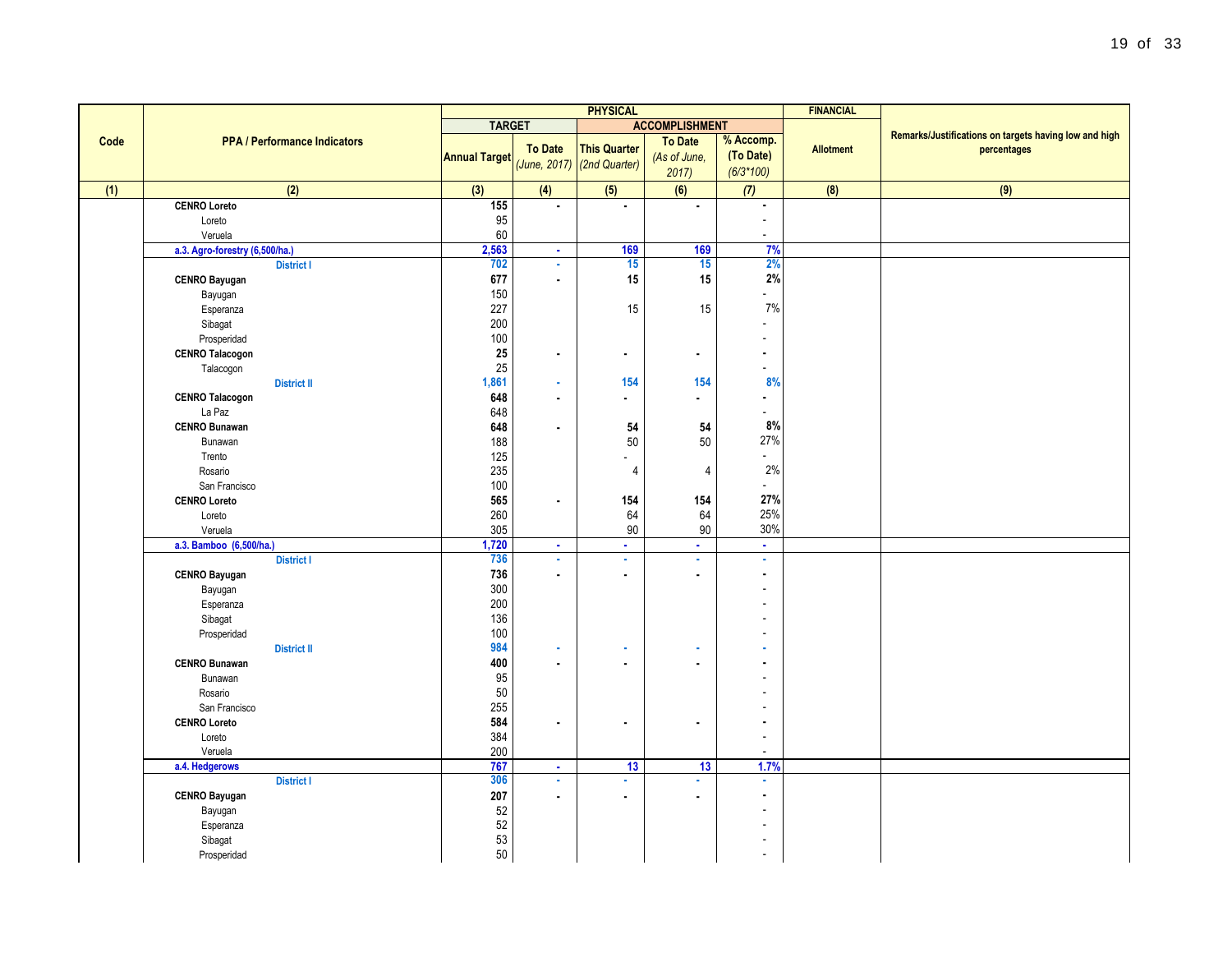|      |                                                                            | <b>PHYSICAL</b>      |                       |                          |                          |             | <b>FINANCIAL</b> |                                                       |
|------|----------------------------------------------------------------------------|----------------------|-----------------------|--------------------------|--------------------------|-------------|------------------|-------------------------------------------------------|
|      |                                                                            | <b>TARGET</b>        |                       |                          | <b>ACCOMPLISHMENT</b>    |             |                  |                                                       |
| Code | <b>PPA / Performance Indicators</b>                                        |                      |                       |                          | <b>To Date</b>           | % Accomp.   |                  | Remarks/Justifications on targets having low and high |
|      |                                                                            | <b>Annual Target</b> | <b>To Date</b>        | <b>This Quarter</b>      | (As of June,             | (To Date)   | <b>Allotment</b> | percentages                                           |
|      |                                                                            |                      | (June, 2017)          | (2nd Quarter)            | 2017                     | $(6/3*100)$ |                  |                                                       |
| (1)  | (2)                                                                        | (3)                  | (4)                   | (5)                      | (6)                      | (7)         | (8)              | (9)                                                   |
|      | <b>CENRO Talacogon</b>                                                     | 99                   |                       | ä,                       | $\mathbf{r}$             |             |                  |                                                       |
|      | Talacogon                                                                  | 99                   |                       |                          |                          |             |                  |                                                       |
|      | <b>District II</b>                                                         | 461                  | ×                     | 13                       | 13                       | 3%          |                  |                                                       |
|      | <b>CENRO Talacogon</b>                                                     | 100                  | $\blacksquare$        | $\blacksquare$           | $\blacksquare$           |             |                  |                                                       |
|      | La Paz                                                                     | 100                  |                       |                          |                          |             |                  |                                                       |
|      | <b>CENRO Bunawan</b>                                                       | 192                  | $\blacksquare$        | $\blacksquare$           | $\mathbf{r}$             |             |                  |                                                       |
|      | Bunawan                                                                    | 48                   |                       |                          |                          |             |                  |                                                       |
|      | Trento                                                                     | 48                   |                       |                          |                          |             |                  |                                                       |
|      | Rosario                                                                    | 48                   |                       |                          |                          |             |                  |                                                       |
|      | San Francisco                                                              | 48                   |                       |                          |                          |             |                  |                                                       |
|      | <b>CENRO Loreto</b>                                                        | 169                  |                       | 13                       | 13                       | 8%          |                  |                                                       |
|      | Loreto                                                                     | 85                   |                       | 10                       | 10                       | 12%         |                  |                                                       |
|      | Veruela                                                                    | 84                   |                       | $\mathbf{3}$             | 3                        | 4%          |                  |                                                       |
|      | 8. Hiring of Forestry Extension Officers                                   |                      |                       |                          |                          |             | 9,540,000.00     |                                                       |
|      | - no. of FEOs hired (15T/month)                                            | 53                   | 53                    | 53                       | 53                       | 100%        |                  |                                                       |
|      | <b>District I</b>                                                          | 31                   | 31                    | 31                       | 31                       | 100%        |                  |                                                       |
|      | PENRO-ADS                                                                  | $\mathbf{1}$         | $\overline{1}$        | $\overline{1}$           | $\overline{\phantom{0}}$ | 100%        |                  |                                                       |
|      | CENRO Bayugan                                                              | 23                   | 23                    | 23                       | 23                       | 100%        |                  |                                                       |
|      | CENRO Talacogon                                                            | $\overline{7}$       | $\overline{7}$        | $\overline{7}$           | $\overline{7}$           | 100%        |                  |                                                       |
|      | <b>District II</b>                                                         | 22                   | 22                    | 22                       | 22                       | 100%        |                  |                                                       |
|      | CENRO Bunawan                                                              | 10                   | 10                    | 10                       | 10                       | 100%        |                  |                                                       |
|      | <b>CENRO Loreto</b>                                                        | 12                   | 12                    | 12                       | 12                       | 100%        |                  |                                                       |
|      | 302-020-000 A.03.c - LAND SURVEY, DISPOSITION & RECORDS SERVICES           |                      |                       |                          |                          |             | 2,884,000.00     |                                                       |
|      | 1. Land Disposition                                                        |                      |                       |                          |                          |             |                  |                                                       |
|      | 1.a Patent Processing and Issuance (PPI) Residential Free Patent(RA 10023) |                      |                       |                          |                          |             | 1,650,000.00     |                                                       |
|      | Patents issued (no. of lots)                                               | 1,500                | 500                   | ÷.                       | 27                       | 2%          |                  | A total of 165 carpetas pending under RFPA ready for  |
|      | (has.)                                                                     |                      | $\tilde{\phantom{a}}$ | ٠                        | 1.1713                   |             |                  | signature of PENRO to be transmitted to ROD           |
|      | Bunawan (no. of lots)                                                      | 475                  | 160                   | $\overline{\phantom{a}}$ |                          | 1%          |                  |                                                       |
|      | (has.)                                                                     |                      |                       |                          | <b>U.3885</b>            |             |                  | This Onlice has no assigned PENR Onlicer authorized   |
|      | Loreto (no. of lots)                                                       | 250                  | 75                    | ÷,                       | 18                       | 7%          |                  | to sign carpetas, hence these slippages.              |
|      | (has.)                                                                     |                      |                       |                          | 0.6003                   |             |                  |                                                       |
|      | Talacogon (no. of lots)                                                    | 300                  | 105                   | $\overline{a}$           |                          |             |                  |                                                       |
|      | (has.)                                                                     |                      |                       |                          |                          |             |                  |                                                       |
|      | Bayugan (no. of lots)<br>(has.)                                            | 475                  | 160                   | $\overline{a}$           | 0.1825                   | 1%          |                  |                                                       |
|      | 1.a Patent Processing and Issuance (PPI) Residential Free Patent(RA 10023) |                      |                       |                          |                          |             |                  |                                                       |
|      | Patents processed by CENROs (no. of lots)                                  | 1,500                | 500                   | 500                      | 500                      | 33%         |                  |                                                       |
|      | (has.)                                                                     |                      | $\blacksquare$        | 9.4300                   | 9,4300                   |             |                  |                                                       |
|      | Bunawan (no. of lots)                                                      | 475                  | 160                   | 160                      | 160                      | 34%         |                  |                                                       |
|      | (has.)                                                                     |                      |                       | 2.1519                   | 2.1519                   |             |                  |                                                       |
|      | Loreto (no. of lots)                                                       | 250                  | 75                    | 75                       | 75                       | 30%         |                  |                                                       |
|      | (has.)                                                                     |                      |                       |                          |                          |             |                  |                                                       |
|      | Talacogon (no. of lots)                                                    | 300                  | 105                   | 105                      | 105                      | 35%         |                  |                                                       |
|      | (has.)                                                                     |                      |                       | 2.4993                   | 2.4993                   |             |                  |                                                       |
|      | Bayugan (no. of lots)                                                      | 475                  | 160                   | 160                      | 160                      | 34%         |                  |                                                       |
|      | (has.)                                                                     |                      |                       | 4.7788                   | 4.7788                   |             |                  |                                                       |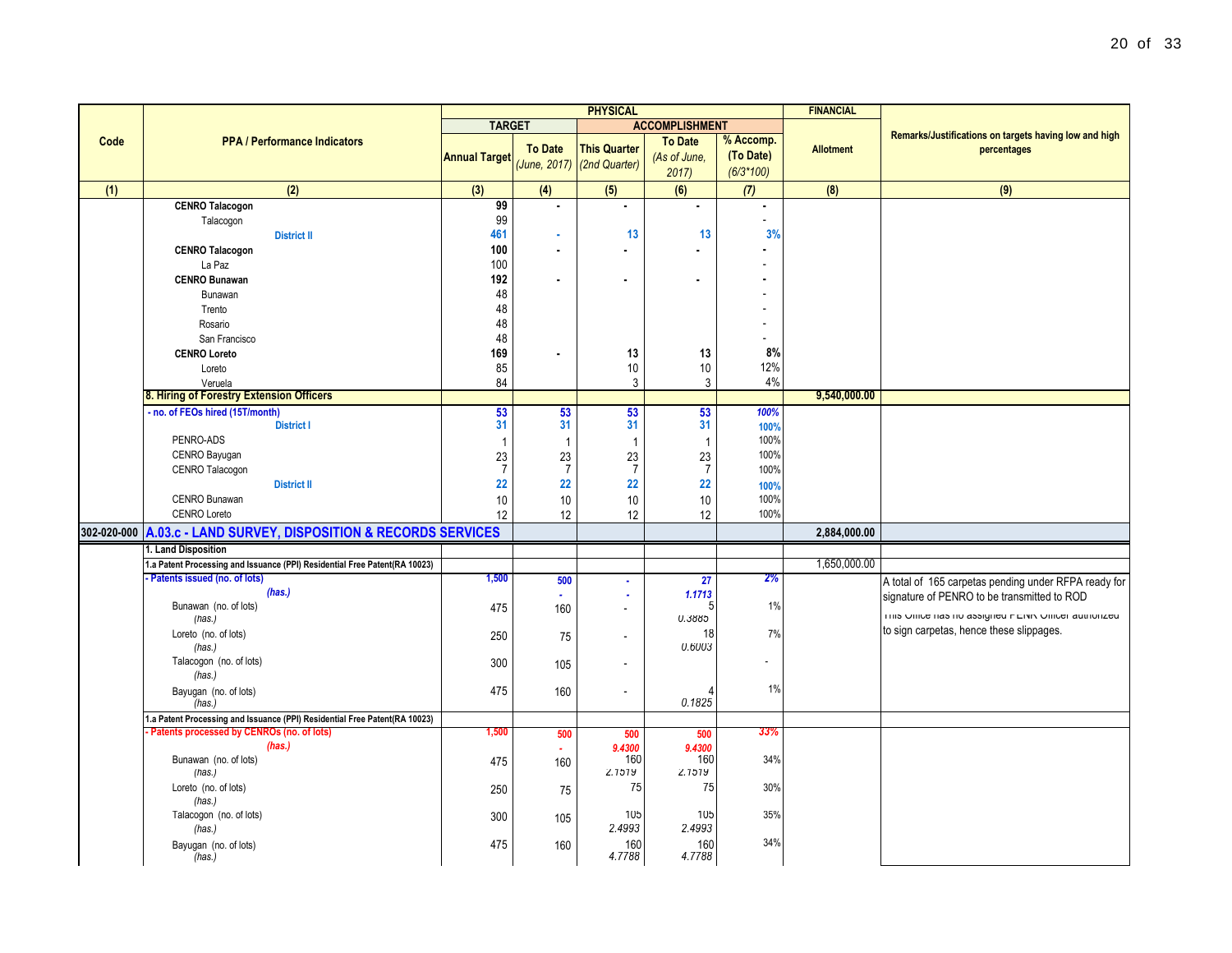|      |                                                                       | <b>PHYSICAL</b>      |                |                            |                       |             | <b>FINANCIAL</b> |                                                                                                 |
|------|-----------------------------------------------------------------------|----------------------|----------------|----------------------------|-----------------------|-------------|------------------|-------------------------------------------------------------------------------------------------|
|      |                                                                       | <b>TARGET</b>        |                |                            | <b>ACCOMPLISHMENT</b> |             |                  |                                                                                                 |
| Code | <b>PPA / Performance Indicators</b>                                   |                      | <b>To Date</b> | <b>This Quarter</b>        | <b>To Date</b>        | % Accomp.   | <b>Allotment</b> | Remarks/Justifications on targets having low and high<br>percentages                            |
|      |                                                                       | <b>Annual Target</b> |                | (June, 2017) (2nd Quarter) | (As of June,          | (To Date)   |                  |                                                                                                 |
|      |                                                                       |                      |                |                            | 2017                  | $(6/3*100)$ |                  |                                                                                                 |
| (1)  | (2)                                                                   | (3)                  | (4)            | (5)                        | (6)                   | (7)         | (8)              | (9)                                                                                             |
|      | 1.b Patent Processing and Issuance (PPI) for Agricultural Lands       |                      |                |                            |                       |             | 70,000.00        |                                                                                                 |
|      | - Patents issued (no. of lots)                                        | 64                   | 34             | $\sim$                     | 24                    | 38%         |                  | A total of 56 carpetas pending under Agricultural                                               |
|      | (has.)                                                                |                      |                |                            | 33.5351               |             |                  | ready for signature of PENRO to be transmitted to                                               |
|      | Bunawan (no. of lots)<br>(has.)                                       | 16                   | $\bf 8$        | ÷,                         | 8.3261                | 19%         |                  | This Office has no assigned PENR Officer authorized<br>to sign carpetas, hence these slippages. |
|      | Loreto (no. of lots)                                                  | 16                   |                |                            | 17                    | 106%        |                  |                                                                                                 |
|      | (has.)                                                                |                      | 9              | $\overline{\phantom{a}}$   | 19.6185               |             |                  |                                                                                                 |
|      | Talacogon (no. of lots)                                               | 16                   | 8              | $\overline{\phantom{a}}$   |                       | ÷,          |                  |                                                                                                 |
|      | (has.)                                                                |                      |                |                            |                       |             |                  |                                                                                                 |
|      | Bayugan (no. of lots)                                                 | 16                   | 9              | $\overline{\phantom{a}}$   |                       | 25%         |                  |                                                                                                 |
|      | (has.)                                                                |                      |                |                            | 5.5905                |             |                  |                                                                                                 |
|      | 1.b Patent Processing and Issuance (PPI) for Agricultural Lands       |                      |                |                            |                       |             |                  |                                                                                                 |
|      | - Patents processed by CENROs (no. of lots)                           | 64                   | 34             | 74                         | 74                    | 116%        |                  |                                                                                                 |
|      | (has.)<br>Bunawan (no. of lots)                                       | 16                   |                | 66.1800<br>11              | 66.1800<br>11         | 69%         |                  |                                                                                                 |
|      | (has.)                                                                |                      | 8              | 24.6825                    | 24.6825               |             |                  |                                                                                                 |
|      | Loreto (no. of lots)                                                  | 16                   | 9              | 17                         | 17                    | 106%        |                  |                                                                                                 |
|      | (has.)                                                                |                      |                |                            |                       |             |                  |                                                                                                 |
|      | Talacogon (no. of lots)                                               | 16                   | 8              |                            | c                     | 56%         |                  |                                                                                                 |
|      | (has.)                                                                |                      |                | 11.7721                    | 11.7721               |             |                  |                                                                                                 |
|      | Bayugan (no. of lots)<br>(has.)                                       | 16                   | 9              | 37<br>29.7254              | 37<br>29.7254         | 231%        |                  |                                                                                                 |
|      | 1.c Patent Processing and Issuance (PPI) Commercial, industrial areas |                      |                |                            |                       |             | 6,000.00         |                                                                                                 |
|      | - Patents issued (no. of lots)                                        | $\mathbf{2}$         | ٠              | ä,                         |                       | $\bullet$   |                  | 1 pending carpeta under MSA ready for signature of                                              |
|      | (has.)                                                                |                      |                |                            |                       |             |                  | PENRO to be transmitted to ROD                                                                  |
|      | (no. of lots)<br>Bunawan                                              | 1                    |                |                            |                       | ٠           |                  |                                                                                                 |
|      | (ha.)                                                                 |                      |                |                            |                       |             |                  |                                                                                                 |
|      | Bayugan<br>(no. of lots)                                              | $\mathbf{1}$         |                |                            |                       |             |                  |                                                                                                 |
|      | (ha.)                                                                 |                      |                |                            |                       |             |                  |                                                                                                 |
|      | 1.c Patent Processing and Issuance (PPI) Commercial, industrial areas |                      |                |                            |                       |             | 6,000.00         |                                                                                                 |
|      | Patents processed by CENROs (no. of lots)                             | 2                    | $\mathbf{2}$   | 3                          | 3                     | 150%        |                  |                                                                                                 |
|      | (has.)                                                                | 1                    |                | 0.3356                     | 0.3356                |             |                  |                                                                                                 |
|      | (no. of lots)<br>Bunawan<br>(ha.)                                     |                      | $\mathbf{1}$   |                            |                       | 200%        |                  |                                                                                                 |
|      | Bayugan<br>(no. of lots)                                              | $\mathbf{1}$         |                | 0.0796                     | 0.0796                | 100%        |                  |                                                                                                 |
|      | (ha.)                                                                 |                      | $\mathbf{1}$   | 0.2560                     | 0.2560                |             |                  |                                                                                                 |
|      | 1. Land Surveys                                                       |                      |                |                            |                       |             |                  |                                                                                                 |
|      | 1.a Survey of Residential Lands                                       |                      |                |                            |                       |             | 828,000.00       |                                                                                                 |
|      | - lot surveyed (no.)                                                  | 690                  | 175            | 162                        | 247                   | 36%         |                  |                                                                                                 |
|      | Bunawan                                                               | 200                  | 65             | 85                         | 85                    | 43%         |                  |                                                                                                 |
|      | Loreto                                                                | 165                  | 25             | $\overline{a}$             | 74                    | 45%         |                  |                                                                                                 |
|      | Talacogon                                                             | 185                  | 55             | 63                         | 65                    | 35%         |                  |                                                                                                 |
|      | Bayugan                                                               | 140                  | 30             | 14                         | 23                    | 16%         |                  |                                                                                                 |
|      | 3. Resolution of Land Dispute/Cases                                   |                      |                |                            |                       |             | 30,000.00        |                                                                                                 |
|      | land cases resolved/decided (no.)                                     | $\boldsymbol{6}$     | a.             | $\overline{2}$             | $\mathbf{3}$          | 50%         |                  |                                                                                                 |
|      | Bunawan                                                               | $\overline{2}$       |                | $\mathbf{1}$               | $\mathbf{1}$          | 50%         |                  |                                                                                                 |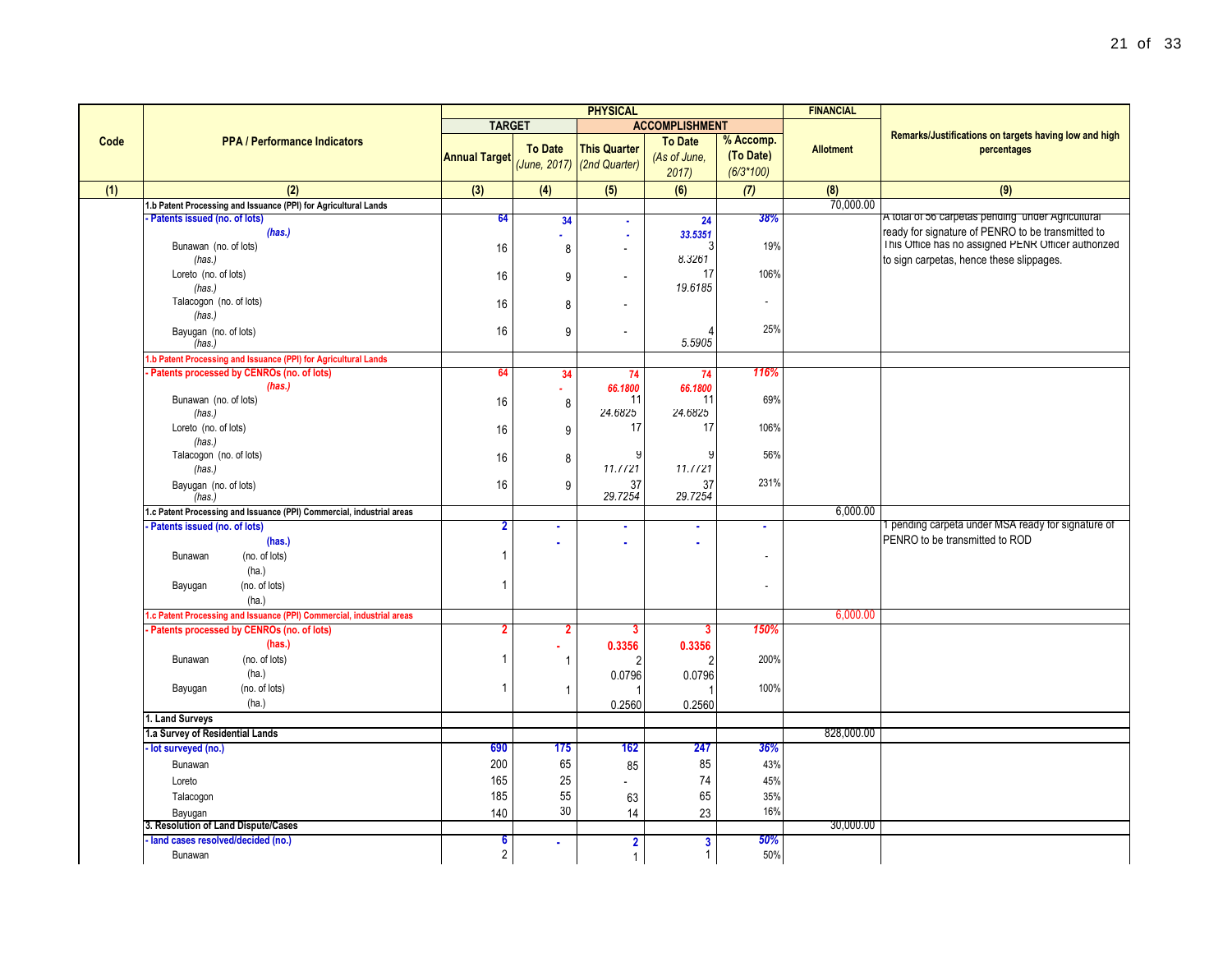|             |                                                                                    |                      |                | <b>PHYSICAL</b>            |                       |                | <b>FINANCIAL</b> |                                                              |
|-------------|------------------------------------------------------------------------------------|----------------------|----------------|----------------------------|-----------------------|----------------|------------------|--------------------------------------------------------------|
|             |                                                                                    | <b>TARGET</b>        |                |                            | <b>ACCOMPLISHMENT</b> |                |                  |                                                              |
| Code        | <b>PPA / Performance Indicators</b>                                                |                      |                |                            | <b>To Date</b>        | % Accomp.      |                  | Remarks/Justifications on targets having low and high        |
|             |                                                                                    | <b>Annual Target</b> | <b>To Date</b> | <b>This Quarter</b>        | (As of June,          | (To Date)      | <b>Allotment</b> | percentages                                                  |
|             |                                                                                    |                      |                | (June, 2017) (2nd Quarter) | 2017                  | $(6/3*100)$    |                  |                                                              |
| (1)         | (2)                                                                                | (3)                  | (4)            | (5)                        | (6)                   | (7)            | (8)              | (9)                                                          |
|             | Loreto                                                                             |                      |                | -1                         |                       | 50%            |                  |                                                              |
|             | Talacogon                                                                          |                      |                |                            |                       |                |                  |                                                              |
|             | Bayugan                                                                            |                      |                |                            | -1                    | 100%           |                  |                                                              |
|             | 4. Land Records Management                                                         |                      |                |                            |                       |                | 300,000.00       |                                                              |
|             | public land records maintained (no.)                                               | 5                    | 5              | 5                          | 5                     | 100%           |                  |                                                              |
|             | Bunawan                                                                            |                      |                | 1                          |                       | 100%           |                  |                                                              |
|             | Loreto                                                                             |                      |                |                            |                       | 100%           |                  |                                                              |
|             | Talacogon                                                                          |                      |                |                            |                       | 100%           |                  |                                                              |
|             | Bayugan                                                                            |                      |                |                            |                       | 100%           |                  |                                                              |
|             | <b>PENRO</b>                                                                       |                      |                |                            |                       | 100%           |                  |                                                              |
| 302-030-000 | A.03.d MANAGEMENT OF PROTECTED AREAS, WILDLIFE, COASTAL AND MARINE RESOURCES/AREAS |                      |                |                            |                       |                | 9,412,000.00     |                                                              |
| 302-030-001 | A.03.d.1 Protected Areas Development and Management                                |                      |                |                            |                       |                | 9,392,000.00     |                                                              |
|             | 1. Management of Protected Areas                                                   |                      |                |                            |                       |                | 2,482,000.00     |                                                              |
|             | 1.1 Operationalization/strengthening of PAMBs                                      |                      |                |                            |                       |                | 521,000.00       |                                                              |
|             | resolution and/or Memorandum of Agreement (MOA) forged on                          |                      |                |                            |                       |                |                  |                                                              |
|             | Partnership and resources secured                                                  |                      | 5              | 4                          |                       | 88%            |                  |                                                              |
|             | 1. Proclaimed PAs                                                                  |                      |                | $\overline{2}$             |                       | 83%            |                  |                                                              |
|             | PASu - AMWS                                                                        |                      | 3              | 2                          |                       | 50%            |                  |                                                              |
|             | Enbanc                                                                             |                      |                |                            |                       | 50%            |                  | conducted on June 21, 2017                                   |
|             | Execom                                                                             |                      |                |                            |                       | 50%            |                  | conducted on June 21, 2017                                   |
|             | 2. Interim PAMB                                                                    |                      |                | $\overline{2}$             |                       | 100%           |                  |                                                              |
|             | Bayugan - Andanan Natural Park                                                     |                      |                | $\overline{2}$             |                       | 100%           |                  |                                                              |
|             | 1.2 Conduct of KAP Survey                                                          |                      |                |                            |                       |                | 100,000.00       |                                                              |
|             | - Pre-Knowledge Attitude and Practices Survey                                      |                      |                |                            |                       |                |                  |                                                              |
|             | conducted (no.)                                                                    |                      |                |                            |                       | 0%             |                  |                                                              |
|             | PASu-AMWS                                                                          |                      |                |                            |                       | 0%             |                  |                                                              |
|             | 1.3 Communication Planning                                                         |                      |                |                            |                       |                | 100,000.00       |                                                              |
|             | - communication plan prepared (no.)                                                |                      | -1             | - 1                        |                       | 100%           |                  | conducted on June 14-15, 2017                                |
|             | PASu-AMWS                                                                          |                      |                | $\overline{1}$             |                       | 100%           |                  |                                                              |
|             | 1.4 Production of IEC Materials                                                    |                      |                |                            |                       |                | 100.000.00       |                                                              |
|             | - IEC materials produced & distrubuted with report submitted (no.)                 | 400                  |                |                            |                       | $\blacksquare$ |                  |                                                              |
|             | PASu-AMWS                                                                          | 400                  |                |                            |                       |                |                  |                                                              |
|             | - based on KAP & Communication Planning Analysis                                   |                      |                |                            |                       |                |                  |                                                              |
|             | 1.5 Conduct of Community Consultation/Fora in Barangays within PA                  |                      |                |                            |                       |                | 225,000.00       |                                                              |
|             | - community consultations conducted with report submitted to                       | 15                   |                | 8                          | g                     | 60%            |                  | Conducted on March 23, 2017 at Brgy. Novele and Tagbayagan,  |
|             | <b>Regional Office (no.)</b>                                                       |                      |                |                            |                       |                |                  | Rosario, ADS; Sabang Gibong and Maharlika, Talacogon, ADS on |
|             | PASu-AMWS                                                                          | 10                   | $\overline{2}$ | 4                          |                       | 50%            |                  | March 31, 2017                                               |
|             | Bayugan - Andanan Natural Park                                                     | 5                    | $\overline{2}$ | 4                          |                       | 80%            |                  |                                                              |
|             | 1.6 Hiring of Communication Staff (P18,549/month/ PA)                              |                      |                |                            |                       |                | 445,000.00       |                                                              |
|             | - Communication Staff hired (no.)                                                  | $\overline{2}$       | $\overline{2}$ | $\mathbf{r}$               | $\overline{2}$        | 100%           |                  |                                                              |
|             | PASu-AMWS                                                                          | $\overline{2}$       | $\overline{2}$ |                            | $\overline{2}$        | 100%           |                  |                                                              |
|             | 1.7 Implementation of Biodiversity Monitoring System                               |                      |                |                            |                       |                | 400,000.00       |                                                              |

**- Consolidated BMS Reports (no.) 8 4 4 4** *50%*

Bayugan - Andanan Natural Park 4 2 2 2 *50%*

PASu-AMWS 4 2 2 2 *50%* Conducted on May, 2017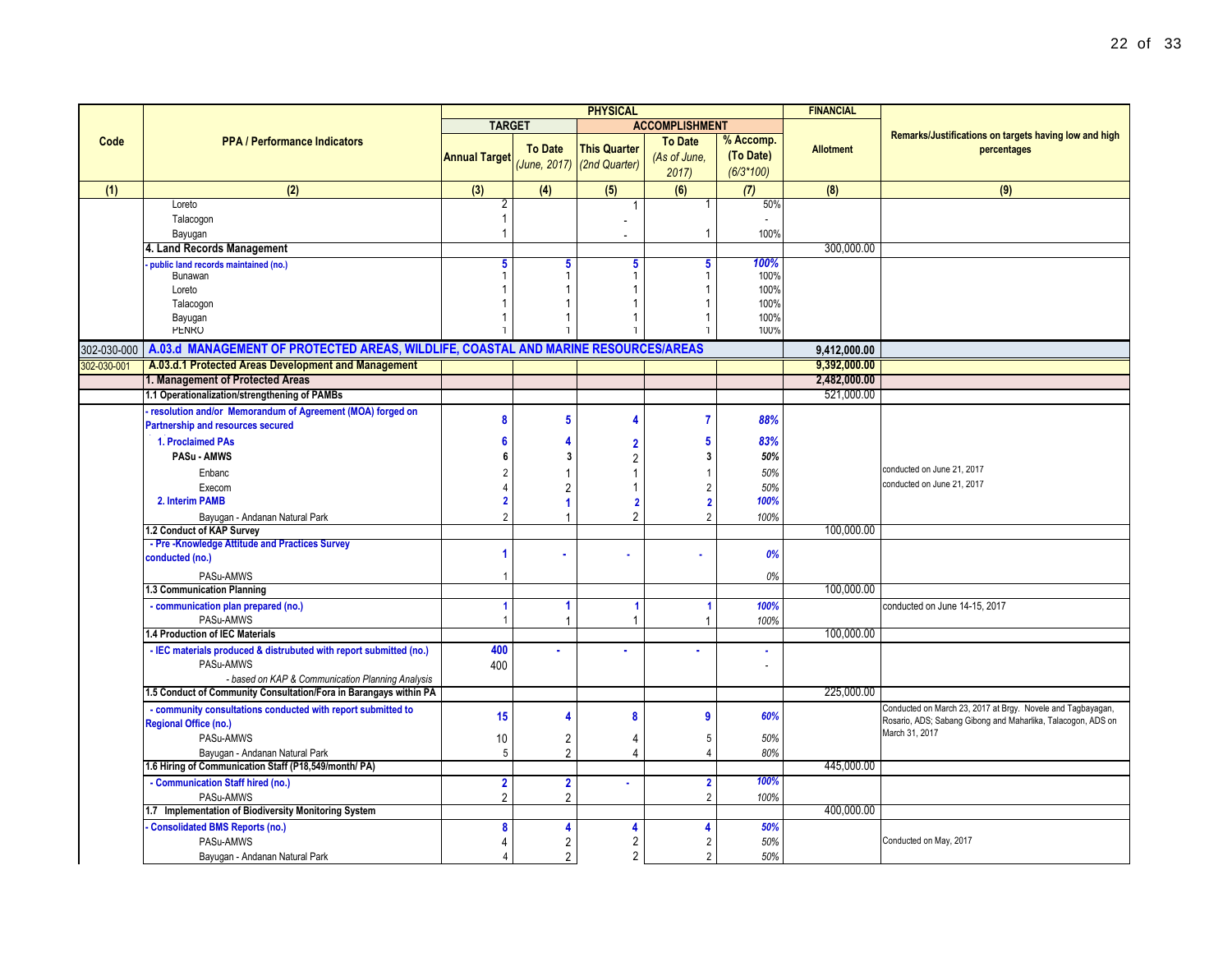|      |                                                                                                |                         |                         | <b>PHYSICAL</b>            |                         |                       | <b>FINANCIAL</b> |                                                       |
|------|------------------------------------------------------------------------------------------------|-------------------------|-------------------------|----------------------------|-------------------------|-----------------------|------------------|-------------------------------------------------------|
|      |                                                                                                | <b>TARGET</b>           |                         |                            | <b>ACCOMPLISHMENT</b>   |                       |                  |                                                       |
| Code | <b>PPA / Performance Indicators</b>                                                            |                         |                         |                            | <b>To Date</b>          | % Accomp.             |                  | Remarks/Justifications on targets having low and high |
|      |                                                                                                | <b>Annual Target</b>    | <b>To Date</b>          | <b>This Quarter</b>        | (As of June,            | (To Date)             | <b>Allotment</b> | percentages                                           |
|      |                                                                                                |                         |                         | (June, 2017) (2nd Quarter) | 2017                    | $(6/3*100)$           |                  |                                                       |
| (1)  | (2)                                                                                            | (3)                     | (4)                     | (5)                        | (6)                     | (7)                   | (8)              | (9)                                                   |
|      | 1.8 Hiring of Monitoring staff (Biologist)                                                     |                         |                         |                            |                         |                       | 299,000.00       |                                                       |
|      | - Monitoring Staff hired (no.) / P24,875/ month/ PA                                            | $\blacktriangleleft$    | $\overline{1}$          | 1                          | -1                      | 100%                  |                  |                                                       |
|      | PASu-AMWS                                                                                      | $\overline{1}$          | $\overline{1}$          |                            | $\overline{1}$          | 100%                  |                  |                                                       |
|      | 1.9 Capability Building of PAMB on PA Laws, Rules and Regulations                              |                         |                         |                            |                         |                       | 292,000.00       |                                                       |
|      | Capability building on PA Laws, rules and regulation conducted with                            | $\overline{2}$          |                         |                            |                         |                       |                  |                                                       |
|      | reports submitted (no.)                                                                        |                         |                         |                            |                         |                       |                  |                                                       |
|      | (PASu) - AMWS                                                                                  | $\overline{1}$          |                         |                            |                         |                       |                  |                                                       |
|      | CENRO Bayugan                                                                                  | $\overline{1}$          |                         |                            |                         |                       |                  |                                                       |
|      | 2. Ecotourism Development                                                                      |                         |                         |                            |                         |                       | 3,410,000.00     |                                                       |
|      | 2.1 Maintenance of PA Facilities (Motorized Boat, River Raft, Floating Cottage)                |                         |                         |                            |                         |                       | 300,000.00       |                                                       |
|      | Report on facilities maintained with geo-tag and high resolution                               |                         |                         |                            |                         |                       |                  |                                                       |
|      | pictures (no.)                                                                                 | $\overline{\mathbf{3}}$ | $\overline{\mathbf{2}}$ | $\overline{2}$             | $\overline{\mathbf{2}}$ | 67%                   |                  |                                                       |
|      | PASu - AMWS                                                                                    | 3                       | $\overline{2}$          | $\overline{2}$             | $\overline{2}$          | 67%                   |                  |                                                       |
|      | 2.2 Rehabilitation of PA Facilities                                                            |                         |                         |                            |                         |                       | 350,000.00       |                                                       |
|      | - Information Center established/ installed (no.)                                              | 1                       |                         |                            |                         | $\mathbf{r}$          |                  |                                                       |
|      | PASu - AMWS                                                                                    | -1                      |                         |                            |                         |                       |                  |                                                       |
|      | - Floating Production Center (Panlabuhan)                                                      |                         |                         |                            |                         |                       |                  |                                                       |
|      | - Interpretative and Regulatory Signages (Caimpugan and Panlabuhan)                            |                         |                         |                            |                         |                       |                  |                                                       |
|      | 2.3 Improvement of PA Facilities                                                               |                         |                         |                            |                         |                       | 500.000.00       |                                                       |
|      | Report submitted on PA facilities developed (no.)                                              | 1                       | ×                       |                            |                         | $\tilde{\phantom{a}}$ |                  |                                                       |
|      | PASu - AMWS                                                                                    | -1                      |                         |                            |                         | $\ddot{\phantom{a}}$  |                  |                                                       |
|      | - Rest Area in Caimpugan (Tourist Reception Area & Display Center)                             |                         |                         |                            |                         |                       |                  |                                                       |
|      | 2.4 Conduct of Training on Handicraft and Souvenir making using Tikog materials (Levels 1 & 2) |                         |                         |                            |                         |                       | 300,000.00       |                                                       |
|      | - Training on Handicraft and Souvenir making using Tikog materials                             |                         |                         |                            |                         |                       |                  |                                                       |
|      | (Levels 1 & 2) conducted (no.)                                                                 | $\overline{2}$          | -1                      |                            | 1                       | 50%                   |                  | conducted on June 7-9, 2017                           |
|      | PASu - AMWS                                                                                    | $\overline{2}$          |                         |                            | $\overline{1}$          | 50%                   |                  |                                                       |
|      | 2.5 Production of Wild Mangosteen Jam                                                          |                         |                         |                            |                         |                       | 200,000.00       |                                                       |
|      | Livelihood implemented (no.)                                                                   | 1                       | $\overline{1}$          | 1                          | 1                       | 100%                  |                  | conducted on May 18-19, 2017                          |
|      | PASu - AMWS                                                                                    | -1                      | -1                      | $\overline{1}$             | $\overline{1}$          | 100%                  |                  |                                                       |
|      | 2.6 Conduct of Carrying Capacity Study                                                         |                         |                         |                            |                         |                       | 500,000.00       |                                                       |
|      | Carrying Capacity Study conducted and endorsed to RO (no.)                                     | 1                       | ä                       |                            |                         | $\blacksquare$        |                  |                                                       |
|      | PASu - AMWS                                                                                    | $\overline{1}$          |                         |                            |                         | $\sim$                |                  |                                                       |
|      | 2.7 Development of Tour Packages in AMWS                                                       |                         |                         |                            |                         |                       | 600,000.00       |                                                       |
|      | Report on the Tour packages in AMWS developed (no.)                                            | 1                       |                         |                            |                         | $\blacksquare$        |                  |                                                       |
|      | PASu - AMWS<br>2.8 Production of AMWS promotional video and Website                            |                         |                         |                            |                         | $\tilde{\phantom{a}}$ | 360,000.00       |                                                       |
|      |                                                                                                |                         |                         |                            |                         |                       |                  |                                                       |
|      | AMWS promotional video formulated (no.)<br>PASu - AMWS                                         | 1<br>-1                 | ×                       |                            |                         |                       |                  |                                                       |
|      |                                                                                                |                         |                         |                            |                         |                       |                  |                                                       |
|      | AMWS website developed (no.)<br>PASu - AMWS                                                    | 1<br>$\overline{1}$     | ×,                      |                            |                         |                       |                  |                                                       |
|      | 2.9 Conduct of PA-AWMS Summit                                                                  |                         |                         |                            |                         |                       | 300,000.00       |                                                       |
|      | <b>AMWS</b> summit conducted (no.)                                                             | 1                       |                         |                            |                         | $\bullet$             |                  |                                                       |
|      | PASu - AMWS                                                                                    |                         |                         |                            |                         | $\tilde{\phantom{a}}$ |                  |                                                       |
|      | 3. Cave Management                                                                             |                         |                         |                            |                         |                       | 2,000,000.00     |                                                       |
|      | 3.1 Inventory & mapping of unclassified caves                                                  |                         |                         |                            |                         |                       | 200,000.00       |                                                       |
|      |                                                                                                |                         |                         |                            |                         |                       |                  |                                                       |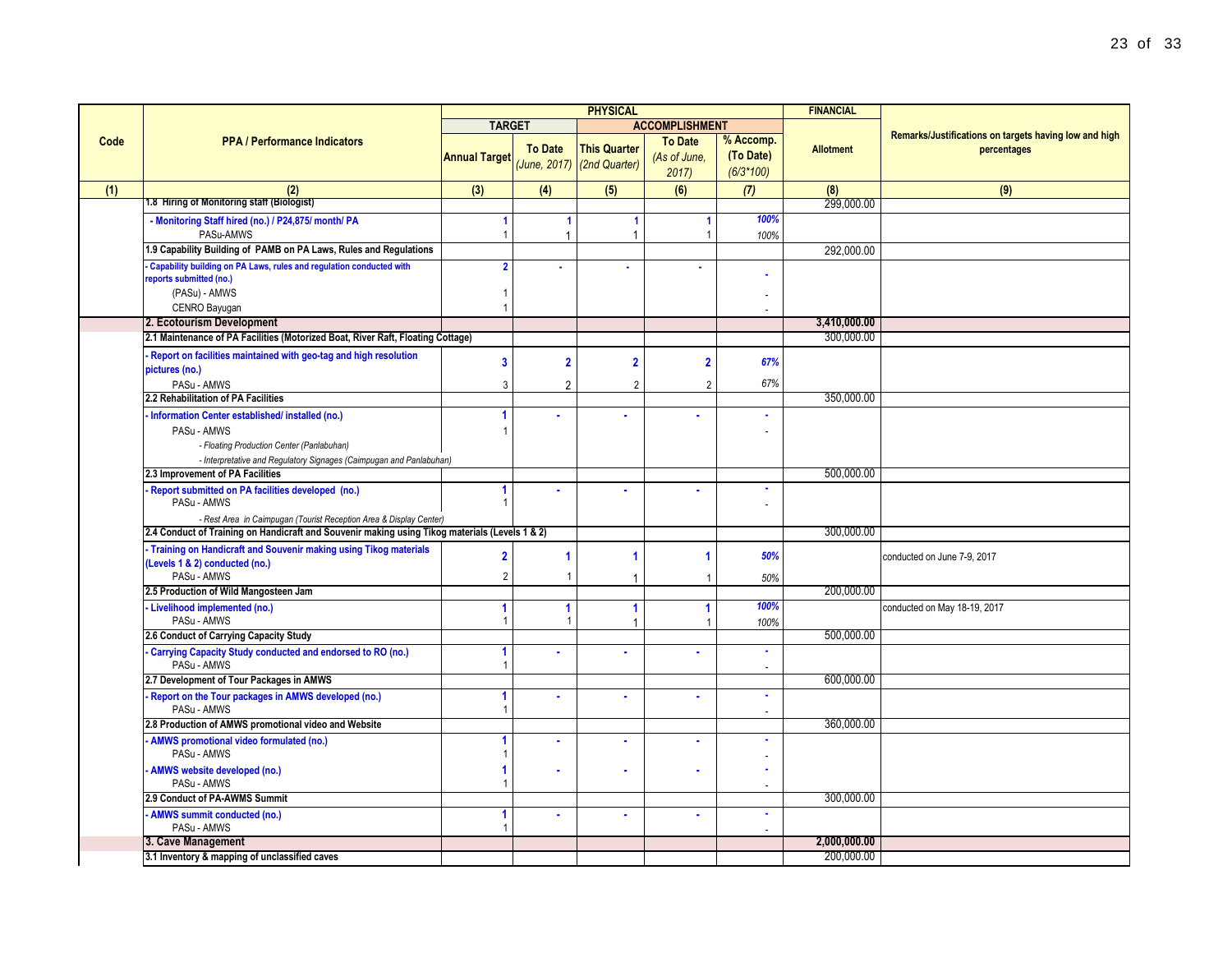|             |                                                                                                                                                                                                           | <b>PHYSICAL</b>      |                |                                                   |                                        |                                       | <b>FINANCIAL</b> |                                                                      |
|-------------|-----------------------------------------------------------------------------------------------------------------------------------------------------------------------------------------------------------|----------------------|----------------|---------------------------------------------------|----------------------------------------|---------------------------------------|------------------|----------------------------------------------------------------------|
|             |                                                                                                                                                                                                           | <b>TARGET</b>        |                |                                                   | <b>ACCOMPLISHMENT</b>                  |                                       |                  |                                                                      |
| Code        | <b>PPA / Performance Indicators</b>                                                                                                                                                                       | <b>Annual Target</b> | <b>To Date</b> | <b>This Quarter</b><br>(June, 2017) (2nd Quarter) | <b>To Date</b><br>(As of June,<br>2017 | % Accomp.<br>(To Date)<br>$(6/3*100)$ | <b>Allotment</b> | Remarks/Justifications on targets having low and high<br>percentages |
| (1)         | (2)                                                                                                                                                                                                       | (3)                  | (4)            | (5)                                               | (6)                                    | (7)                                   | (8)              | (9)                                                                  |
|             | consolidated cave inventory report with maps endorsed to BMB (no.)<br><b>CENRO Bunawan</b><br><b>CENRO Loreto</b><br>CENRO Talacogon                                                                      | Δ                    |                | 12<br>4<br>6                                      | 10<br>$\overline{2}$<br>6              | 250%<br>200%<br>100%<br>600%          |                  |                                                                      |
|             | CENRO Bayugan                                                                                                                                                                                             |                      |                | 1                                                 |                                        | 100%                                  |                  |                                                                      |
|             | 3.2 Cave Assessment and Classification                                                                                                                                                                    |                      |                |                                                   |                                        |                                       | 750,000.00       |                                                                      |
|             | - cave assessment report prepared/reviewed and endorsed to RO<br>(nn)<br>CENRO Bunawan<br>CENRO Talacogon                                                                                                 | 5                    | 4              | 1                                                 |                                        | 20%<br>$\overline{\phantom{a}}$       |                  | delayed due to peace and order situation                             |
|             | CENRO Bayugan<br>3.3 Preparation of site management plans for classified caves                                                                                                                            | $\overline{2}$       |                |                                                   |                                        | 50%                                   | 300,000.00       |                                                                      |
|             | cave management plans prepared and endorsed to BMB (no.)<br>CENRO Bunawan<br>- Datu Calipay Cave<br>CENRO Bayugan                                                                                         | $\overline{2}$       |                |                                                   |                                        | $\overline{\phantom{a}}$              |                  |                                                                      |
|             | - Kabyaw Cave                                                                                                                                                                                             |                      |                |                                                   |                                        |                                       | 750,000.00       |                                                                      |
|             | 3.4 Implementation of site management plans for classified caves<br>MOAs with LGU for the preservation, development and management of<br>caves located in their respective territorial jurisdiction (no.) | 3                    |                |                                                   |                                        |                                       |                  |                                                                      |
|             | <b>CENRO Bayugan</b><br>- Katam-isan Cave<br>- Sayawon Cave                                                                                                                                               |                      |                |                                                   |                                        |                                       |                  |                                                                      |
|             | <b>CENRO Bunawan</b><br>- Paraiso Cave                                                                                                                                                                    |                      |                |                                                   |                                        |                                       |                  |                                                                      |
|             | 3.4 Provision of Group Insurance for Cave Mgt. Focal Persons                                                                                                                                              |                      |                |                                                   |                                        |                                       |                  |                                                                      |
|             | group insurance acquired (no.)<br>PENRO-ADS                                                                                                                                                               | 5<br>5               |                |                                                   |                                        | $\sim$                                |                  |                                                                      |
|             | 4. Wetland Conservation                                                                                                                                                                                   |                      |                |                                                   |                                        |                                       | 1,500,000.00     |                                                                      |
|             | 4.1 Implementation of Wetland Management Plan                                                                                                                                                             |                      |                |                                                   |                                        |                                       | 1,500,000.00     |                                                                      |
|             | No. of MOAs with LGU for the ' preservation, development and<br>management of wetlands located in their respective territorial<br>jurisdiction                                                            | 5                    |                |                                                   |                                        |                                       |                  |                                                                      |
|             | PASu-AMWS<br>- Caimpugan Peatland, San Francisco*; Kalingayan Peatland,<br>Bunawan; Talacogon Peatland, Talacogon; Pag-asa Peatland, Sta.<br>Josefa                                                       |                      |                |                                                   |                                        |                                       |                  |                                                                      |
|             | <b>CENRO Bayugan</b><br>- Dakong Napo, Esperanza                                                                                                                                                          |                      |                |                                                   |                                        |                                       |                  |                                                                      |
| 302-030-002 | A.03.d.2 Protection and Conservation of Wildlife                                                                                                                                                          |                      |                |                                                   |                                        |                                       | 20,000.00        |                                                                      |
|             | a. Annual Waterfowl Census<br>Annual waterfowl census conducted (no.)<br>PASu-AMWS                                                                                                                        |                      |                |                                                   |                                        | $\sim$                                | 20,000.00        |                                                                      |
| 302-030-002 | A.03.d.2 Protection and Conservation of Wildlife - Downloaded                                                                                                                                             |                      |                |                                                   |                                        |                                       | 100.000.00       |                                                                      |

**A. Endemic Species Conservation (Philippine Eagle)** 100,000.00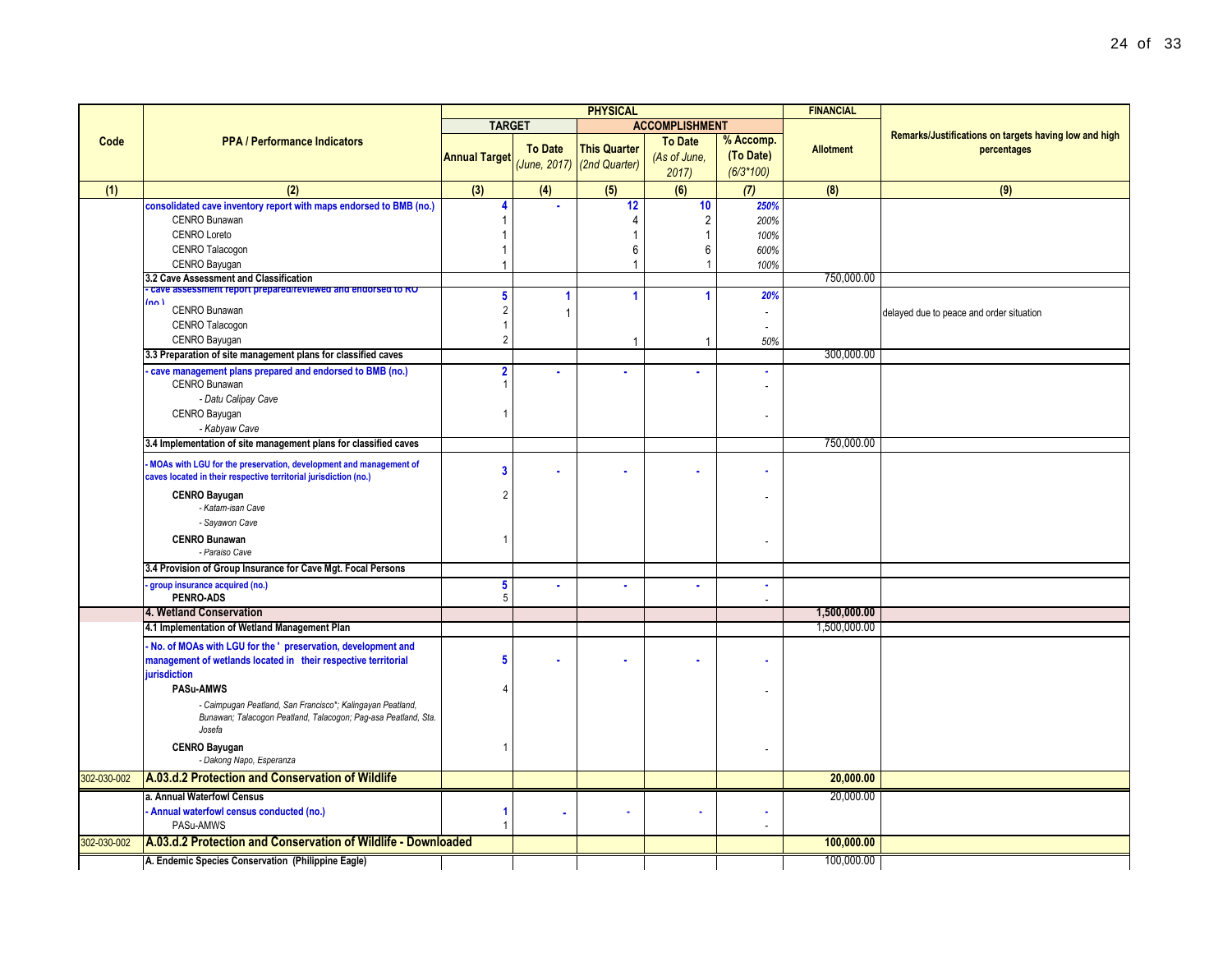|             |                                                                                          | <b>PHYSICAL</b>      |                            |                     |                       |                          | <b>FINANCIAL</b> |                                                       |
|-------------|------------------------------------------------------------------------------------------|----------------------|----------------------------|---------------------|-----------------------|--------------------------|------------------|-------------------------------------------------------|
|             |                                                                                          | <b>TARGET</b>        |                            |                     | <b>ACCOMPLISHMENT</b> |                          |                  |                                                       |
| Code        | <b>PPA / Performance Indicators</b>                                                      |                      |                            |                     | <b>To Date</b>        | % Accomp.                |                  | Remarks/Justifications on targets having low and high |
|             |                                                                                          | <b>Annual Target</b> | <b>To Date</b>             | <b>This Quarter</b> | (As of June,          | (To Date)                | <b>Allotment</b> | percentages                                           |
|             |                                                                                          |                      | (June, 2017) (2nd Quarter) |                     | 2017                  | $(6/3*100)$              |                  |                                                       |
| (1)         | (2)                                                                                      | (3)                  | (4)                        | (5)                 | (6)                   | (7)                      | (8)              | (9)                                                   |
|             | 1.1 Ogranization and mobilization of community monitoring groups (CMG)                   |                      |                            |                     |                       |                          |                  |                                                       |
|             | <b>Community Monitoring Groups (CMG) organized and mobilized (no.)</b>                   | $\mathbf{1}$         | 1                          | 1                   | $\blacktriangleleft$  | 100%                     |                  |                                                       |
|             | CENRO Bunawan                                                                            | $\mathbf{1}$         | 1                          | $\overline{1}$      |                       | 100%                     |                  |                                                       |
|             | 1.2 Monitoring and Survey of Philippine eagle population/nesting sites outside PA's      |                      |                            |                     |                       |                          |                  |                                                       |
|             | - Philippine eagle population/nesting sites outside PA's monitored                       |                      | ×                          |                     |                       |                          |                  |                                                       |
|             | and surveyed (no)                                                                        | 1                    |                            |                     |                       |                          |                  |                                                       |
|             | <b>CENRO Bunawan</b>                                                                     |                      |                            |                     |                       | $\overline{\phantom{a}}$ |                  |                                                       |
|             | <b>MAJOR FINAL OUTPUT 3 - ECOSYSTEMS REGULATION SERVICES</b>                             |                      |                            |                     |                       |                          |                  |                                                       |
| 303-010-000 | A.03.g ENFORCEMENT OF LAWS, RULES & REGULATIONS                                          |                      |                            |                     |                       |                          |                  |                                                       |
| 303-010-000 | A.03.g.1 Permit Issuance and Monitoring of Forest and Forest Resource Use                |                      |                            |                     |                       |                          |                  |                                                       |
|             | A. Forest Products Utilization & Land Use Regulation                                     |                      |                            |                     |                       |                          |                  |                                                       |
|             | Compliance monitoring of existing agreements and permits                                 |                      |                            |                     |                       |                          |                  |                                                       |
|             | tenurial intruments monitored/ evaluated (no.) CBFMA holders                             | 33                   | 12                         | 12                  | 12                    | 36%                      | 510,000.00       |                                                       |
|             | Bunawan                                                                                  | 5                    | $\overline{2}$             | $\overline{2}$      | $\overline{2}$        | 40%                      |                  |                                                       |
|             | Loreto                                                                                   | 3                    | $\overline{1}$             | 1                   | -1                    | 33%                      |                  |                                                       |
|             | Talacogon                                                                                | $\overline{2}$       | 1                          | 1                   | -1                    | 50%                      |                  |                                                       |
|             | Bayugan                                                                                  | 23                   | 8                          | 8                   | 8                     | 35%                      |                  |                                                       |
|             | <b>CTPO</b> monitored (no.)                                                              | 64                   | 42                         | 109                 | 127                   | 198%                     | 85,000.00        |                                                       |
|             | Bunawan                                                                                  | 16                   | 11                         | 11                  | 15                    | 94%                      |                  |                                                       |
|             | Loreto                                                                                   | 16                   | 10                         | 83                  | 86                    | 538%                     |                  |                                                       |
|             | Talacogon                                                                                | 16                   | 11                         | 8                   | 15                    | 94%                      |                  |                                                       |
|             | Bayugan                                                                                  | 16                   | 10                         | $\overline{7}$      | 11                    | 69%                      |                  |                                                       |
|             | <b>B. Forest Protection Program</b>                                                      |                      |                            |                     |                       |                          |                  |                                                       |
|             | Protection of Untenured Forestland and 2011-2014 plantations                             |                      |                            |                     |                       |                          |                  |                                                       |
|             | Area protected (ha.)                                                                     | 180,960              | 180,960                    | 185,741             | 185,741               | 103%                     |                  | Target was based on CY 2016 WFP since the area for CY |
|             | Bunawan                                                                                  | 60,220               | 60,220                     | 60,220              | 60,220                | 100%                     |                  | 2017 protection and patrolling is not yet finalized   |
|             | Loreto                                                                                   | 28,326               | 28,326                     | 33,107              | 33,107                | 117%                     |                  |                                                       |
|             | Talacogon                                                                                | 36,818               | 36,818                     | 36,818              | 36,818                | 100%<br>100%             |                  |                                                       |
|             | Bayugan<br>Menu 1. Full logistics & material support essential in forest law enforcement | 55,596               | 55,596                     | 55,596              | 55.596                |                          |                  |                                                       |
|             | Technical and Scientific Equipment (to be procured by the Regional Office)               |                      |                            |                     |                       |                          |                  |                                                       |
|             |                                                                                          |                      |                            |                     |                       |                          |                  |                                                       |
|             | Fire Prevention and Fighting Equipment acquired (no.)<br><b>Backpack</b>                 | 10                   |                            |                     |                       |                          |                  | 500,000.00 to be procured by the Regional Office      |
|             | PENRO-ADS                                                                                | $\overline{2}$       |                            |                     |                       |                          |                  |                                                       |
|             | Bunawan                                                                                  | $\overline{2}$       |                            |                     |                       |                          |                  |                                                       |
|             | Loreto                                                                                   | $\overline{2}$       |                            |                     |                       |                          |                  |                                                       |
|             | Talacogon                                                                                | $\overline{2}$       |                            |                     |                       |                          |                  |                                                       |
|             | Bayugan                                                                                  | $\overline{2}$       |                            |                     |                       | $\overline{\phantom{a}}$ |                  |                                                       |
|             | Fire Prevention and Fighting Equipment acquired (no.)                                    |                      |                            |                     |                       |                          |                  |                                                       |
|             | <b>Geo-tagging Equipment</b>                                                             | 20                   |                            |                     |                       |                          |                  | 700,000.00 to be procured by the Regional Office      |
|             | PENRO-ADS                                                                                | $\overline{4}$       |                            |                     |                       | $\overline{a}$           |                  |                                                       |
|             | Bunawan                                                                                  | $\overline{4}$       |                            |                     |                       | $\overline{a}$           |                  |                                                       |
|             | Loreto                                                                                   | $\overline{4}$       |                            |                     |                       |                          |                  |                                                       |
|             | Talacogon                                                                                | $\overline{4}$       |                            |                     |                       |                          |                  |                                                       |
|             | Bayugan                                                                                  | 4                    |                            |                     |                       |                          |                  |                                                       |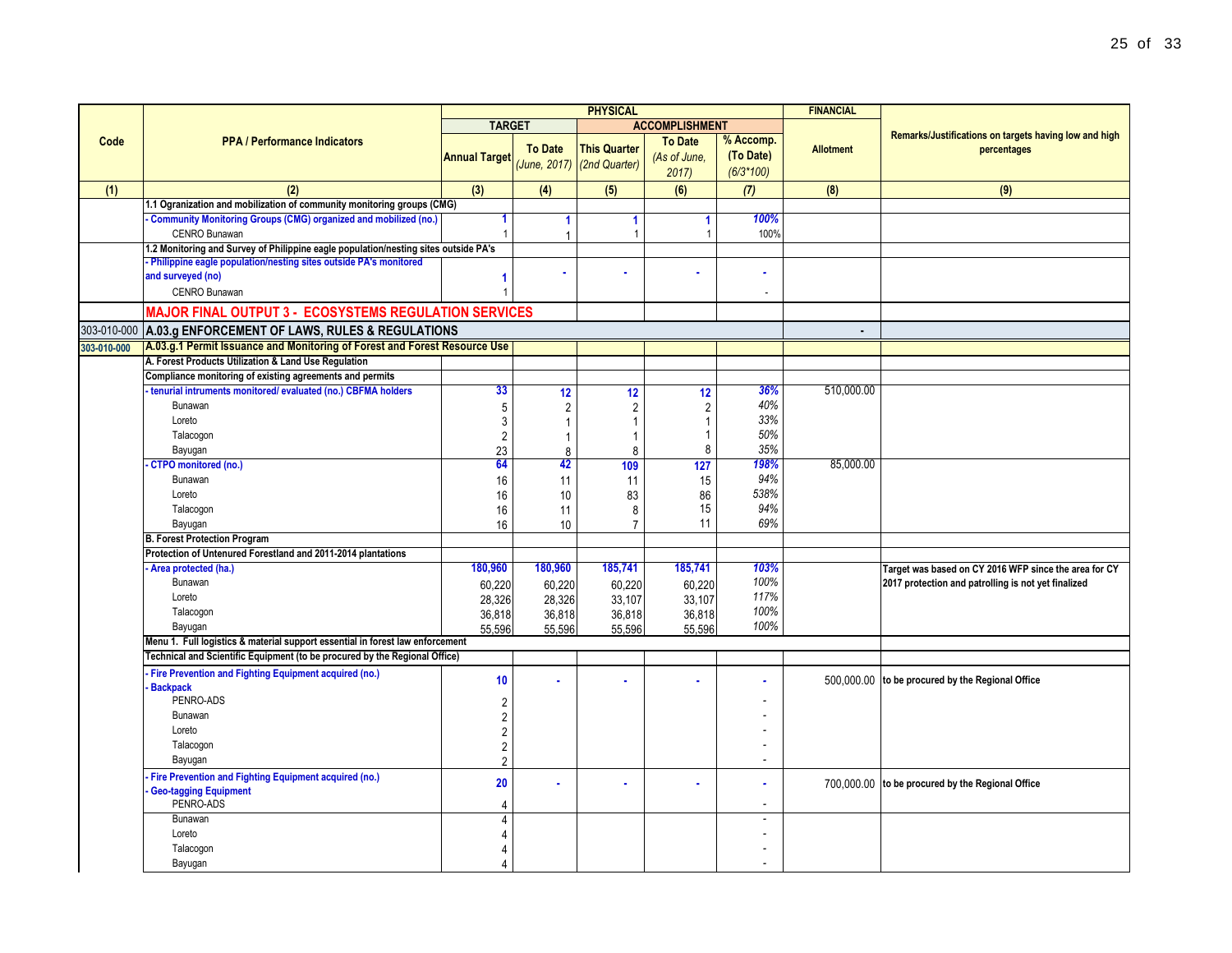|      |                                                                                                                                                                                     | <b>PHYSICAL</b><br><b>FINANCIAL</b> |                |                            |                       |                               |                  |                                                       |
|------|-------------------------------------------------------------------------------------------------------------------------------------------------------------------------------------|-------------------------------------|----------------|----------------------------|-----------------------|-------------------------------|------------------|-------------------------------------------------------|
|      |                                                                                                                                                                                     | <b>TARGET</b>                       |                |                            | <b>ACCOMPLISHMENT</b> |                               |                  |                                                       |
| Code | <b>PPA / Performance Indicators</b>                                                                                                                                                 |                                     | <b>To Date</b> | <b>This Quarter</b>        | <b>To Date</b>        | % Accomp.                     |                  | Remarks/Justifications on targets having low and high |
|      |                                                                                                                                                                                     | <b>Annual Target</b>                |                | (June, 2017) (2nd Quarter) | (As of June,          | (To Date)                     | <b>Allotment</b> | percentages                                           |
|      |                                                                                                                                                                                     |                                     |                |                            | 2017                  | $(6/3*100)$                   |                  |                                                       |
| (1)  | (2)                                                                                                                                                                                 | (3)                                 | (4)            | (5)                        | (6)                   | (7)                           | (8)              | (9)                                                   |
|      | Maintenance of Forest Products Monitoring Stations and Assitance Center                                                                                                             |                                     |                |                            |                       |                               | 700,000.00       |                                                       |
|      | patrol bases/ monitoring station & Environmental Service Center                                                                                                                     |                                     |                |                            |                       |                               |                  |                                                       |
|      | maintained (no.)                                                                                                                                                                    | 14                                  | 14             | 14                         | 14                    | 100%                          |                  |                                                       |
|      | Bunawan                                                                                                                                                                             | 5                                   | 5              | 5                          | 5                     | 100%                          |                  |                                                       |
|      | Loreto                                                                                                                                                                              | $\sqrt{2}$                          | $\sqrt{2}$     | $\overline{2}$             | $\sqrt{2}$            | 100%                          |                  |                                                       |
|      | Talacogon                                                                                                                                                                           | 3                                   | $\mathbf{3}$   | 3                          | 3                     | 100%                          |                  |                                                       |
|      | Bayugan                                                                                                                                                                             | $\Delta$                            | $\overline{4}$ | 4                          | $\overline{4}$        | 100%                          |                  |                                                       |
|      | Acquisition of Fire Prevention and Fighting Equipment                                                                                                                               |                                     |                |                            |                       |                               | 760,000.00       |                                                       |
|      | equipments procured (no.)                                                                                                                                                           | 280                                 | ä              |                            |                       |                               |                  |                                                       |
|      | Bunawan                                                                                                                                                                             | 70                                  |                |                            |                       |                               |                  |                                                       |
|      | Loreto                                                                                                                                                                              | 70                                  |                |                            |                       |                               |                  |                                                       |
|      | Talacogon                                                                                                                                                                           | 70                                  |                |                            |                       |                               |                  |                                                       |
|      | Bayugan                                                                                                                                                                             | 70                                  |                |                            |                       |                               |                  |                                                       |
|      | <b>LAWIN Forest and Biodiversity Protection System</b>                                                                                                                              |                                     |                |                            |                       |                               |                  |                                                       |
|      | <b>External Drives procured (no.)</b>                                                                                                                                               | 4                                   | 4              |                            | 4                     | 100%                          | 35,000.00        |                                                       |
|      | PENRO-ADS                                                                                                                                                                           |                                     |                |                            |                       |                               |                  |                                                       |
|      | Bunawan                                                                                                                                                                             | $\mathbf{1}$                        | $\mathbf{1}$   |                            | 1                     | 100%                          |                  |                                                       |
|      | Loreto                                                                                                                                                                              | $\mathbf{1}$                        | $\mathbf{1}$   |                            | 1                     | 100%                          |                  |                                                       |
|      | Talacogon                                                                                                                                                                           | 1                                   | $\mathbf{1}$   |                            | 1                     | 100%                          |                  |                                                       |
|      | Bayugan                                                                                                                                                                             | 1                                   | $\mathbf{1}$   |                            | 1                     | 100%                          |                  |                                                       |
|      | <b>Personal Protective Equipment procured (no.)</b><br>PENRO-ADS                                                                                                                    | 72                                  | 72             |                            | 72                    | 100%                          | 180,000.00       |                                                       |
|      | Bunawan                                                                                                                                                                             | 16                                  | 16             |                            | 16                    | 100%                          |                  |                                                       |
|      | Loreto                                                                                                                                                                              | 20                                  | 20             |                            | $20\,$                | 100%                          |                  |                                                       |
|      | Talacogon                                                                                                                                                                           | 16                                  | 16             |                            | 16                    | 100%                          |                  |                                                       |
|      | Bayugan                                                                                                                                                                             | 20                                  | 20             |                            | 20                    | 100%                          |                  |                                                       |
|      | Powerbank procured (no.)<br>PENRO-ADS                                                                                                                                               | $\overline{72}$                     | 72             | ä.                         | 72                    | 100%                          | 180,000.00       |                                                       |
|      | Bunawan                                                                                                                                                                             | 16                                  | 16             |                            | 16                    | 100%                          |                  |                                                       |
|      | Loreto                                                                                                                                                                              | 20                                  | 20             |                            | 20                    | 100%                          |                  |                                                       |
|      | Talacogon                                                                                                                                                                           | 16                                  | 16             |                            | 16                    | 100%                          |                  |                                                       |
|      | Bayugan                                                                                                                                                                             | 20                                  | 20             |                            | 20                    | 100%                          |                  |                                                       |
|      | Menu 2. Improvements of infra-structures, provision of institutional support in investigation, filing of information and/ or criminal complaints and prosecutions of forestry cases |                                     |                |                            |                       |                               |                  |                                                       |
|      | Construction of look out towers (to be procured by the Region Office)                                                                                                               |                                     |                |                            |                       |                               |                  |                                                       |
|      | look out tower constructed (no.)<br>PENRO-ADS                                                                                                                                       | 1<br>$\mathbf{1}$                   | ä              |                            |                       | ×<br>$\overline{\phantom{a}}$ | 600,000.00       |                                                       |
|      | Support to prosecution of criminal complaint                                                                                                                                        |                                     |                |                            |                       |                               |                  |                                                       |
|      | - prosecution of criminal complaint supported (no.)                                                                                                                                 | 4                                   | 4              |                            | 4                     | 100%                          | 400,000.00       |                                                       |
|      | Bunawan                                                                                                                                                                             | 1                                   | $\mathbf{1}$   |                            | 1                     | 100%                          |                  |                                                       |
|      | Loreto                                                                                                                                                                              | 1                                   | $\mathbf{1}$   |                            | 1                     | 100%                          |                  |                                                       |
|      | Talacogon                                                                                                                                                                           | 1                                   | $\mathbf{1}$   |                            | 1                     | 100%                          |                  |                                                       |
|      | Bayugan                                                                                                                                                                             |                                     |                |                            | $\mathbf{1}$          | 100%                          |                  |                                                       |
|      | Menu 3. Active Involvement of forest communities and other stakeholders in forest protection & law enforcement undertakings                                                         |                                     |                |                            |                       |                               |                  |                                                       |
|      | Hiring of Forest Protection Officers to support the implementation of LAWIN Forest and Biodiversity Protection System                                                               |                                     |                |                            |                       |                               |                  |                                                       |
|      | - Forest Protection Officers (Bantay Gubat) hired (no.)                                                                                                                             | 18                                  | 18             | 18                         | 18                    | 100%                          | 864,000.00       |                                                       |
|      |                                                                                                                                                                                     |                                     |                |                            |                       |                               |                  |                                                       |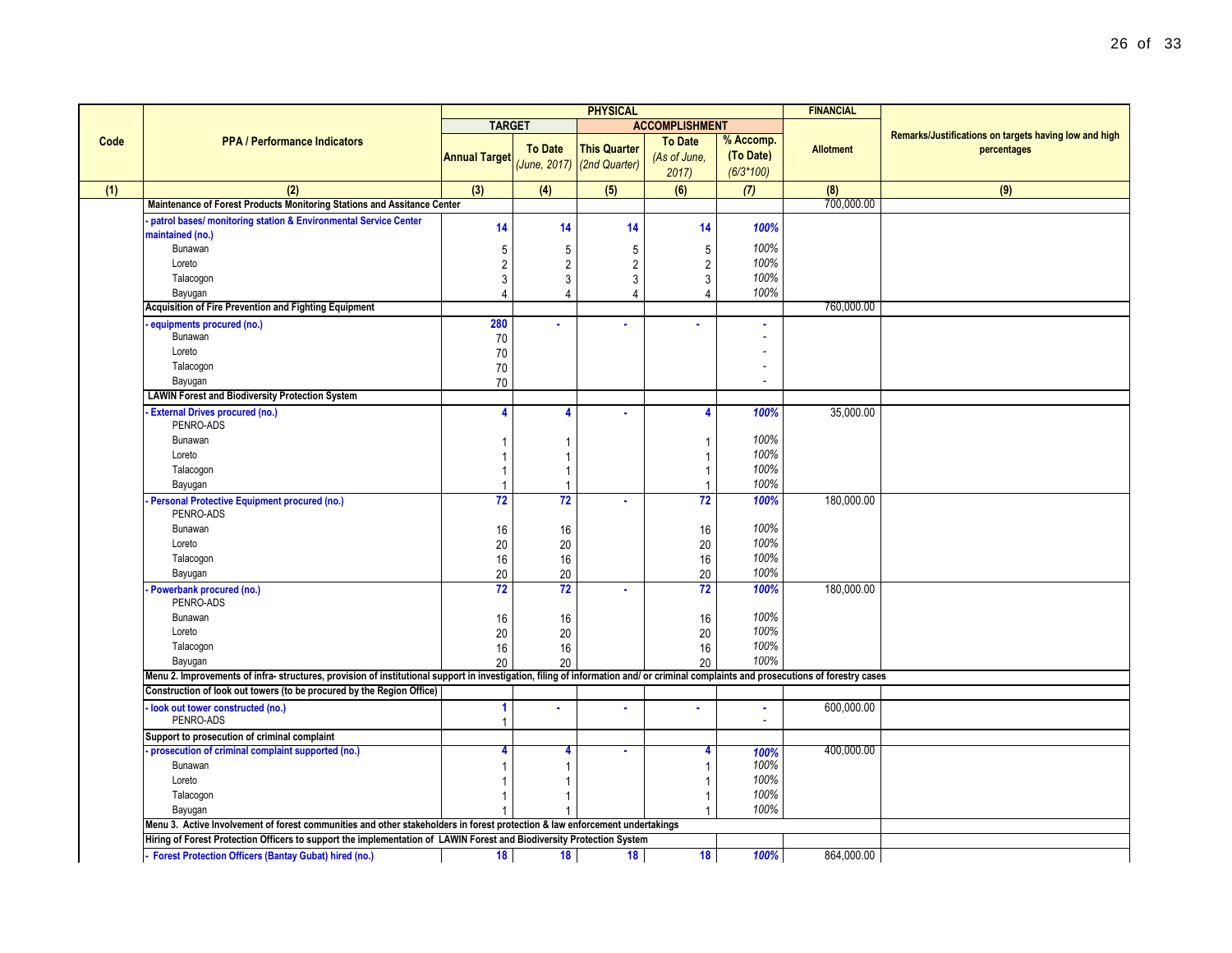|      |                                                                                                                                                                     | <b>PHYSICAL</b>      |                |                                                   |                                        |                                       | <b>FINANCIAL</b> |                                                                      |  |
|------|---------------------------------------------------------------------------------------------------------------------------------------------------------------------|----------------------|----------------|---------------------------------------------------|----------------------------------------|---------------------------------------|------------------|----------------------------------------------------------------------|--|
|      |                                                                                                                                                                     | <b>TARGET</b>        |                |                                                   | <b>ACCOMPLISHMENT</b>                  |                                       |                  |                                                                      |  |
| Code | <b>PPA / Performance Indicators</b>                                                                                                                                 | <b>Annual Target</b> | <b>To Date</b> | <b>This Quarter</b><br>(June, 2017) (2nd Quarter) | <b>To Date</b><br>(As of June,<br>2017 | % Accomp.<br>(To Date)<br>$(6/3*100)$ | <b>Allotment</b> | Remarks/Justifications on targets having low and high<br>percentages |  |
|      | (2)                                                                                                                                                                 | (3)                  | (4)            | (5)                                               | (6)                                    | (7)                                   | (8)              | (9)                                                                  |  |
|      | Bunawan                                                                                                                                                             | 4                    | 4              | 4                                                 | 4                                      | 100%                                  |                  |                                                                      |  |
|      | Loreto                                                                                                                                                              | 5                    | 5              | 5                                                 | 5                                      | 100%                                  |                  |                                                                      |  |
|      | Talacogon                                                                                                                                                           | 4                    | 4              | 4                                                 | 4                                      | 100%                                  |                  |                                                                      |  |
|      | Bayugan                                                                                                                                                             | 5                    | 5              | 5                                                 | 5                                      | 100%                                  |                  |                                                                      |  |
|      | <b>Conduct of Patrolling</b>                                                                                                                                        |                      |                |                                                   |                                        |                                       |                  |                                                                      |  |
|      | Patrol route prepared & conducted (km).<br>Patrol reports submitted with actions taken (no)<br>Bunawan                                                              | 180                  | 180            | 180.77                                            | 180.77<br>40.77                        | 100%<br>102%                          | 1,728,000.00     |                                                                      |  |
|      | Loreto                                                                                                                                                              | 40<br>50             | 40<br>50       | 40.77<br>50                                       |                                        | 100%                                  |                  |                                                                      |  |
|      | Talacogon                                                                                                                                                           | 40                   | 40             | 40                                                | 50<br>40                               | 100%                                  |                  |                                                                      |  |
|      | Bayugan                                                                                                                                                             | 50                   | 50             | 50                                                | 50                                     | 100%                                  |                  |                                                                      |  |
|      | Activate/revitalize MFPCs, individuals & group volunteers for Deputation as S/DENROs to MFPCs, and other support groups                                             |                      |                |                                                   |                                        |                                       |                  |                                                                      |  |
|      | <b>MFPC/group strengthened (no.)</b>                                                                                                                                |                      | $\mathbf{1}$   |                                                   | 1                                      | 100%                                  | 100,000.00       |                                                                      |  |
|      | PENRO-ADS                                                                                                                                                           |                      | $\mathbf{1}$   |                                                   |                                        | 100%                                  |                  |                                                                      |  |
|      | forest products apprehended (no.)                                                                                                                                   |                      |                | 2,031.30                                          | 2,146.08                               |                                       |                  |                                                                      |  |
|      | - logs (cu.m.)<br>CENRO Talacogon                                                                                                                                   |                      |                | 1,016<br>795                                      | 1,705.86                               |                                       |                  | 5,537 pcs.                                                           |  |
|      | CENRO Bunawan                                                                                                                                                       |                      |                | 195                                               | 328.00                                 |                                       |                  | 1,532 pcs.                                                           |  |
|      | <b>CENRO Loreto</b>                                                                                                                                                 |                      |                |                                                   | 54.06                                  |                                       |                  | 268 pcs.                                                             |  |
|      | CENRO Bayugan                                                                                                                                                       |                      |                | 26                                                | 58.16                                  |                                       |                  | 349 pcs.                                                             |  |
|      | - lumber/flitches (bd.ft.)                                                                                                                                          |                      |                | 41,995.37                                         | 74,765.28                              |                                       |                  |                                                                      |  |
|      | CENRO Talacogon                                                                                                                                                     |                      |                | 5,833                                             | 25,060.17                              |                                       |                  | 2,747 pcs.                                                           |  |
|      | CENRO Bunawan                                                                                                                                                       |                      |                | 22,279                                            | 27,982.00                              |                                       |                  | 2,998 pcs.                                                           |  |
|      | <b>CENRO Loreto</b>                                                                                                                                                 |                      |                | 199                                               | 198.67                                 |                                       |                  | 8 pcs.                                                               |  |
|      | CENRO Bayugan                                                                                                                                                       |                      |                | 13,685                                            | 21,524.44                              |                                       |                  | 4,005 pcs.                                                           |  |
|      | - Conveyances/Paraphernalias                                                                                                                                        |                      |                | 28                                                | 47                                     |                                       |                  |                                                                      |  |
|      | CENRO Talacogon                                                                                                                                                     |                      |                |                                                   |                                        |                                       |                  |                                                                      |  |
|      | CENRO Bunawan<br><b>CENRO Loreto</b>                                                                                                                                |                      |                | 20                                                | 22                                     |                                       |                  |                                                                      |  |
|      | CENRO Bayugan                                                                                                                                                       |                      |                |                                                   |                                        |                                       |                  |                                                                      |  |
|      | Menu 5: Sustained a well-planned Information, Education and Communication (IEC) campaign region-wide down to CENRO level                                            |                      |                | 8                                                 | 25                                     |                                       |                  |                                                                      |  |
|      | IEC Campaign CENRO level meetings, consultations in support to Lawin                                                                                                |                      |                |                                                   |                                        |                                       |                  |                                                                      |  |
|      | IEC campaign thru meetings, consultations, seminars, etc.                                                                                                           |                      | 4              | 16                                                | 13                                     | 325%                                  | 600.000.00       |                                                                      |  |
|      | CENRO Bunawan                                                                                                                                                       |                      | $\mathbf{1}$   | $\overline{1}$                                    | $\overline{\mathbf{c}}$                | 200%                                  |                  |                                                                      |  |
|      | <b>CENRO Loreto</b>                                                                                                                                                 |                      | $\mathbf{1}$   | $\overline{2}$                                    | $\sqrt{2}$                             | 200%                                  |                  |                                                                      |  |
|      | CENRO Talacogon                                                                                                                                                     |                      | $\mathbf{1}$   | 11                                                | 4                                      | 400%                                  |                  |                                                                      |  |
|      | CENRO Bayugan                                                                                                                                                       |                      | $\mathbf{1}$   | $\overline{2}$                                    | 5                                      | 500%                                  |                  |                                                                      |  |
|      | Menu 6. Consistent apprehension and mandatory administrative adjudication and confiscation of undocumented forest products and including conveyances and implements |                      |                |                                                   |                                        |                                       |                  |                                                                      |  |
|      | Apprehend undoccumented forest products including NTFPs, vehicles, equipment and other implements                                                                   |                      |                |                                                   |                                        |                                       |                  |                                                                      |  |
|      | apprehensions conducted (no)                                                                                                                                        |                      | 4              | 33                                                | 54                                     | 1350%                                 | 800,000.00       |                                                                      |  |
|      | CENRO Bunawan                                                                                                                                                       |                      | 1              | 12                                                | 24                                     | 2400%                                 |                  |                                                                      |  |
|      | <b>CENRO Loreto</b>                                                                                                                                                 |                      | 1              | $\overline{1}$                                    | $\overline{2}$                         | 200%                                  |                  |                                                                      |  |
|      | CENRO Talacogon                                                                                                                                                     |                      | 1              | 15                                                | 18                                     | 1800%                                 |                  |                                                                      |  |
|      | CENRO Bayugan                                                                                                                                                       |                      | $\mathbf{1}$   | 5                                                 | $10$                                   | 1000%                                 |                  |                                                                      |  |
|      | Immediate administrative & adjudication proceedings for apprehended forest products including conveyances and implements                                            |                      |                |                                                   |                                        |                                       |                  |                                                                      |  |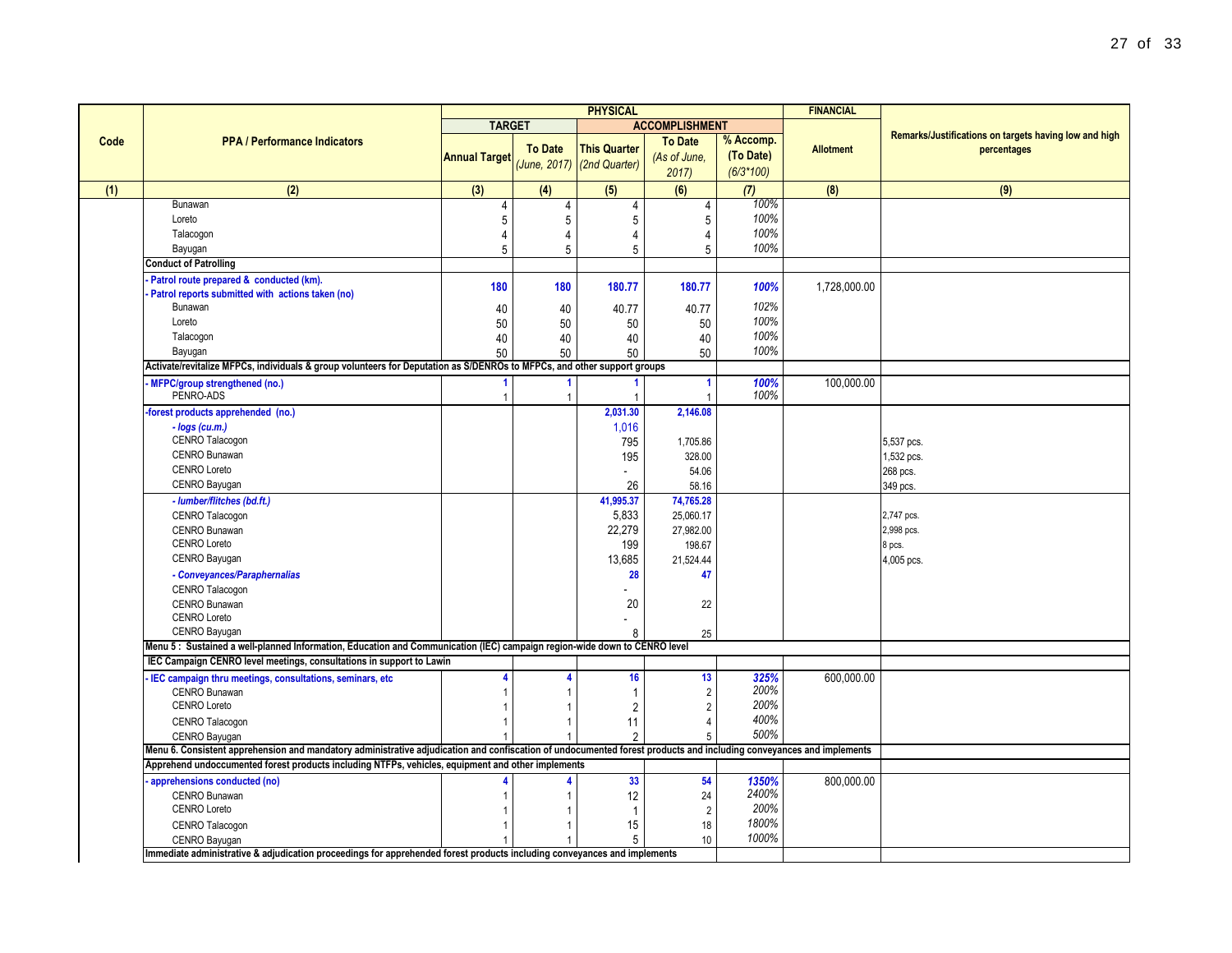|      |                                                                                                                      | <b>PHYSICAL</b>      |                         |                              |                       |             | <b>FINANCIAL</b> |                                                       |
|------|----------------------------------------------------------------------------------------------------------------------|----------------------|-------------------------|------------------------------|-----------------------|-------------|------------------|-------------------------------------------------------|
|      |                                                                                                                      | <b>TARGET</b>        |                         |                              | <b>ACCOMPLISHMENT</b> |             |                  |                                                       |
| Code | <b>PPA / Performance Indicators</b>                                                                                  |                      |                         |                              | <b>To Date</b>        | % Accomp.   |                  | Remarks/Justifications on targets having low and high |
|      |                                                                                                                      | <b>Annual Target</b> | <b>To Date</b>          | <b>This Quarter</b>          | (As of June,          | (To Date)   | <b>Allotment</b> | percentages                                           |
|      |                                                                                                                      |                      |                         | $(June, 2017)$ (2nd Quarter) | 2017                  | $(6/3*100)$ |                  |                                                       |
| (1)  | (2)                                                                                                                  | (3)                  | (4)                     | (5)                          | (6)                   | (7)         | (8)              | (9)                                                   |
|      | administrative/ adjudication proceedings conducted (no)                                                              | $\overline{A}$       |                         | 13                           | 23                    | 575%        | 200,000.00       |                                                       |
|      | CENRO Bunawan                                                                                                        |                      |                         | $\overline{c}$               | $\Delta$              | 400%        |                  |                                                       |
|      | <b>CENRO Loreto</b>                                                                                                  |                      |                         | $\overline{2}$               | 3                     | 300%        |                  |                                                       |
|      | <b>CENRO Talacogon</b>                                                                                               |                      |                         | 2                            | 6                     | 600%        |                  |                                                       |
|      | CENRO Bayugan                                                                                                        |                      |                         | $\overline{7}$               | 10                    | 1000%       |                  |                                                       |
|      | Menu 9. Barcoding of Color Coded SMF & other transport documents                                                     |                      |                         |                              |                       |             |                  |                                                       |
|      | Internet subscription for Field Offices and AILTF Checkpoints                                                        |                      |                         |                              |                       |             |                  |                                                       |
|      | internet for Field Offices and AILTF Checkpoints subscribed (no.)                                                    | $\overline{7}$       |                         | 7                            |                       | 100%        | 175,000.00       |                                                       |
|      | PENRO-ADS                                                                                                            |                      |                         |                              |                       | 100%        |                  |                                                       |
|      | <b>CENRO Bunawan</b>                                                                                                 |                      |                         |                              |                       | 100%        |                  |                                                       |
|      | <b>CENRO Loreto</b>                                                                                                  | 2                    | $\overline{2}$          | $\overline{2}$               | $\mathfrak{p}$        | 100%        |                  |                                                       |
|      | CENRO Talacogon                                                                                                      |                      |                         |                              |                       | 100%        |                  |                                                       |
|      | CENRO Bayugan                                                                                                        | $\mathfrak{p}$       | $\mathfrak{p}$          | $\mathfrak{p}$               | $\mathfrak{p}$        | 100%        |                  |                                                       |
|      | Menu 12. Data Management                                                                                             |                      |                         |                              |                       |             |                  |                                                       |
|      | Maintenance of E-database of the Apprehended/Confiscated Forest Products, Conveyances and Implements and Cases Filed |                      |                         |                              |                       |             |                  |                                                       |
|      | E-database maintained (no)                                                                                           |                      | 5                       |                              | 5                     | 100%        | 50,000.00        |                                                       |
|      | PENRO-ADS                                                                                                            |                      |                         |                              |                       | 100%        |                  |                                                       |
|      | <b>CENRO Bunawan</b>                                                                                                 |                      |                         |                              |                       | 100%        |                  |                                                       |
|      | <b>CENRO Loreto</b>                                                                                                  |                      |                         |                              |                       | 100%        |                  |                                                       |
|      | CENRO Talacogon                                                                                                      |                      |                         |                              |                       | 100%        |                  |                                                       |
|      | CENRO Bayugan                                                                                                        |                      |                         |                              |                       | 100%        |                  |                                                       |
|      | A.03.g.3 ISSUANCE OF PROTECTED AREA COMMUNITY-BASED RESOURCE MANAGEMENT AGREEMENT AND MONITORING OF PROTECTED        |                      |                         |                              |                       |             |                  |                                                       |
|      | AREAS, WILDLIFE, COASTAL AND MARINE RESOURCES                                                                        |                      |                         |                              |                       |             |                  |                                                       |
|      | 1. Enforcement of PA, Wildlife, Cave Laws and Coastal and Marine Rules and Regulations                               |                      |                         |                              |                       |             |                  |                                                       |
|      | 1.1 Compliance monitoring of permit holders                                                                          |                      |                         |                              |                       |             |                  |                                                       |
|      | permit holders monitored with reports endorsed to RO (no.)                                                           | 5                    | $\overline{\mathbf{3}}$ | $\overline{\mathbf{3}}$      | 3                     | 60%         | 5.000.00         |                                                       |
|      | Bunawan                                                                                                              | 4                    | 2                       | $\overline{c}$               |                       | 50%         |                  |                                                       |
|      | Talacogon                                                                                                            |                      | $\overline{1}$          | 1                            | -1                    | 100%        |                  |                                                       |
|      | 1.2 Mobilization of WEO                                                                                              |                      |                         |                              |                       |             |                  |                                                       |
|      | - WEO mobilized (no.)/ quarterly report submitted (no.)                                                              | 5                    | 5                       | 5                            | 5                     | 100%        |                  |                                                       |
|      | PENRO (San Francisco)                                                                                                |                      |                         |                              |                       | 100%        |                  |                                                       |
|      | Bunawan                                                                                                              |                      |                         |                              |                       | 100%        |                  |                                                       |
|      | Loreto                                                                                                               |                      |                         |                              |                       | 100%        |                  |                                                       |
|      | Talacogon                                                                                                            |                      |                         |                              |                       | 100%        |                  |                                                       |
|      | Bayugan                                                                                                              |                      |                         |                              |                       | 100%        |                  |                                                       |
|      | <b>GENDER AND DEVELOPMENT (GAD)</b>                                                                                  |                      |                         |                              |                       |             | 200.000.00       |                                                       |
|      | Re-organization/ strengthening of GAD Focal Point System                                                             |                      |                         |                              |                       |             |                  |                                                       |
|      | <b>GAD Focal Points re-organized/ strengthened (no.)</b>                                                             | 5                    | 5                       | 5                            |                       | 100%        |                  |                                                       |
|      | Bunawan                                                                                                              |                      |                         |                              |                       | 100%        |                  |                                                       |
|      | Loreto                                                                                                               |                      |                         |                              |                       | 100%        |                  |                                                       |
|      | Talacogon                                                                                                            |                      |                         |                              |                       | 100%        |                  |                                                       |
|      | Bayugan                                                                                                              |                      |                         |                              |                       | 100%        |                  |                                                       |
|      | <b>PENRO</b>                                                                                                         |                      |                         |                              |                       | 100%        |                  |                                                       |
|      | <b>GAD IEC/Advocacy</b>                                                                                              |                      |                         |                              |                       |             |                  |                                                       |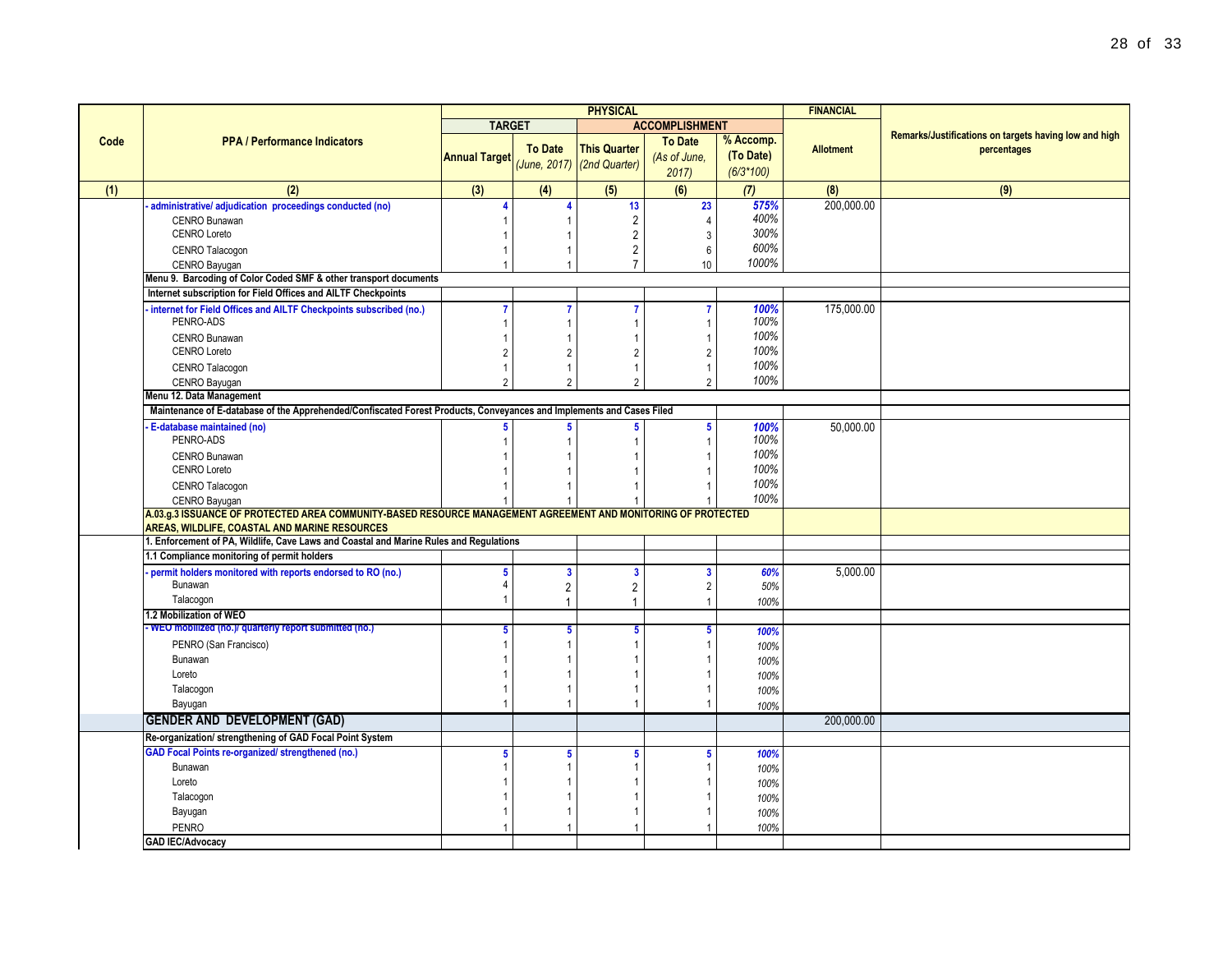|      |                                                                                                              | <b>PHYSICAL</b>                |                               |                                                   |                                        | <b>FINANCIAL</b>                      |                  |                                                                      |
|------|--------------------------------------------------------------------------------------------------------------|--------------------------------|-------------------------------|---------------------------------------------------|----------------------------------------|---------------------------------------|------------------|----------------------------------------------------------------------|
|      |                                                                                                              | <b>TARGET</b>                  |                               |                                                   | <b>ACCOMPLISHMENT</b>                  |                                       |                  |                                                                      |
| Code | <b>PPA / Performance Indicators</b>                                                                          | <b>Annual Target</b>           | <b>To Date</b>                | <b>This Quarter</b><br>(June, 2017) (2nd Quarter) | <b>To Date</b><br>(As of June,<br>2017 | % Accomp.<br>(To Date)<br>$(6/3*100)$ | <b>Allotment</b> | Remarks/Justifications on targets having low and high<br>percentages |
| (1)  | (2)                                                                                                          | $\overline{3}$                 | (4)                           | (5)                                               | (6)                                    | (7)                                   | (8)              | (9)                                                                  |
|      | GAD IEC materials produced/ reproduced with exhibited bulletin board (no.)                                   | $\sqrt{5}$                     | $5\phantom{a}$                | 5                                                 | $\overline{\mathbf{5}}$                | 100%                                  |                  |                                                                      |
|      | Bunawan                                                                                                      | -1                             | $\overline{1}$                |                                                   | -1                                     | 100%                                  |                  |                                                                      |
|      | Loreto                                                                                                       | $\overline{1}$                 |                               |                                                   |                                        | 100%                                  |                  |                                                                      |
|      | Talacogon                                                                                                    | $\mathbf{1}$                   | -1                            |                                                   | -1                                     | 100%                                  |                  |                                                                      |
|      | Bayugan                                                                                                      | $\mathbf{1}$                   | $\overline{1}$                |                                                   | $\overline{1}$                         | 100%                                  |                  |                                                                      |
|      | PENRO                                                                                                        | $\overline{1}$                 | $\overline{1}$                |                                                   | $\overline{1}$                         | 100%                                  |                  |                                                                      |
|      | Conduct/Attend GAD Performance Assessment/Exposure Tour                                                      |                                |                               |                                                   |                                        |                                       |                  |                                                                      |
|      | GAD Performance Assessment/Exposure Tour conducted/attended (no                                              | $\sqrt{5}$                     |                               | 5                                                 |                                        |                                       |                  |                                                                      |
|      | Bunawan                                                                                                      | $\overline{1}$                 |                               |                                                   |                                        |                                       |                  |                                                                      |
|      | Loreto                                                                                                       | $\overline{1}$                 |                               |                                                   |                                        |                                       |                  |                                                                      |
|      | Talacogon                                                                                                    | $\overline{1}$                 |                               |                                                   |                                        |                                       |                  |                                                                      |
|      | Bayugan                                                                                                      | $\overline{1}$                 |                               |                                                   |                                        |                                       |                  |                                                                      |
|      | <b>PENRO</b>                                                                                                 | $\mathbf{1}$                   |                               |                                                   |                                        |                                       |                  |                                                                      |
|      | <b>Conduct and Attendance to Gender Sensitivity Training (GST)</b>                                           |                                |                               |                                                   |                                        |                                       |                  |                                                                      |
|      | <b>GST</b> conducted/attended (no.)<br>Bunawan                                                               | $5\phantom{a}$<br>$\mathbf{1}$ | $5\phantom{a}$<br>$\mathbf 1$ | 5                                                 | $\overline{\mathbf{5}}$<br>-1          | 100%                                  |                  |                                                                      |
|      | Loreto                                                                                                       | $\mathbf{1}$                   | $\mathbf 1$                   |                                                   | -1                                     | 100%<br>100%                          |                  |                                                                      |
|      | Talacogon                                                                                                    | $\overline{1}$                 |                               |                                                   |                                        | 100%                                  |                  |                                                                      |
|      | Bayugan                                                                                                      | $\overline{1}$                 |                               |                                                   |                                        | 100%                                  |                  |                                                                      |
|      | <b>PENRO</b>                                                                                                 | $\overline{1}$                 | $\overline{1}$                |                                                   | $\overline{1}$                         | 100%                                  |                  |                                                                      |
|      | Progress Monitoring of GAD Accomplishment and submission of reports                                          |                                |                               |                                                   |                                        |                                       |                  |                                                                      |
|      | <b>GAD Accomplishment Reports submitted (no.)</b>                                                            | $5\phantom{.0}$                | $5\phantom{.0}$               | 5                                                 | $\overline{\mathbf{5}}$                | 100%                                  |                  |                                                                      |
|      | Bunawan                                                                                                      | $\mathbf{1}$                   | $\overline{1}$                |                                                   | $\overline{1}$                         | 100%                                  |                  |                                                                      |
|      | Loreto                                                                                                       | $\mathbf{1}$                   | $\overline{1}$                |                                                   | -1                                     | 100%                                  |                  |                                                                      |
|      | Talacogon                                                                                                    | $\overline{1}$                 |                               |                                                   |                                        | 100%                                  |                  |                                                                      |
|      | Bayugan                                                                                                      | $\mathbf{1}$                   | -1                            |                                                   | -1<br>$\overline{1}$                   | 100%                                  |                  |                                                                      |
|      | PENRO                                                                                                        | $\overline{1}$                 | $\overline{1}$                |                                                   |                                        | 100%                                  |                  |                                                                      |
|      | Institutionalization of Women's Month Celebration<br>GAD activities conducted/coordinated and attended (no.) | $5\phantom{.0}$                | 5                             |                                                   | 5                                      | 100%                                  |                  |                                                                      |
|      | Bunawan                                                                                                      | $\mathbf{1}$                   | $\overline{1}$                |                                                   | $\overline{1}$                         | 100%                                  |                  |                                                                      |
|      | Loreto                                                                                                       | $\overline{1}$                 | $\overline{1}$                |                                                   |                                        | 100%                                  |                  |                                                                      |
|      | Talacogon                                                                                                    | -1                             | $\overline{1}$                |                                                   |                                        | 100%                                  |                  |                                                                      |
|      | Bayugan                                                                                                      | $\mathbf{1}$                   | -1                            |                                                   | -1                                     | 100%                                  |                  |                                                                      |
|      | <b>PENRO</b>                                                                                                 | $\mathbf{1}$                   | $\overline{1}$                |                                                   | $\overline{1}$                         | 100%                                  |                  |                                                                      |
|      | Observance of the Violence Agianst Women Campaign                                                            |                                |                               |                                                   |                                        |                                       |                  |                                                                      |
|      | GAD activities conducted/coordinated and attended (no.)                                                      | $5\phantom{.0}$                |                               |                                                   |                                        |                                       |                  |                                                                      |
|      | Bunawan                                                                                                      | $\mathbf{1}$                   |                               |                                                   |                                        |                                       |                  |                                                                      |
|      | Loreto                                                                                                       | $\overline{1}$                 |                               |                                                   |                                        |                                       |                  |                                                                      |
|      | Talacogon                                                                                                    | $\overline{1}$                 |                               |                                                   |                                        |                                       |                  |                                                                      |
|      | Bayugan<br><b>PENRO</b>                                                                                      | $\mathbf{1}$<br>$\mathbf{1}$   |                               |                                                   |                                        |                                       |                  |                                                                      |
|      | <b>Strengthening of External Linkages</b>                                                                    |                                |                               |                                                   |                                        | $\overline{a}$                        |                  |                                                                      |
|      | <b>GAD Meetings/ Seminar attended/conducted (no.)</b>                                                        | $\sqrt{5}$                     | 5                             | $\sim$                                            | 5                                      | 100%                                  |                  |                                                                      |
|      | Bunawan                                                                                                      | $\mathbf{1}$                   | $\overline{1}$                |                                                   | $\overline{1}$                         | 100%                                  |                  |                                                                      |
|      |                                                                                                              |                                |                               |                                                   |                                        |                                       |                  |                                                                      |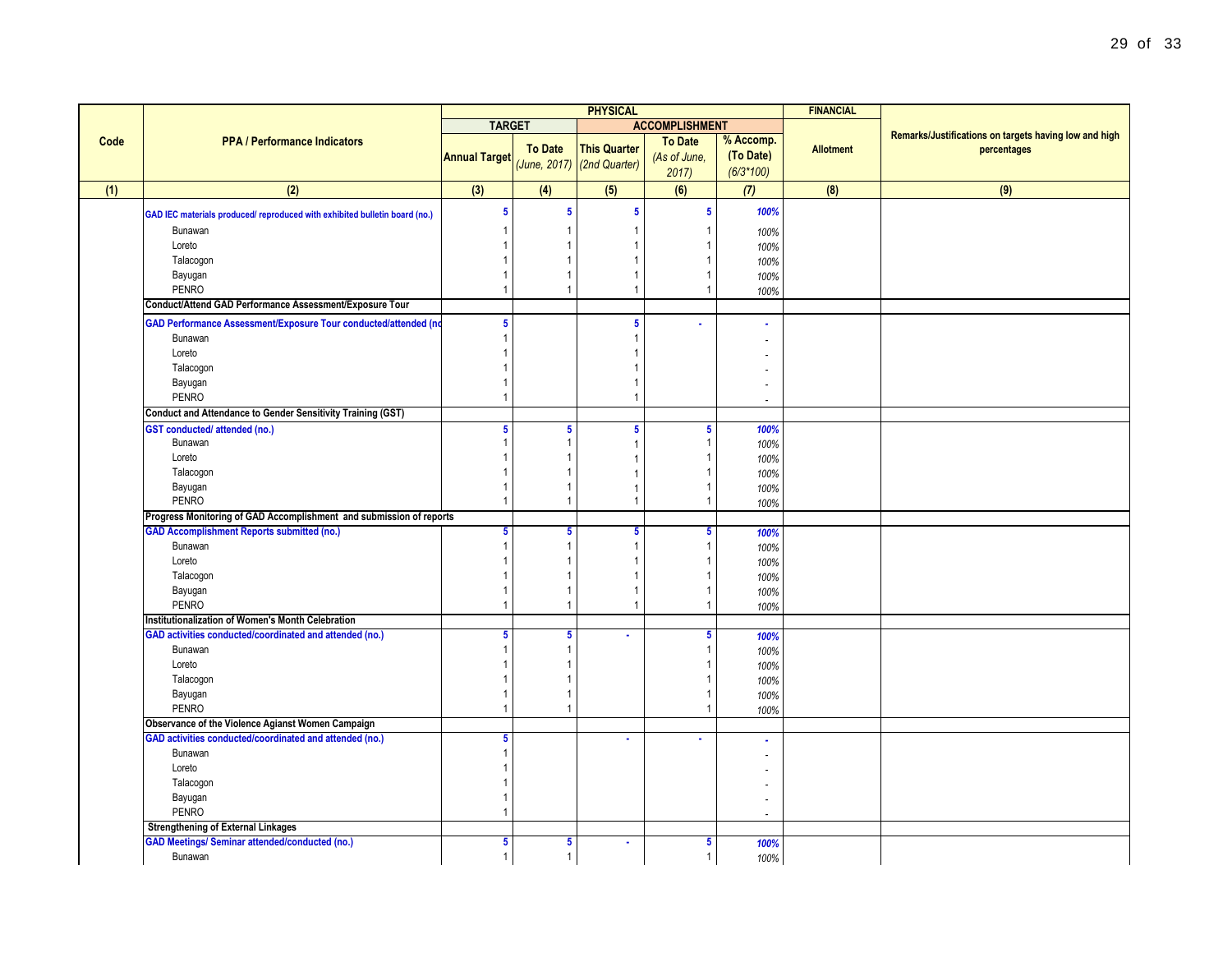|      |                                                                                                                                           | <b>PHYSICAL</b>                        |                          |                            |                |                | <b>FINANCIAL</b> |                                                       |
|------|-------------------------------------------------------------------------------------------------------------------------------------------|----------------------------------------|--------------------------|----------------------------|----------------|----------------|------------------|-------------------------------------------------------|
|      | <b>PPA / Performance Indicators</b>                                                                                                       | <b>TARGET</b><br><b>ACCOMPLISHMENT</b> |                          |                            |                |                |                  |                                                       |
| Code |                                                                                                                                           |                                        |                          |                            | <b>To Date</b> | % Accomp.      |                  | Remarks/Justifications on targets having low and high |
|      |                                                                                                                                           | <b>Annual Target</b>                   | <b>To Date</b>           | <b>This Quarter</b>        | (As of June,   | (To Date)      | <b>Allotment</b> | percentages                                           |
|      |                                                                                                                                           |                                        |                          | (June, 2017) (2nd Quarter) | 2017           | $(6/3*100)$    |                  |                                                       |
| (1)  | (2)                                                                                                                                       | (3)                                    | (4)                      | (5)                        | (6)            | (7)            | (8)              | (9)                                                   |
|      | Loreto                                                                                                                                    |                                        |                          |                            |                | 100%           |                  |                                                       |
|      | Talacogon                                                                                                                                 |                                        | $\overline{1}$           |                            |                | 100%           |                  |                                                       |
|      | Bayugan                                                                                                                                   |                                        | $\mathbf{1}$             |                            |                | 100%           |                  |                                                       |
|      | <b>PENRO</b>                                                                                                                              | 1                                      | $\overline{\phantom{a}}$ |                            |                | 100%           |                  |                                                       |
|      | <b>GAD MAINSTREAMED ACTIVITY (Client-Focused)</b>                                                                                         |                                        |                          |                            |                |                |                  |                                                       |
|      | Output 1                                                                                                                                  |                                        |                          |                            |                |                |                  |                                                       |
|      | <b>Forestland Use Planning</b>                                                                                                            |                                        |                          |                            |                |                |                  |                                                       |
|      | gender-responsive FLUP prepared (no.)                                                                                                     |                                        |                          |                            |                | ٠              |                  |                                                       |
|      | CENRO Bunawan<br>CENRO Talacogon                                                                                                          | $\mathbf{1}$                           |                          |                            |                |                |                  |                                                       |
|      | CENRO Bayugan                                                                                                                             | $\overline{2}$                         |                          |                            |                |                |                  |                                                       |
|      |                                                                                                                                           |                                        |                          |                            |                | ÷,             |                  |                                                       |
|      | <b>Preparation of CRMF</b>                                                                                                                |                                        |                          |                            |                |                |                  |                                                       |
|      | gender-responsive CRMF with map and FYWP prepared (no.)<br>CENRO Bunawan                                                                  | 10                                     |                          | $\mathbf{3}$               | $\mathbf{3}$   | 30%            |                  |                                                       |
|      | <b>CENRO Loreto</b>                                                                                                                       | $\overline{2}$<br>$\mathbf{1}$         |                          |                            |                | ÷.             |                  |                                                       |
|      | CENRO Talacogon                                                                                                                           | $\overline{c}$                         |                          |                            | -1             | 100%           |                  |                                                       |
|      | CENRO Bayugan                                                                                                                             | 5                                      |                          | $\overline{2}$             | $\overline{2}$ | 40%            |                  |                                                       |
|      | Preparation of Initial PA Management Plan                                                                                                 |                                        |                          |                            |                |                |                  |                                                       |
|      |                                                                                                                                           |                                        |                          |                            | i.             | ÷              |                  |                                                       |
|      | gender-sensitive Initial PA Management lan prepared (no.)<br>PASu-AMWS                                                                    | 1                                      |                          | ٠                          |                |                |                  |                                                       |
|      | <b>Communication Planning</b>                                                                                                             |                                        |                          |                            |                |                |                  |                                                       |
|      | gender-sensitive Communication Plan prepared (no.)                                                                                        |                                        | $\mathbf{1}$             | $\blacktriangleleft$       | $\mathbf{1}$   | 100%           |                  |                                                       |
|      | PASu-AMWS                                                                                                                                 | 1                                      | $\overline{1}$           | $\mathbf{1}$               | $\overline{1}$ | 100%           |                  |                                                       |
|      | <b>Ecotourism Product Development &amp; Promotion</b>                                                                                     |                                        |                          |                            |                |                |                  |                                                       |
|      | men and women are provided with opportunities to fully participate in DENR                                                                | 1                                      |                          |                            | ÷              |                |                  |                                                       |
|      | programs, projects (no.)<br>PASu-AMWS                                                                                                     | 1                                      |                          |                            |                |                |                  |                                                       |
|      |                                                                                                                                           |                                        |                          |                            |                | $\overline{a}$ |                  |                                                       |
|      | <b>Conduct of KAP Survey</b>                                                                                                              |                                        |                          |                            |                |                |                  |                                                       |
|      | KAP survey conducted with gender analysis prepared (no. of barangays)                                                                     |                                        |                          | ×                          | $\bullet$      |                |                  |                                                       |
|      | PASu-AMWS                                                                                                                                 | 1                                      |                          |                            |                |                |                  |                                                       |
|      | Output 2                                                                                                                                  |                                        |                          |                            |                |                |                  |                                                       |
|      | <b>NATIONAL GREENING PROGRAM</b>                                                                                                          |                                        |                          |                            |                |                |                  |                                                       |
|      | Jobs Generated (Seedling Production, Area Development, M&P and SMP)                                                                       |                                        |                          |                            |                |                |                  |                                                       |
|      | No. of men and no. of women benefitted (inclusive growth) from the<br>programs and projects based on access and control/benefits analysis | 10,936                                 | $\mathbf{r}$             | 1,975                      | 1,975          | 18%            |                  |                                                       |
|      | Bunawan                                                                                                                                   | 2,172                                  |                          |                            |                |                |                  |                                                       |
|      | Loreto                                                                                                                                    | 2,464                                  |                          |                            |                |                |                  |                                                       |
|      | Talacogon                                                                                                                                 | 1,674                                  |                          | 433                        | 433            | 26%            |                  |                                                       |
|      | Bayugan                                                                                                                                   | 4,626                                  |                          | 1542                       | 1542           | 33%            |                  |                                                       |
|      | <b>Hiring of Extension Officers</b>                                                                                                       |                                        |                          |                            |                |                |                  |                                                       |
|      | 'sex-disaggregated database established and maintained with simple data                                                                   | 53                                     | 53                       | 53                         | 53             | 100%           |                  |                                                       |
|      | analysis at the end of the year                                                                                                           |                                        |                          |                            |                |                |                  |                                                       |
|      | PENRO-ADS                                                                                                                                 |                                        | -1                       | -1                         | -1             | 100%           |                  |                                                       |
|      | Bunawan                                                                                                                                   | 10                                     | 10                       | 10                         | 10             | 100%           |                  |                                                       |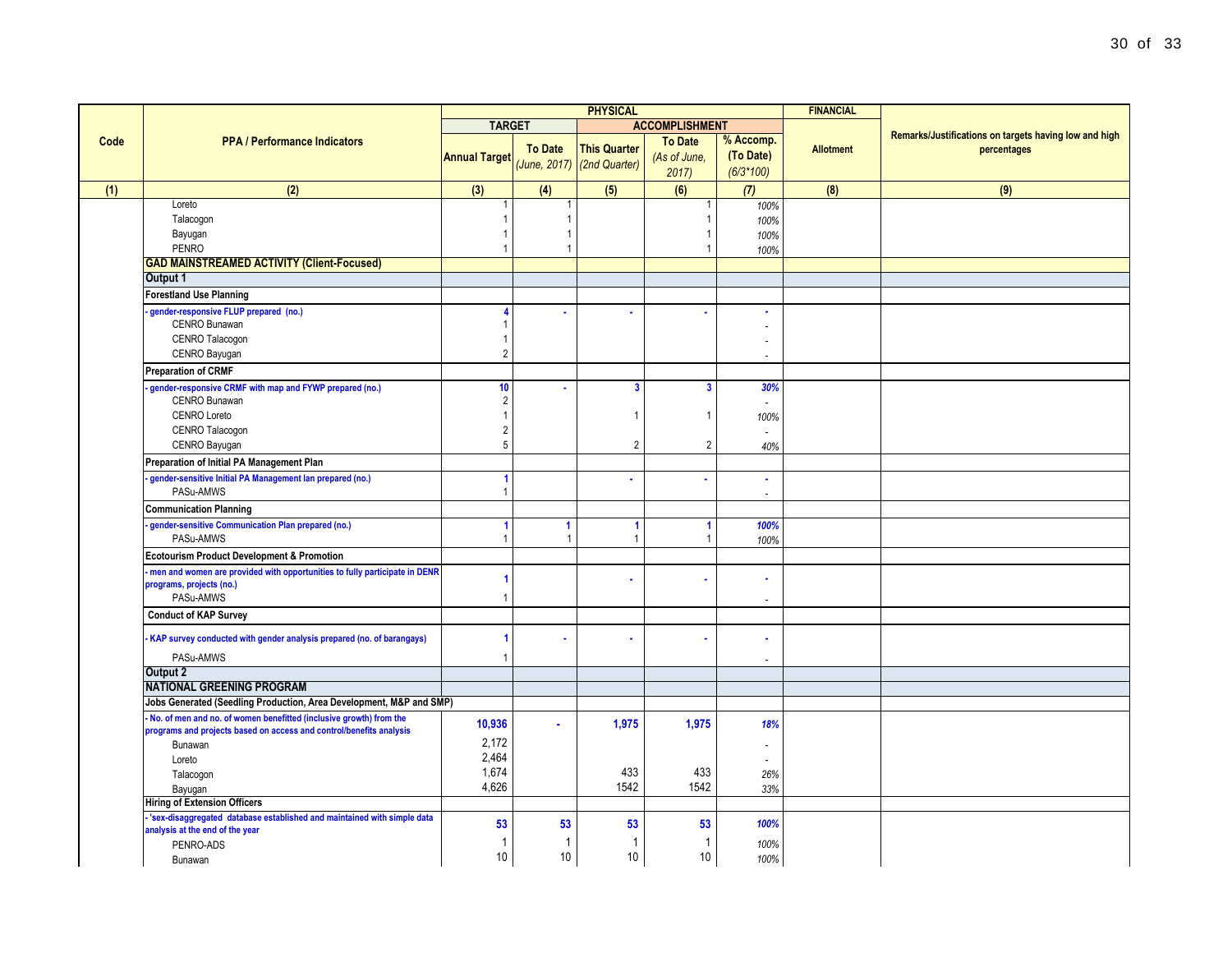|      |                                                                                                                | <b>PHYSICAL</b>         |                         |                            |                       |                       | <b>FINANCIAL</b> |                                                                      |
|------|----------------------------------------------------------------------------------------------------------------|-------------------------|-------------------------|----------------------------|-----------------------|-----------------------|------------------|----------------------------------------------------------------------|
|      |                                                                                                                | <b>TARGET</b>           |                         |                            | <b>ACCOMPLISHMENT</b> |                       |                  |                                                                      |
| Code | <b>PPA / Performance Indicators</b>                                                                            |                         | <b>To Date</b>          | <b>This Quarter</b>        | <b>To Date</b>        | % Accomp.             | <b>Allotment</b> | Remarks/Justifications on targets having low and high<br>percentages |
|      |                                                                                                                | <b>Annual Target</b>    |                         | (June, 2017) (2nd Quarter) | (As of June,          | (To Date)             |                  |                                                                      |
|      |                                                                                                                |                         |                         |                            | 2017                  | $(6/3*100)$           |                  |                                                                      |
| (1)  | (2)                                                                                                            | (3)                     | (4)                     | (5)                        | (6)                   | (7)                   | (8)              | (9)                                                                  |
|      | Loreto                                                                                                         | $\overline{12}$         | 12                      | $\overline{12}$            | 12                    | 100%                  |                  |                                                                      |
|      | Talacogon                                                                                                      | $\overline{7}$          | $\overline{7}$          | $\overline{7}$             | $\overline{7}$        | 100%                  |                  |                                                                      |
|      | Bayugan                                                                                                        | 23                      | 23                      | 23                         | 23                    | 100%                  |                  |                                                                      |
|      | <b>LAND DISPOSITION</b>                                                                                        |                         |                         |                            |                       |                       |                  |                                                                      |
|      | Patent Processing & Issuance                                                                                   |                         |                         |                            |                       |                       |                  |                                                                      |
|      | database of female & male issued with patents (no. of patentees)                                               | 1,566                   |                         |                            |                       | $\mathbf{r}$          |                  |                                                                      |
|      | Bunawan                                                                                                        | 492<br>266              |                         |                            |                       |                       |                  |                                                                      |
|      | Loreto<br>Talacogon                                                                                            | 316                     |                         |                            |                       | $\tilde{\phantom{a}}$ |                  |                                                                      |
|      | Bayugan                                                                                                        | 492                     |                         |                            |                       | $\overline{a}$        |                  |                                                                      |
|      | <b>PA Establishment</b>                                                                                        |                         |                         |                            |                       |                       |                  |                                                                      |
|      | Survey and Registration of PA Occupants (SRPAO) and Socio-Economic Survey (SES)                                |                         |                         |                            |                       |                       |                  |                                                                      |
|      | gender dissaggregated demographic profile of PA occupants registered                                           |                         |                         |                            |                       |                       |                  |                                                                      |
|      | prepared (no. of barangays)                                                                                    | 44                      |                         | 8                          | 8                     | 0.18                  |                  |                                                                      |
|      | PASu-AMWS                                                                                                      | 39                      |                         |                            |                       | $\tilde{\phantom{a}}$ |                  |                                                                      |
|      | PASu-ANP                                                                                                       | $\mathfrak b$           |                         |                            |                       | $\tilde{\phantom{a}}$ |                  |                                                                      |
|      | <b>PAMB Operations</b>                                                                                         |                         |                         |                            |                       |                       |                  |                                                                      |
|      | - resolutions include safeguards that address the specific gender                                              | 8                       | 4                       | $\overline{\mathbf{4}}$    | Δ                     | 50%                   |                  |                                                                      |
|      | issues of women and men in PA Management (no.)                                                                 | 6                       | 3                       | 3                          | 3                     |                       |                  |                                                                      |
|      | PASu-AMWS<br>PASu-ANP                                                                                          | $\overline{\mathbf{2}}$ | $\mathbf{1}$            | $\mathbf{1}$               | $\mathbf{1}$          | 50%<br>50%            |                  |                                                                      |
|      | <b>Ecotourism Development</b>                                                                                  |                         |                         |                            |                       |                       |                  |                                                                      |
|      | <b>Implementation of Ecotourism-related Enterprise</b>                                                         | 3                       |                         |                            | ٠                     | $\blacksquare$        |                  |                                                                      |
|      | PASu-AMWS                                                                                                      | 3                       |                         |                            |                       | $\sim$                |                  |                                                                      |
|      | <b>OTHER MANDATORY EXPENSES</b>                                                                                |                         |                         |                            |                       |                       | 100,000.00       |                                                                      |
|      | Establishment/Maintenance of Storage Area/Materials Recovery Facility                                          |                         |                         |                            |                       |                       |                  |                                                                      |
|      | <b>Storage Area/MRF Established/Maintained (no.)</b>                                                           | 5                       | $\overline{\mathbf{5}}$ | 5                          | 5                     | 100%                  |                  |                                                                      |
|      | Bunawan                                                                                                        | 1                       |                         | 1                          |                       | 100%                  |                  |                                                                      |
|      | Loreto                                                                                                         |                         |                         | 1                          |                       | 100%                  |                  |                                                                      |
|      | Talacogon                                                                                                      |                         |                         | 1                          |                       | 100%                  |                  |                                                                      |
|      | Bayugan                                                                                                        |                         |                         | 1                          |                       | 100%                  |                  |                                                                      |
|      | <b>PENRO</b>                                                                                                   |                         |                         | $\overline{1}$             | 1                     | 100%                  |                  |                                                                      |
|      | B. Support to Youth, Differently-abled Person and Senior Citizens                                              |                         |                         |                            |                       |                       |                  |                                                                      |
|      | Support/Assistance for School/ Youth organization/program                                                      |                         |                         |                            |                       |                       |                  |                                                                      |
|      | no.                                                                                                            | $\overline{\mathbf{5}}$ | 5                       | $\sqrt{5}$                 | 5                     | 100%                  |                  |                                                                      |
|      | Bunawan                                                                                                        |                         |                         | $\overline{1}$             |                       | 100%                  |                  |                                                                      |
|      | Loreto                                                                                                         |                         |                         |                            |                       | 100%                  |                  |                                                                      |
|      | Talacogon                                                                                                      |                         |                         | $\overline{1}$             |                       | 100%                  |                  |                                                                      |
|      | Bayugan                                                                                                        |                         | 1                       | $\overline{1}$             |                       | 100%                  |                  |                                                                      |
|      | <b>PENRO</b><br>Support to Programs for Differently-abled Persons                                              |                         | 1                       | $\overline{1}$             |                       | 100%                  |                  |                                                                      |
|      |                                                                                                                |                         |                         |                            |                       |                       |                  |                                                                      |
|      | programs/activities for differently-abled persons conducted/ participated with<br>report submitted to RO (no.) | 5                       | 5                       | $\sqrt{5}$                 | 5                     | 100%                  |                  |                                                                      |
|      | Bunawan                                                                                                        |                         | 1                       |                            |                       | 100%                  |                  |                                                                      |
|      | Loreto                                                                                                         |                         | -1                      |                            |                       | 100%                  |                  |                                                                      |
|      | Talacogon                                                                                                      |                         | $\overline{1}$          | $\mathbf{1}$               |                       | 100%                  |                  |                                                                      |
|      |                                                                                                                |                         |                         |                            |                       |                       |                  |                                                                      |

e<br>Se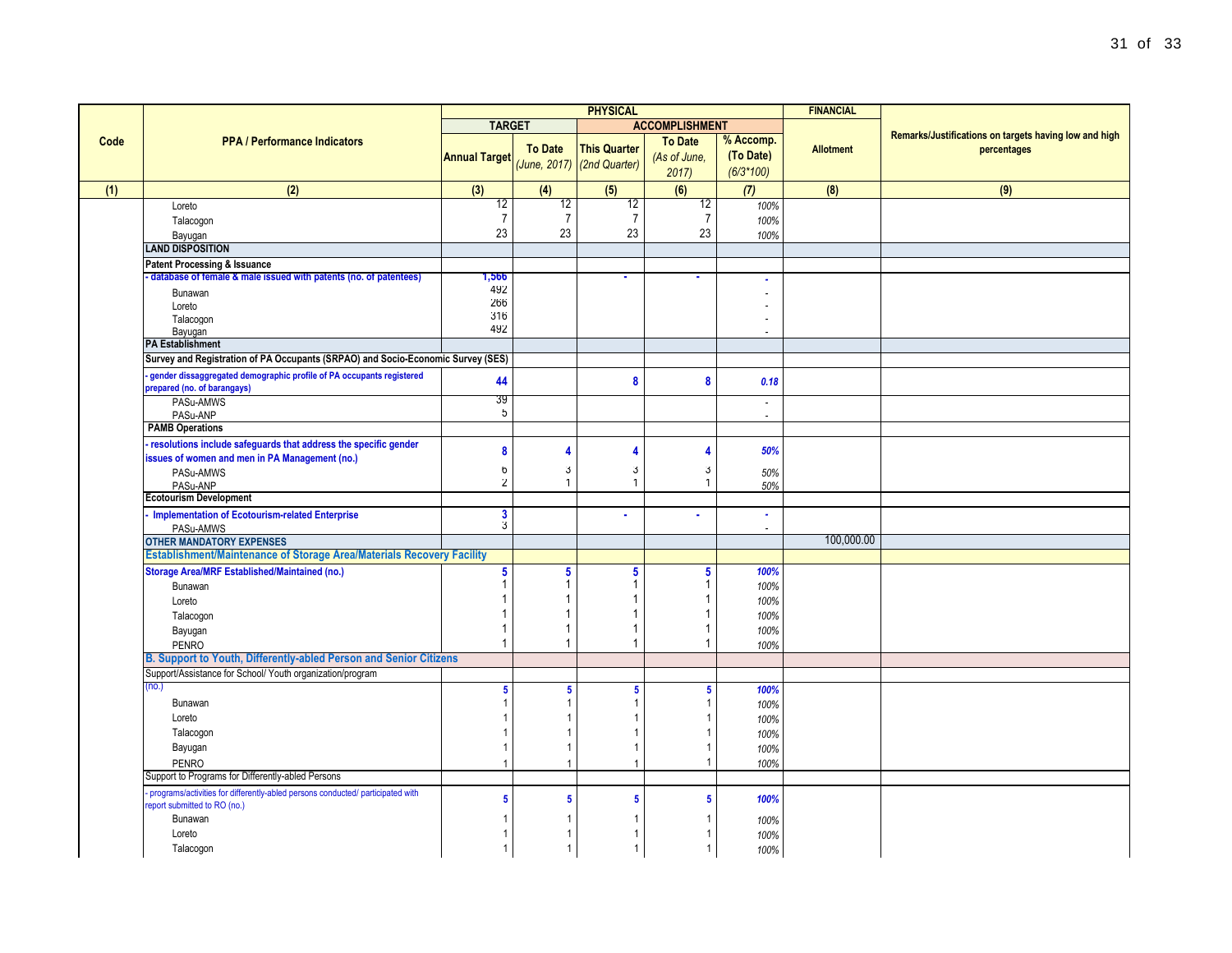|      |                                                                             | <b>PHYSICAL</b>              |                                  |                              |                                 |              | <b>FINANCIAL</b> |                                                       |
|------|-----------------------------------------------------------------------------|------------------------------|----------------------------------|------------------------------|---------------------------------|--------------|------------------|-------------------------------------------------------|
|      |                                                                             | <b>TARGET</b>                |                                  |                              | <b>ACCOMPLISHMENT</b>           |              |                  |                                                       |
| Code | <b>PPA / Performance Indicators</b>                                         |                              |                                  |                              | <b>To Date</b>                  | % Accomp.    |                  | Remarks/Justifications on targets having low and high |
|      |                                                                             | <b>Annual Target</b>         | <b>To Date</b>                   | <b>This Quarter</b>          | (As of June,                    | (To Date)    | <b>Allotment</b> | percentages                                           |
|      |                                                                             |                              |                                  | $(June, 2017)$ (2nd Quarter) | 2017)                           | $(6/3*100)$  |                  |                                                       |
| (1)  | (2)                                                                         | (3)                          | (4)                              | (5)                          | (6)                             | (7)          | (8)              | (9)                                                   |
|      | Bayugan                                                                     |                              |                                  |                              |                                 | 100%         |                  |                                                       |
|      | <b>PENRO</b>                                                                |                              | $\overline{1}$                   | $\mathbf{1}$                 | $\overline{1}$                  | 100%         |                  |                                                       |
|      | Support to Senior Citizen                                                   |                              |                                  |                              |                                 |              |                  |                                                       |
|      | Activities conducted/ coordinated in support to senior citizens with report |                              |                                  |                              |                                 |              |                  |                                                       |
|      | submitted to RO (no.)                                                       | $\sqrt{5}$                   | $\overline{\mathbf{5}}$          | 5                            | $5\phantom{.0}$                 | 100%         |                  |                                                       |
|      | Bunawan                                                                     | -1                           | -1                               |                              | -1                              | 100%         |                  |                                                       |
|      | Loreto                                                                      | -1                           | -1                               |                              | -1                              | 100%         |                  |                                                       |
|      | Talacogon                                                                   | $\overline{1}$               | $\overline{1}$                   |                              | $\overline{1}$                  | 100%         |                  |                                                       |
|      | Bayugan                                                                     | -1                           | $\overline{1}$                   |                              | -1                              | 100%         |                  |                                                       |
|      | <b>PENRO</b>                                                                | $\overline{1}$               | $\overline{1}$                   |                              | $\overline{1}$                  | 100%         |                  |                                                       |
|      | Celebration of Special Events, Clean Air Act & Top Level mgt. & Supervision |                              |                                  |                              |                                 |              |                  |                                                       |
|      | A. Early Preparation for & meaningful celebration of Special Events         |                              |                                  |                              |                                 |              |                  |                                                       |
|      | 1. celebration of World Wetland Day cond.(no.)                              | $\sqrt{5}$                   | 5                                | 5 <sub>5</sub>               | -5                              | 100%         |                  |                                                       |
|      | Bunawan                                                                     | $\mathbf{1}$                 | $\mathbf{1}$                     | 1                            | $\mathbf{1}$                    | 100%         |                  |                                                       |
|      | Loreto                                                                      | $\mathbf{1}$<br>$\mathbf{1}$ | $\overline{1}$<br>$\overline{1}$ | $\mathbf{1}$<br>$\mathbf{1}$ | $\mathbf{1}$<br>$\mathbf{1}$    | 100%         |                  |                                                       |
|      | Talacogon<br>Bayugan                                                        | $\mathbf{1}$                 | $\overline{1}$                   | 1                            | $\mathbf{1}$                    | 100%<br>100% |                  |                                                       |
|      | <b>PENRO</b>                                                                | $\mathbf{1}$                 | $\mathbf{1}$                     | $\mathbf{1}$                 | $\mathbf{1}$                    | 100%         |                  |                                                       |
|      | 2. Celebration of Int'l. Bio-diversity day conducted (no.)                  | $\overline{\mathbf{5}}$      | $\overline{\mathbf{5}}$          | $\overline{\mathbf{5}}$      | $\overline{\mathbf{5}}$         | 100%         |                  |                                                       |
|      | Bunawan                                                                     |                              |                                  |                              |                                 | 100%         |                  |                                                       |
|      | Loreto                                                                      | -1                           | $\overline{1}$                   |                              | $\mathbf{1}$                    | 100%         |                  |                                                       |
|      | Talacogon                                                                   | -1<br>$\mathbf{1}$           | $\overline{1}$<br>$\overline{1}$ | 1                            | -1<br>$\mathbf{1}$              | 100%         |                  |                                                       |
|      | Bayugan<br><b>PENRO</b>                                                     | $\mathbf{1}$                 | $\overline{1}$                   | $\mathbf{1}$                 | $\mathbf{1}$                    | 100%<br>100% |                  |                                                       |
|      | 3. Celebration of Women's Month conducted (no.)                             | 5                            | 5                                | $5\overline{)}$              | $\overline{\mathbf{5}}$         | 100%         |                  |                                                       |
|      | Bunawan                                                                     |                              |                                  |                              |                                 | 100%         |                  |                                                       |
|      | Loreto                                                                      | $\mathbf{1}$                 | $\overline{1}$                   | 1                            | $\mathbf{1}$                    | 100%         |                  |                                                       |
|      | Talacogon                                                                   | $\mathbf 1$                  | $\overline{1}$                   |                              |                                 | 100%         |                  |                                                       |
|      | Bayugan<br>PENRO                                                            | $\mathbf{1}$                 | $\overline{1}$                   | 1                            | $\mathbf{1}$                    | 100%         |                  |                                                       |
|      |                                                                             | $\mathbf 1$                  | $\overline{1}$<br>5              | 1<br>$5\overline{)}$         | $\mathbf{1}$<br>$5\overline{5}$ | 100%         |                  |                                                       |
|      | 4. celebration of Earth Day cond. (no.)                                     | $\overline{\mathbf{5}}$<br>1 |                                  |                              |                                 | 100%<br>100% |                  |                                                       |
|      | Bunawan<br>Loreto                                                           | $\mathbf{1}$                 | $\overline{1}$                   | $\mathbf{1}$                 | $\mathbf{1}$                    | 100%         |                  |                                                       |
|      | Talacogon                                                                   | $\mathbf{1}$                 | $\overline{1}$                   | 1                            | $\mathbf{1}$                    | 100%         |                  |                                                       |
|      | Bayugan                                                                     | $\mathbf{1}$                 | $\mathbf{1}$                     | 1                            | $\mathbf{1}$                    | 100%         |                  |                                                       |
|      | <b>PENRO</b>                                                                | $\overline{1}$               | $\overline{1}$                   | $\mathbf{1}$                 | $\overline{1}$                  | 100%         |                  |                                                       |
|      | 5. Celeb. Of Environment Month cond. (no.)                                  | 5<br>-1                      | 5<br>-1                          | $5\overline{)}$              | 5<br>-1                         | 100%         |                  |                                                       |
|      | Bunawan<br>Loreto                                                           | -1                           | $\overline{1}$                   |                              |                                 | 100%<br>100% |                  |                                                       |
|      | Talacogon                                                                   | $\mathbf{1}$                 | $\mathbf{1}$                     |                              | $\overline{1}$                  | 100%         |                  |                                                       |
|      | Bayugan                                                                     | $\mathbf{1}$                 | $\overline{1}$                   | 1                            | $\mathbf{1}$                    | 100%         |                  |                                                       |
|      | <b>PENRO</b>                                                                | $\overline{1}$               | $\overline{1}$                   | 1                            | $\overline{1}$                  | 100%         |                  |                                                       |
|      | 6. Celebration of Arbor Day                                                 | 5                            | 5                                | $5\overline{)}$              | 5                               | 100%         |                  |                                                       |
|      | Bunawan                                                                     |                              | -1                               |                              |                                 | 100%         |                  |                                                       |
|      | Loreto                                                                      | -1                           | -1                               |                              |                                 | 100%         |                  |                                                       |
|      | Talacogon                                                                   | $\mathbf{1}$                 | $\mathbf{1}$                     |                              | $\mathbf 1$                     | 100%         |                  |                                                       |
|      | Bayugan                                                                     | $\mathbf{1}$                 | -1                               |                              | $\mathbf 1$                     | 100%         |                  |                                                       |
|      | <b>PENRO</b>                                                                |                              | -1                               |                              | -1                              | 100%         |                  |                                                       |
|      | 7. Celebration of Flag day/ Independence Day                                | $5\phantom{.0}$              | $5\phantom{.0}$                  | 5 <sup>5</sup>               | $\overline{\mathbf{5}}$         | 100%         |                  |                                                       |